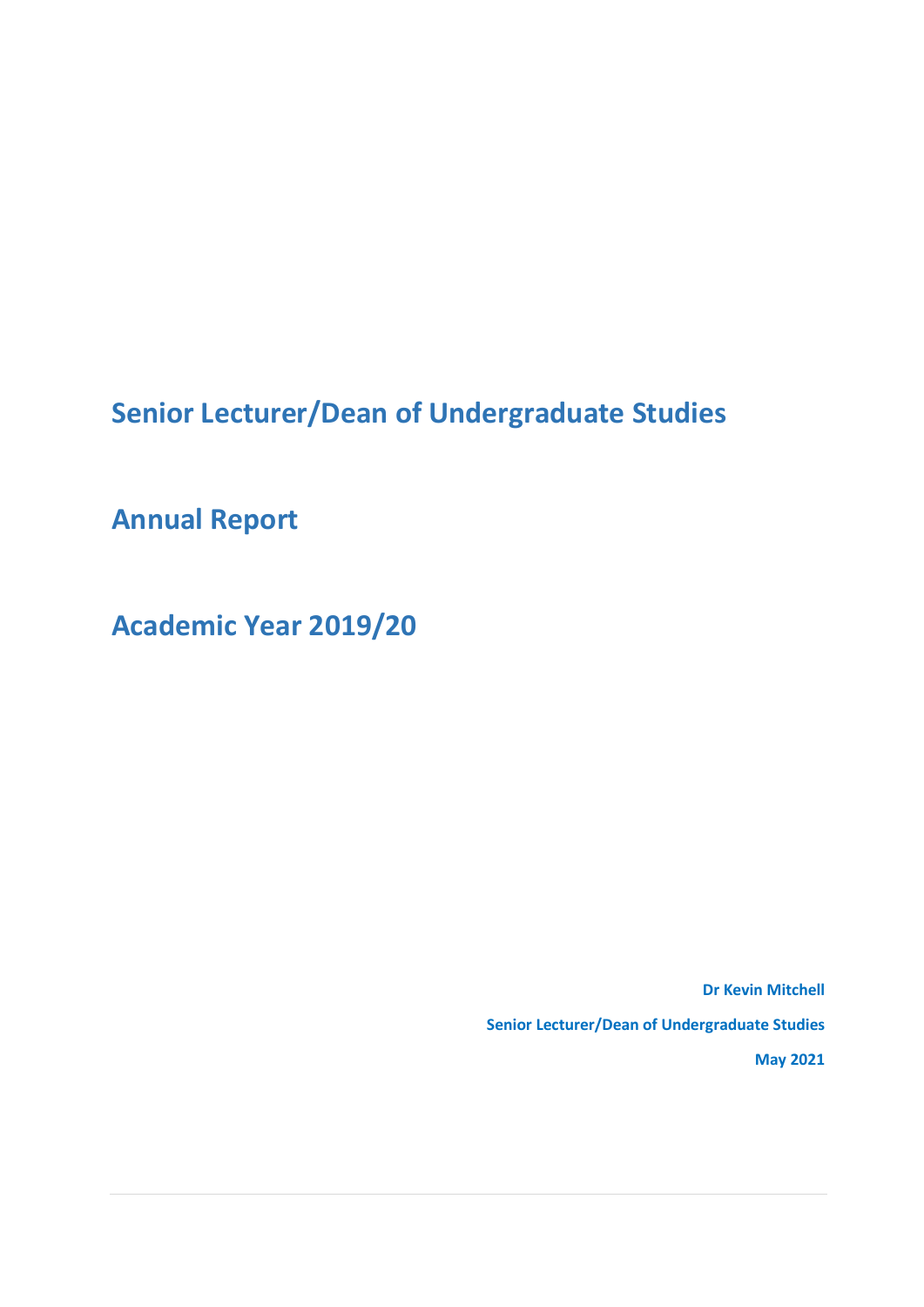## Contents

| $\mathbf{1}$<br>1.1<br>1.2<br>1.3<br>1.4<br>1.5<br>$\overline{2}$<br>2.1<br>2.2<br>2.3<br>2.4<br>2.5<br>2.6<br>2.7<br>2.8 |
|---------------------------------------------------------------------------------------------------------------------------|
|                                                                                                                           |
|                                                                                                                           |
|                                                                                                                           |
|                                                                                                                           |
|                                                                                                                           |
|                                                                                                                           |
|                                                                                                                           |
|                                                                                                                           |
|                                                                                                                           |
|                                                                                                                           |
|                                                                                                                           |
|                                                                                                                           |
|                                                                                                                           |
|                                                                                                                           |
|                                                                                                                           |
|                                                                                                                           |
|                                                                                                                           |
|                                                                                                                           |
|                                                                                                                           |
|                                                                                                                           |
|                                                                                                                           |
| Retention, progression and performance of students in final degree award  21<br>3                                         |
| 3.1                                                                                                                       |
| 3.2                                                                                                                       |
| 3.3                                                                                                                       |
| 3.4                                                                                                                       |
| 3.5                                                                                                                       |
| 3.6                                                                                                                       |
| 3.7                                                                                                                       |
| 3.8                                                                                                                       |
|                                                                                                                           |
|                                                                                                                           |
|                                                                                                                           |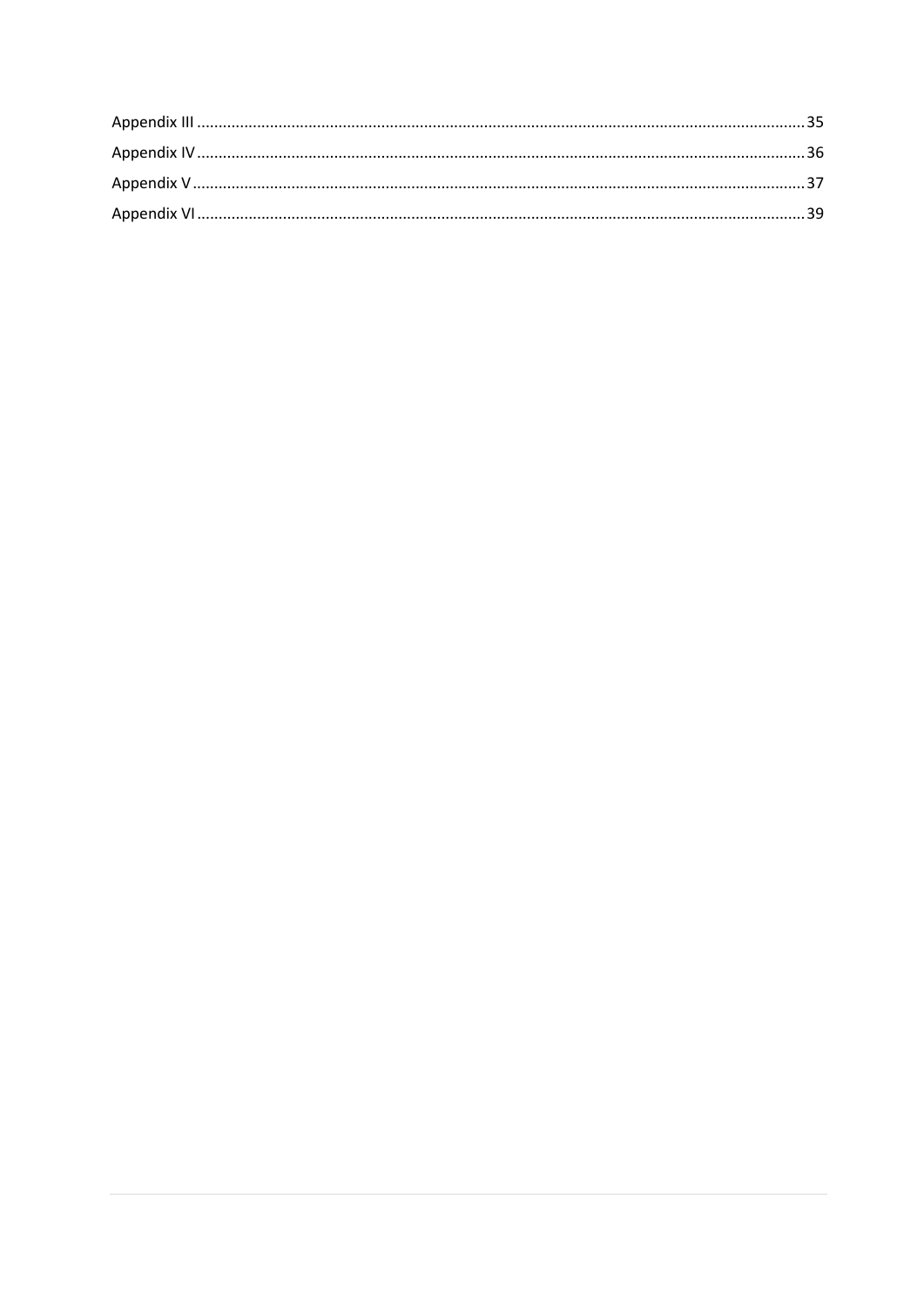## <span id="page-3-0"></span>Executive Summary

This 2019/20 Senior Lecturer's Report draws from the fourth Annual Report of the Academic Registry (AR), 2019/20 and additional data and information provided on request from AR (located in the appendices). The AR Annual Reports are available from: <https://www.tcd.ie/academicregistry/service-reporting/>

The report is presented in three parts; the first presents an overview of developments from 2019/20, the second focusses on Admissions and the composition of the undergraduate student body, and the third presents issues relating to progression and the student lifecycle. Tables and figures were provided by the AR in its report, and rather than reproduce those in the appendices, this document can be read in conjunction with the AR Annual Report. Additional datasets provided by AR are located in the appendices of this report. Data presented in the form of percentages have been rounded off to the nearest whole number, where appropriate.

The main themes and trends in this report are presented in three parts as follows:

Part I – Overview of Developments: 2019/20

Part II – Admissions

Part III – Student Lifecycle Post-Admission

#### <span id="page-3-1"></span>Part I Overview of Developments: 2019/20

Much of 2019/20 was devoted to the continued implementation of the Trinity Education Project (TEP), including the first intake of students into Phase II programmes. The phasing-in of certain aspects of the Common Architecture occurred, and Council agreed on mechanisms related to student pathway choices, the allocation of places on new minor subjects and principles and allocation mechanisms for open modules. A proposal to enable Co- and Extra- Curriculum reflection through the use of a guided reflection tool was approved by Council, as well as five new Trinity Elective modules for delivery in 2020/21. Six additional subjects were integrated into the Joint Honours pillar system and a new management structure for the Undergraduate Common Architecture was established.

The COVID-19 pandemic required a concerted response from all areas of College to allow teaching, learning and assessment to continue, either online or in-person under strict social distancing guidelines. A variety of measures concerning assessment and progression were introduced at different points, beginning in March 2020, to mitigate the negative effects of the pandemic on student learning and progression. These collective efforts enabled all teaching and assessments to be completed for the academic year.

A number of alternative entry routes were expanded upon during 2019/20 to ensure that the Trinity student body reflects the diversity of Ireland's population. The Asylum Seekers Access Provision (ASAP) Scholarship to support the entry of four students from Direct Provision Centres to Trinity was implemented and expanded upon with further recommendations. The Widening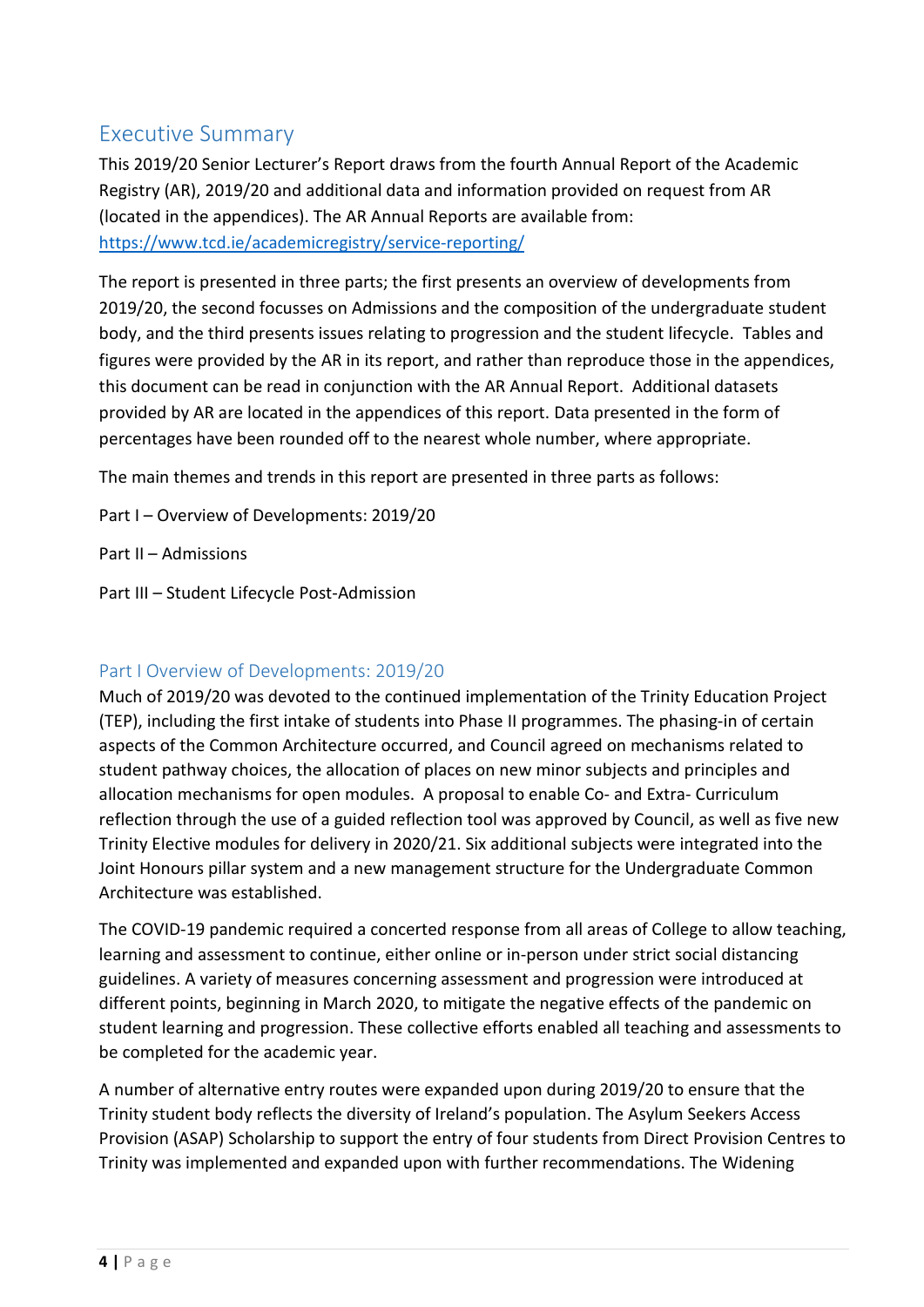Participation Group (WPG), a subcommittee of the Undergraduate Studies Committee (USC), which aims to support Trinity in achieving its strategic objectives on creating a diverse and inclusive undergraduate student body held three meetings in 2019/20. New Further Education & Training (FET) routes were approved for entry into a significant number of courses in 2019/20 for entry in 2020/21.

In 2019/20 an agreement for an articulation route into the Engineering programme for students from the International Centre for Applied Sciences, Manipal University was approved by Council. Four additional dual-degree programmes with Columbia University were approved. Council approved the Certificate in Christian Theology and Practice, expanding the collaboration between the School of Religion in Trinity and the Church of Ireland Theological Institute. Under the Engineering, Environment, and Emerging Technologies (E3) banner, Council approved the integrated five-year undergraduate/postgraduate course in Environmental Science and Engineering. Proposals under the Trinity Joint Honours structure were also approved, and under validated courses, Council approved the proposal for a one-year part-time course within the existing two-year part-time Music Teaching and Performance course delivered by the Royal Irish Academy of Music (RIAM).

#### <span id="page-4-0"></span>Part II Admissions

The Trinity undergraduate student population continued to grow and diversify with continued growth in non-EU student numbers from 1,677 students in 2018/19 to 1706 in 2019/20. The diversification of the student body can be attributed to the efforts of the Global Relations Office (GRO) in recruiting non-EU students and the international partnership agreements developed by Trinity over the last number of years, such as the dual-degree programmes with Columbia University, the partnership agreement with Thapar University, and the International Foundation Programme (IFP) offered through Marino Institute of Education (MIE).

Enrolment of students from Northern Ireland (NI) in Trinity programmes continued to be a challenge, with the uncertainty posed by Brexit presenting further challenges. While applications from NI decreased for the second year in a row in 2019/20, the conversion of offers to acceptances increased to 51%, from 36% the previous year. This resulted in a total of 106 students from Northern Ireland in 2019/20, compared with 85 the previous year. Conversion of offers to acceptances also increased to 57% in 2019/20 from 54% in 2018/19 for students entering Trinity through the Northern Ireland Feasibility Study (NIFS).

New entrants (23.5%) to Trinity were through alternative admissions routes consisting of Trinity Access Programmes (TAP) Foundation Courses for Mature Students and Young Adults, mature nursing and the mature dispensation scheme, the DARE and HEAR schemes, and Further Education & Training (FET) entry routes. This is an increase on 2018/19 and brought Trinity closer to achieving its objective of 25% of under-represented groups registered on undergraduate programmes. The Widening Participation Group concentrated its efforts on identifying ways of promoting awareness of FET entry routes into Trinity programmes with a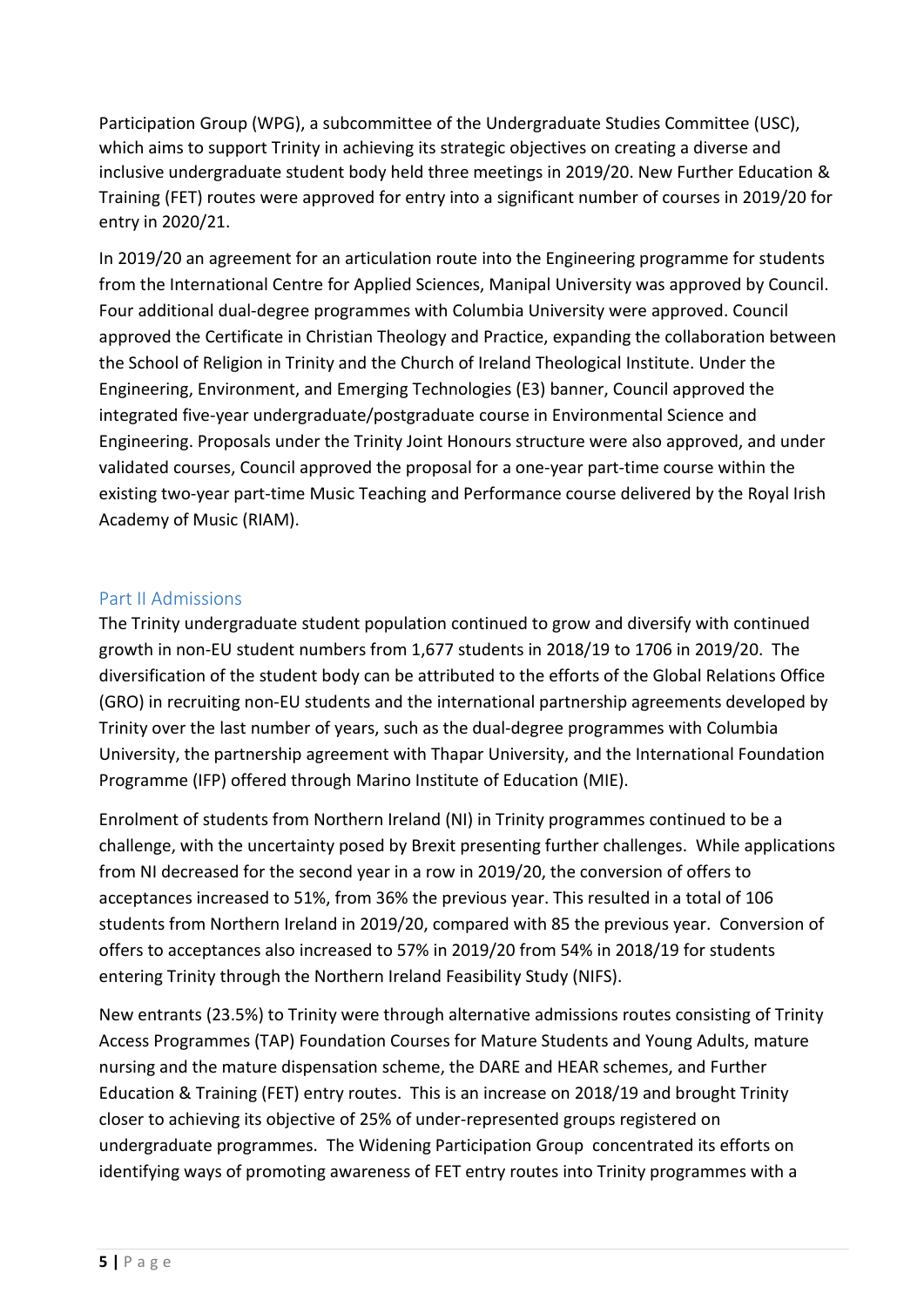presentation delivered to ETBI FET Directors in May 2020 (the group held three meetings in 2019/20 with one cancelled due to the onset of Covid-19). In addition, the group has worked to develop systems to more precisely identify students from these various entry routes and track their academic progress as a means of providing necessary data for strategic decisions around admissions and academic supports for different cohorts.

#### <span id="page-5-0"></span>Part III Student Lifecycle Post-Admission

There were 3,189 new entrants to Trinity in 2019/20 as of 10 March 2021 with a retention rate of 96% achieved.

The percentage of students achieving a Gold Medal as a proportion of the overall number of firstclass awards in 2019/20 (185) decreased by 3.5% from 2018/19, from 22% to 18.5%, despite a significant increase in the overall proportion of students awarded a First-Class Degree. Ninety-two (92) Gold Medals were awarded to females and 93 to males in 2019/20.

The AR Annual Report highlights another sharp decrease (53%) in the number of cases submitted to the Courts of First Appeal from 2018/19 following the reassessment period in 2019/20. This can be attributed to the introduction of semesterised assessment and new progression and award regulations introduced in 2018/19 and the measures to mitigate the risk of Covid-19.

For the second year running there was a decrease in the number of examination sittings from 85,023 in 2018/19 to 76,765 in 2019/20. However, the COVID-19 pandemic makes it difficult to undertake meaningful comparisons, as many exams were scheduled and then cancelled in March.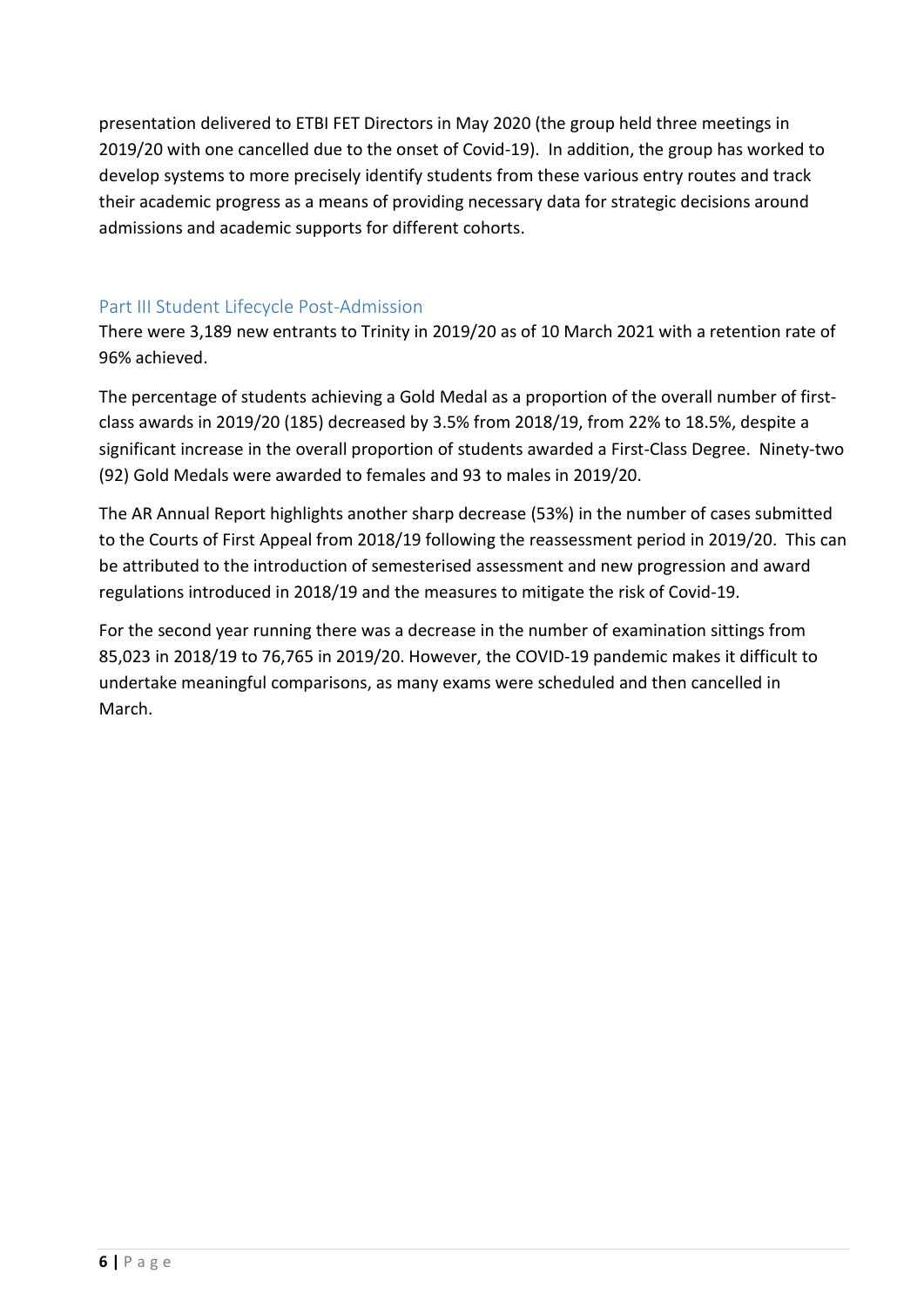## <span id="page-6-0"></span>Part I: Overview of Developments: 2019/20

#### <span id="page-6-1"></span>1 Overview of Developments 2019/20

A number of developments took place during 2019/20 and these are presented below under 'Partnership Agreements and Course Developments', the 'Trinity Education Project', 'Response to COVID-19', 'Widening Participation and Entry Routes', and 'Policies'.

#### <span id="page-6-2"></span>1.1 Partnership Agreements and Course Developments

During 2019/20 Council approved several proposals related to collaborations with other institutions, both international and domestic. It approved an agreement for an articulation route into the Engineering programme for students from the International Centre for Applied Sciences, Manipal University. Eligible students, up to ten per year, who complete two years in Manipal University in one of Civil Engineering, Computer Science and Engineering, Electrical and Electronic Engineering or Mechanical Engineering may enter the third year of Trinity's Engineering programme into the corresponding stream. Four additional dual-degree programmes with Columbia University were approved, under the existing agreement, in the areas of Neuroscience, Geoscience, Philosophy and Religion, bringing to 11 the total number of these programmes with Columbia. Council also endorsed a new 30 ECTS credit programme leading to a Certificate in Christian Theology and Practice, expanding the collaboration between the School of Religion in Trinity and the Church of Ireland Theological Institute.

Coming under the E3 (Engineering, Environment, and Emerging Technologies) banner, Council approved the integrated five-year undergraduate/postgraduate course in Environmental Science and Engineering; a proposal developed by the Schools of Engineering and Natural Sciences in collaboration. Students who enrol on the programme will complete three common years before focusing on either Applied Environmental Science or Environmental Engineering. Students may leave after four years with a Bachelor degree related to their area of focus, or carry on to complete a fifth year, after which they are eligible for two awards, a Bachelor and a Master degree.

Proposals to introduce Linguistics and Social Policy as new subjects within the Trinity Joint Honours structure were approved by Council in May 2020. Council endorsed the discontinuation of the stand-alone programme in Sociology and Social Policy to coincide with the start date of the subject in Social Policy, recognising that this combination would be available within Trinity Joint Honours instead. Council also endorsed the introduction of a minor subject in Statistics for students undertaking the single subject Mathematics programme.

In relation to validated courses, Council approved the proposal for a one-year part-time course within the existing two-year part-time Diploma in Music Teaching and Performance course delivered in the RIAM. Students completing the one-year part-time course, who choose not to progress to the second year, may graduate with a Certificate award from 2020/21.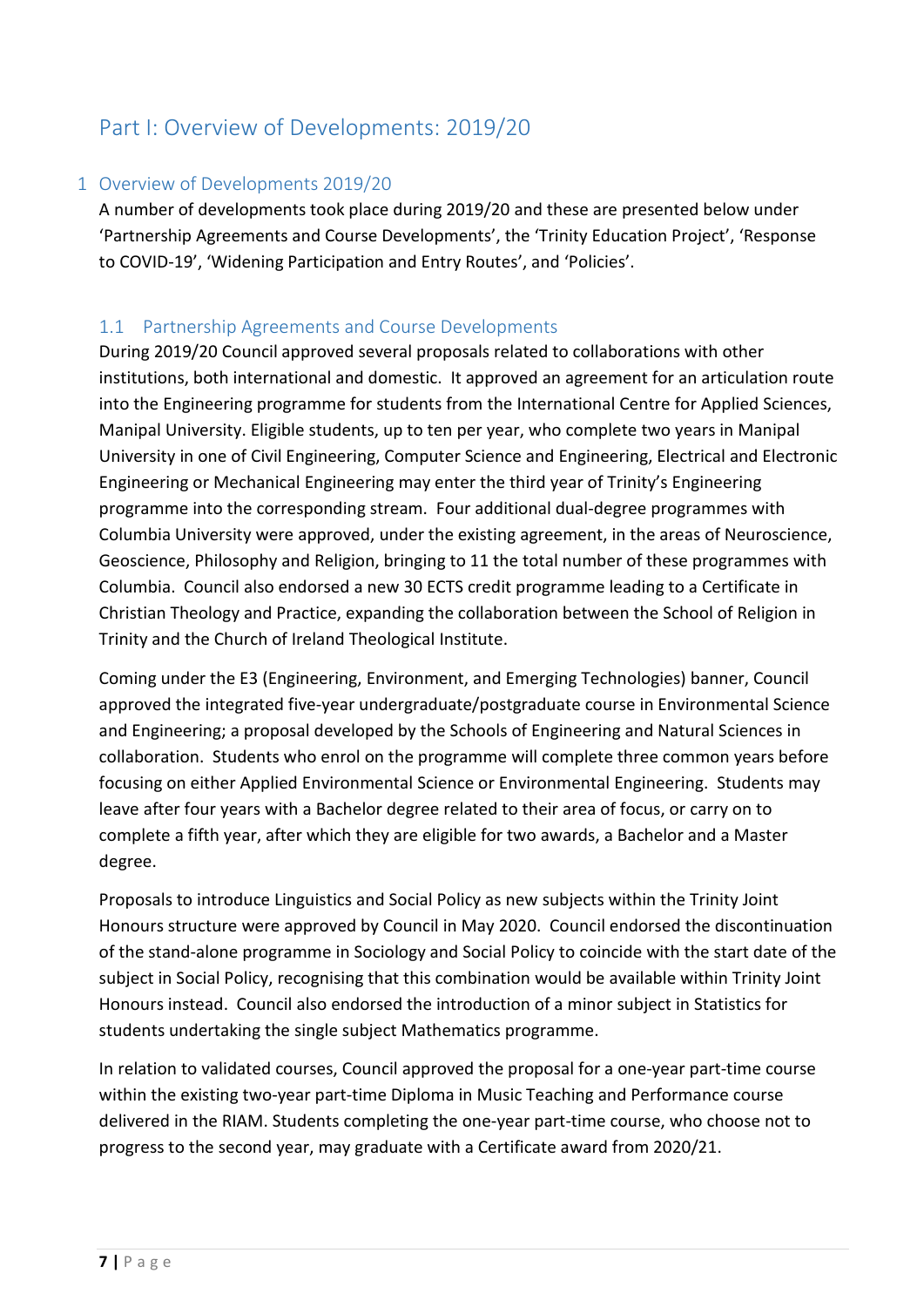## <span id="page-7-0"></span>1.2 Trinity Education Project

The completion of the Trinity Education Project (TEP) was one of the goals of the University's Strategic Plan 2014-2019 to renew the Trinity Education. The key features of TEP include:

- a university-wide set of graduate attributes,
- a new programme architecture, including a new joint honors structure,
- a new approach to assessment,
- a capstone or independent research project,
- a new academic year structure,
- revised progression and award regulations, and
- the creation of open modules and Trinity Electives.

In 2019/20, the implementation of TEP continued with the first intake of students into Phase II programmes. Given the planned close-out of TEP in September 2020, several proposals were developed and endorsed during the academic year to ensure that features of TEP would be mainstreamed and embedded post-TEP.

At the start of the academic year, Council approved the slower phasing-in of certain aspects of the Common Architecture to ensure a more manageable roll-out. This included offering the new minor subject to Single Honours students only in the initial phase, specifying minimum subject credit requirements in the second year for students who wish to leave with a Single Honours award and limiting the roll-out of standard open modules to certain programme types. During the year, Council agreed on mechanisms related to student pathway choices, the allocation of places on new minor subjects, and principles and allocation mechanisms for open modules. It also approved recommendations contained within the proposal 'Re-assessed, Deferring, Off-Books, Repeat Year, Course Transfer, Visiting Students, and Facilitating Pathway Module Selection' for students who, for whatever reason, fall outside standard progression arrangements.

To assist Schools with the provision of information, advice and guidance to students making choices at the end of their first year, the TEP Office and Academic Affairs, Trinity Teaching and Learning (TT&L) delivered workshops to Schools offering programmes on the Common Architecture. A number of online resources were also developed to provide students with guidance on pathway choices within the common architecture. These consisted of an introductory video fronted by the Senior Lecturer/Dean of Undergraduate Studies, interactive tools to plot pathways, explanatory case study videos and a set of Frequently Asked Questions.

Council approved a proposal to enable Co- and Extra- Curriculum reflection through the use of a guided reflection tool and the embedding of this guided reflection within the student lifecycle. The guide reflection tool was made available online via the Student Life website.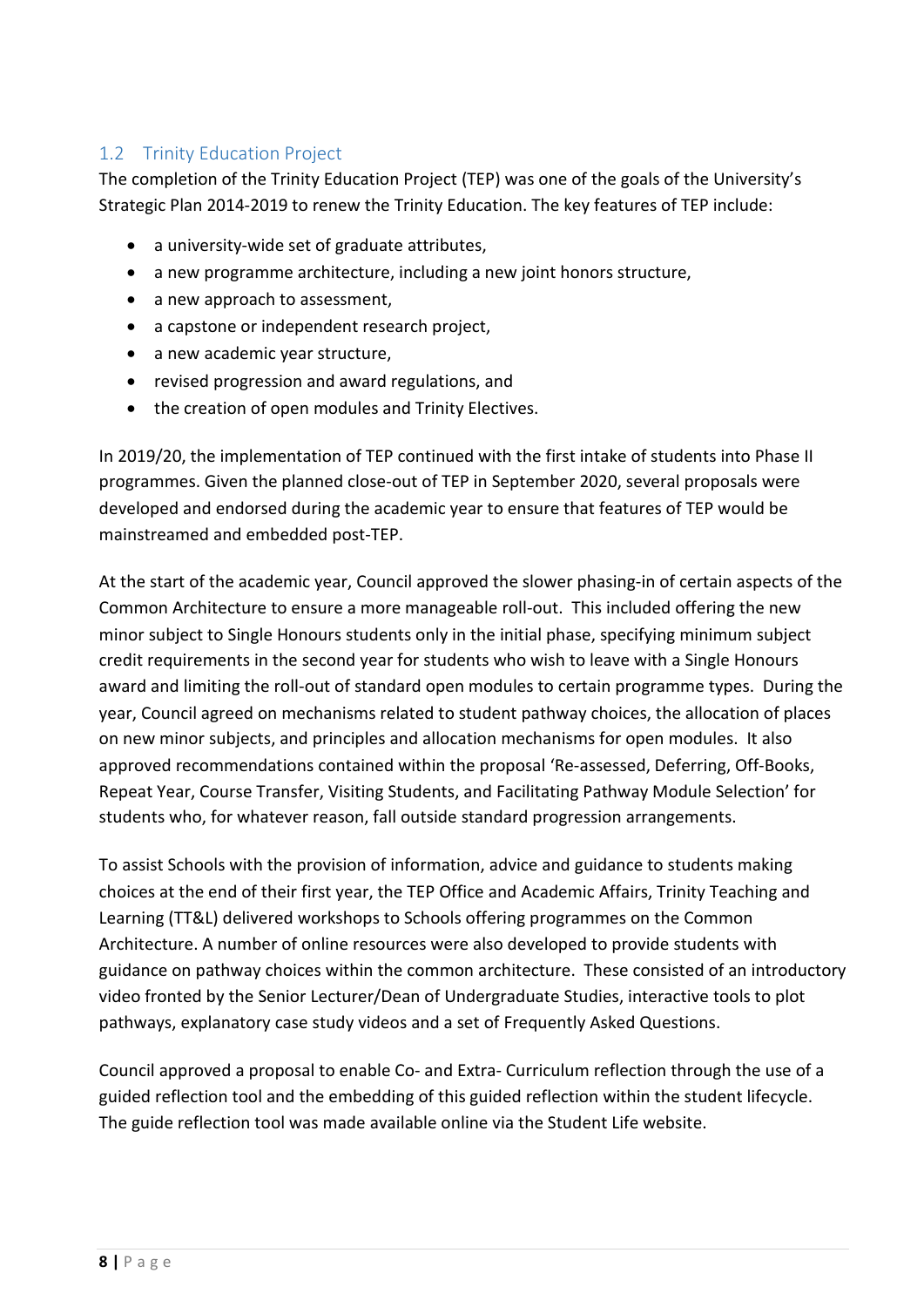During the course of the year Council approved five new Trinity Elective modules for delivery in 2020/21. These were 'Becoming Human: The Science of Us', 'Ancient Culture Lab: Homer's Experience and the Greek Language', 'Latin: One Language, Many Cultures', 'How to Live Long and Prosper –A lifespan approach' and 'Contemporary Art Angles'; the latter module being delivered by the National College of Art and Design to their students along with 25 students from Trinity. In February 2020, it endorsed the proposal 'Proposal for Mainstreaming of Trinity Electives: Academic and Operational' and the establishment of the Trinity Electives sub-committee as a subcommittee of the Undergraduate Studies Committee (USC).

In May 2020, Council considered and approved recommendations from the Senior Lecturer/Dean of Undergraduate Studies on 'Integrating Non-Pillar Subjects' whereby subjects within certain standalone two-subject courses would be brought into Trinity Joint Honours, from 2021/22 onwards. These include Business, Computer Science, Political Science, and Law. The integration of these subjects into the pillar system ensures that they can be timetabled appropriately within the shared structure enabling a set of new Joint Honours combinations to be offered, including, for example: Law and History, Computer Science and Geography, Political Science and Social Policy. The additional inclusion of Linguistics and Social Policy into the pillar system also led to numerous new subject combinations. With these subjects integrated, the Joint Honours system is now on a stable footing, and will readily accommodate new subjects or combinations in the future.

Given the significant changes presented by the Common Architecture and the need for the coordination of Trinity Joint Honours offerings and the shared elements of the Common Architecture, as well as potential future developments, Council agreed to a proposed management structure for the new Undergraduate Common Architecture. This has led to the establishment of the new role of Associate Dean of Undergraduate Common Architecture, the setting up of the Undergraduate Common Architecture Governance Committee, constituted as a sub-committee of USC, and the creation of the Undergraduate Common Architecture Office.

Collectively, these developments have finalised the overarching structure of the TEP Common Architecture, ensuring timetabling compatibility and stability, the availability of new minor subjects, open modules and Trinity Electives, pathway flexibility for Single Honours, Joint Honours, and common entry students, active governance and leadership, and a stable platform for future curricular development.

#### <span id="page-8-0"></span>1.3 Response to COVID-19

Initial plans to respond to the COVID-19 pandemic were put to Council in March 2019. These involved a rapid shift to online teaching and learning and extensive preparations to allow online assessments. Over the course of the remainder of the academic year these recommendations were refined, and additional measures were approved, to respond to the evolving situation and to meet public health guidelines. Mitigating measures concerning assessment and progression included: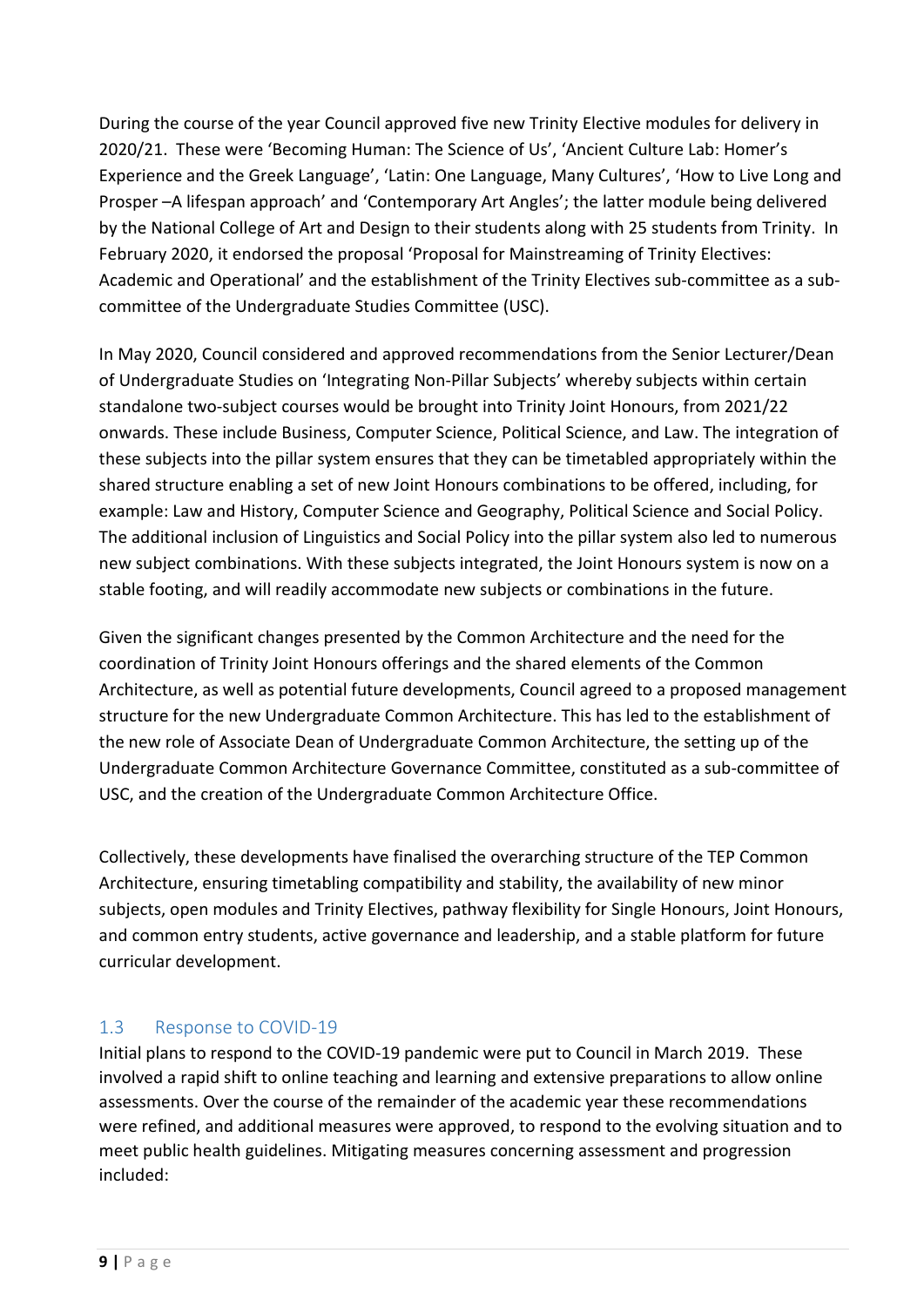- Extension of the formal assessment and reassessment sessions.
- The conversion of in-person examinations to real-time online examinations, take-home open book examinations or written assignments, with appropriate deadlines applied for the latter two assessment types.
- Pro-rating continuous assessment marks where sufficient work had already been completed for a module and passed.
- Students permitted an automatic right to defer assessments.
- Enhancing the discretionary powers of courts of examiners.
- Degree year students permitted to re-sit assessments in passed modules, in order to improve their grades.
- Permitting failed semester two modules to be passed by aggregation provided the student achieved an overall pass mark for the year; this measure was not extended to the reassessment session.
- Indication on transcripts of modules completed during COVID-19.
- For assessments deferred to the reassessment session, a second attempt was permitted in an additional session ahead of the start of the new academic year.

Council also approved a set of flexible assessment accommodations for students who were out on Erasmus or other types of student exchanges.

Looking to the 2020/21 academic year, a sub-group of the Executive Officers' Group, 'the Phased Resumption of Activities on Campus', chaired by the Provost, was established. Council approved its proposals in relation to a revised academic year structure with a delayed start to the teaching year, with classes resuming on 28 September 2020, and with semester one assessments scheduled for after Christmas. Due to the delay in the release of calculated grades for Leaving Certificate students, Trinity was required to delay the start date for first year students by a further week.

All of these measures allowed teaching and learning to continue despite the unfolding and evershifting crisis and for semester two assessments in 2020 to be completed for all courses. This achievement represented a tremendous collective effort on the part of colleagues across the whole university. Academic, technical and administrative staff in all areas are to be commended for their remarkable efforts during this crisis, ensuring that students could complete their year of study. Special thanks are due to colleagues in Academic Registry, Academic Practice, and IT Services for their work in enabling the online pivot.

#### <span id="page-9-0"></span>1.4 Widening Participation and Entry Routes

The Asylum Seekers Access Provision Scholarship (ASAP) was established, in April 2019, to support the entry of four students from Direct Provision Centres to Trinity by covering their course fees; providing an annual stipend of €1,500 and access to a laptop; and providing free meals and public transport costs. Based on the initial implementation of the scholarship scheme, Council was presented a report on ASAP for 2019 and with recommendations for 2020. These recommendations, which were endorsed, included the lifting of restrictions to courses which require Garda vetting as this can now be conducted for asylum seekers, the relaxation of a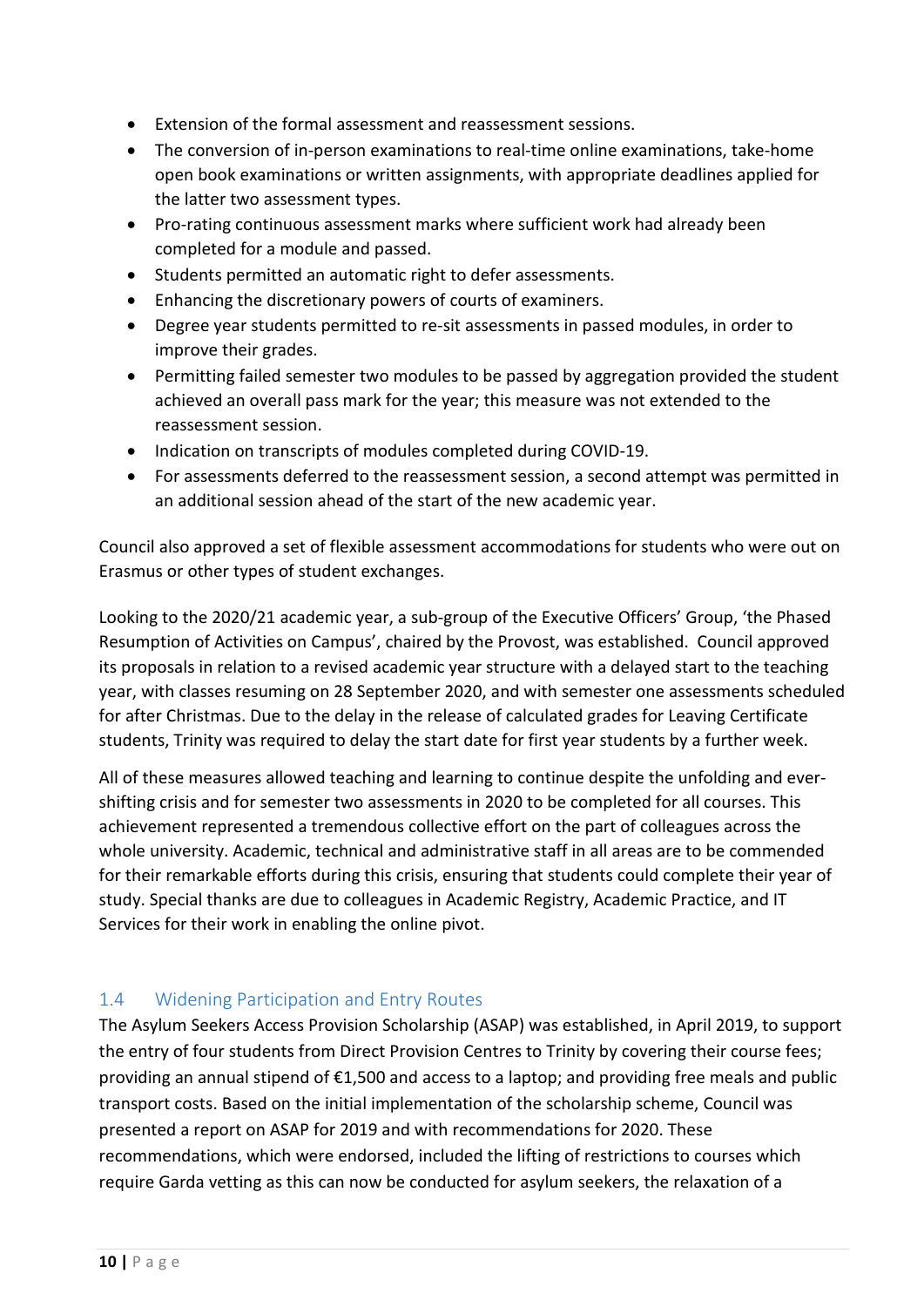compulsory component abroad in certain courses (to be decided on a case-by-case basis) and the requirement for residency within a Direct Provision Centre also to be considered on a case-by-case basis.

The Widening Participation Group (WPG), a subcommittee of USC aims to support Trinity in achieving its strategic objectives on creating a diverse and inclusive undergraduate student body, met on three occasions in 2019/20. The WPG will advocate for and oversee progress in widening participation for underrepresented groups across university life, and will oversee and monitor data on access, participation and retention for widening participation cohorts. It will report its progress to USC on an annual basis.

Building on the expansion of FET entry routes in 2018/19, new FET routes were approved for entry into a significant number of courses in 2019/20 for entry in 2020/21. In November 2019, Council approved FET entry into 26 stand-alone programmes and 22 different subjects within Trinity Joint Honours. In June 2020, entry into a further three stand-alone programmes was approved for the 2021/22 academic year.

### <span id="page-10-0"></span>1.5 Policies

A number of existing policies and procedures were updated during 2019/20. Revised versions of the following were ratified by the USC and/or Council. Where relevant, these were also presented to the Graduate Studies Committee (GSC).

- Academic Awards Policy
- Appeals Policy
- Admissions and Transfer Policy
- Plagiarism Policy
- Programme Handbook Policy
- Recognition of Prior Learning
- Student Partnership Policy
- Timetabling Policy and Procedures

In addition, Council approved the following new policies and procedures:

- Internships and Placements Policy
- Procedures for the Recognition of Foreign Qualifications
- Assessment: Procedures for the non-submission of coursework and absence from examinations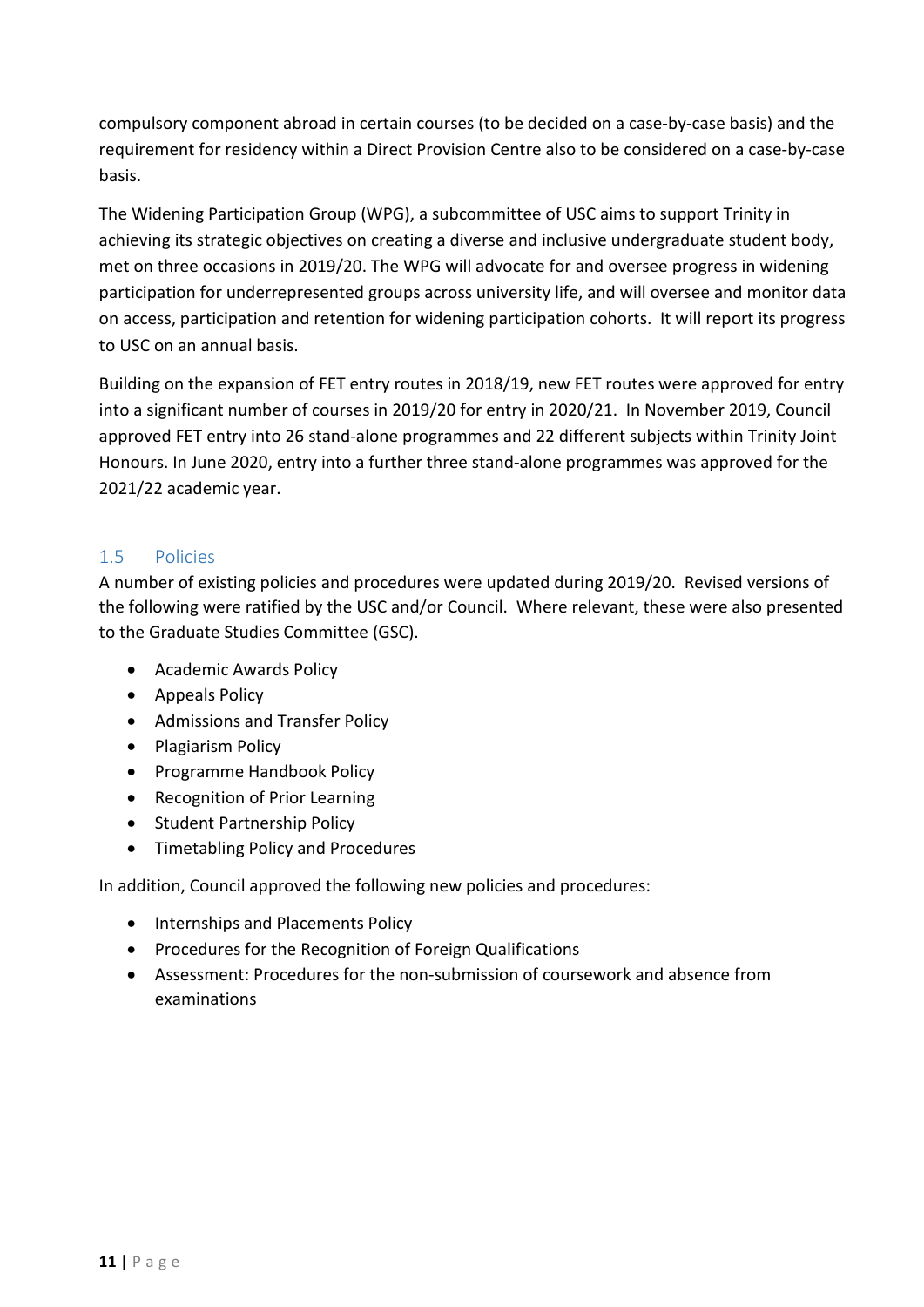## Part II: Admissions

### <span id="page-11-1"></span><span id="page-11-0"></span>2 Composition of the undergraduate student body

In 2019/20 there were 13,384 registered students on undergraduate programmes in Trinity (71% of the total student population), which is consistent with 2018/19 (72%). There were 1,706 non-EU undergraduate students, a slight increase on 2018/19 (1,677) (ref: AR Annual Report, 2019/20, Table C1(a) pg. 35).

The sections below present profiles of the undergraduate non-EU and EU student population, Northern Ireland admissions, and students entering Trinity through alternative access routes.

#### <span id="page-11-2"></span>2.1 Non-EU Undergraduate Students

Table C1(a) (AR Annual Report, 2019/20, pg. 35) reports a slight increase in the number of non-EU undergraduate students (including the Foundation programme) by 34 from 2018/19 to 2019/20. Non-EU students accounted for 13% of the 2019/20 undergraduate student population.

The increase in non-EU students attending Trinity from 2015/16 to 2019/20 may be attributed to the efforts by Global Relations to recruit international students to meet the Trinity Strategic Plan 2014-19 target of 18% of the overall student population (UG and PG). This target was almost achieved in 2019/20 with non-EU students accounting for 17% of the overall student population (UG and PG). Articulation Agreements and dual-degree programmes have likely contributed to this growth.

Undergraduate registrations<sup>[1](#page-11-3)</sup> for year 1 from 2017/18 to 2019/20 (see Appendix I: Total undergraduate year 1 registrations 2019/20-2015/16) saw an increase in the number of non-EU registered students in programmes in the Arts, Humanities and Social Sciences (AHSS) (an increase of 40 students), Engineering, Mathematics and Science (EMS) (an increase of 48 students), Health Sciences (an increase of 25 students) and Multi-Faculty (an increase of 25 students). The increase in the number of non-EU students entering programmes across all Faculties may be attributed to an increase in the number of students (47) entering such programmes through the International Foundation Programme (IFP) (see below for more information) and an increase in the number of direct entry registrations from 1,769 (2018/19) to 1,967 (2019/20) (ref: AR Annual Report, 2019/20 pg. 19).

In 2019/20 Council approved four dual-degree programmes with Columbia University and one Articulation Agreement with the International Centre for Applied Sciences, Manipal University (ref: Academic Affairs' Annual Report, 2019/2[0 https://www.tcd.ie/teaching-learning/academic](https://www.tcd.ie/teaching-learning/academic-affairs/reports/assets/pdfs/acadaff-annual-report.pdf)[affairs/reports/assets/pdfs/acadaff-annual-report.pdf\)](https://www.tcd.ie/teaching-learning/academic-affairs/reports/assets/pdfs/acadaff-annual-report.pdf). Thirty-nine (39) students were admitted

<span id="page-11-3"></span><sup>&</sup>lt;sup>1</sup> Undergraduate (UG), UG Validated and UG Visiting programmes.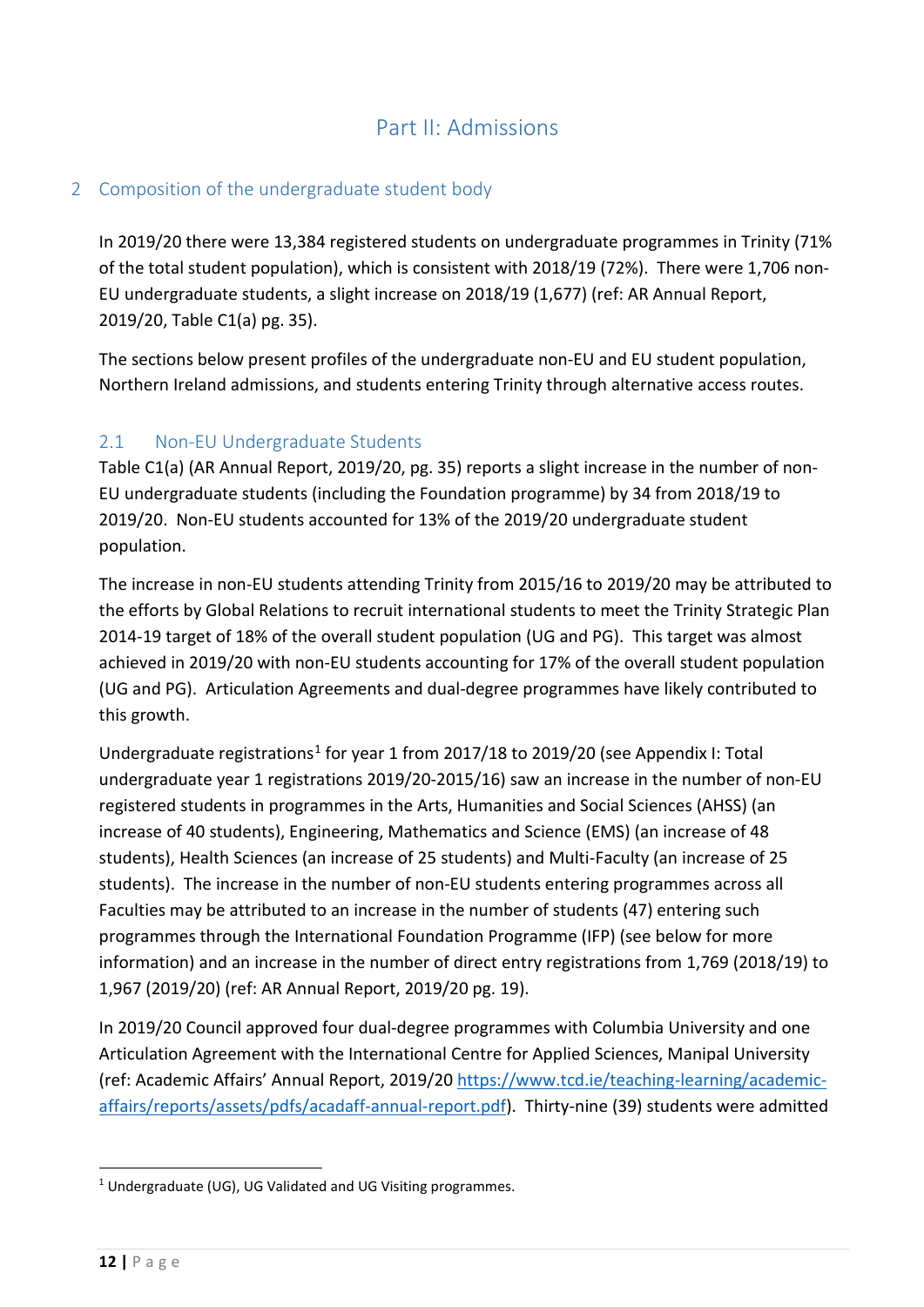to dual-degree programmes in English Studies, European Studies, History, Middle Eastern & European Languages and Cultures (ref: AR Annual Report, 2019/20, pg. 25).

Trinity's partnership agreements with Thapar University in Engineering and Singapore IT in four programmes across the Health Sciences led to 63 (Thapar) and 43 (Singapore IT) student registrations in 2019/20. The agreement between Trinity and Singapore IT came to an end in 2019 with an intake of students to Occupational Therapy and Physiotherapy.

The International Foundation Programme (IFP)  $^2$  $^2$  delivered by MIE and validated by Trinity was established in 2016. It caters for non-EU students whose second level terminal examination does not qualify them for direct entry to full-time undergraduate degree programmes in Trinity. Students can register for one of two pathways – pathway A prepares students to enter Arts and Social Sciences programmes and pathway B, Engineering, Health Science and Science programmes.

In 2019/20 MIE processed a total of 206 applications (a decrease of 14 from 2018/19) resulting in 65 registrations (80 registrations in 2018/19), with representation from 13 countries including Saudi Arabia, China, Kuwait, Oman, Russia, and Turkey. Thirty-two percent (32%) of the participants joined pathway A while 68% joined pathway B. While there was a decrease in the number of applications and registrations to the IFP in 2019/20 the volume of applications and queries for the programme remains high. Global will target campaigns in multiple markets to continue its diversification strategy and reduce reliance on China and the Middle East.

## <span id="page-12-0"></span>2.2 EU undergraduate student admissions

In relation to the EU student population, the number of EU registered first-year students (includes UG, UG validated, UG visiting) has remained virtually unchanged over the last five years with a slight increase in numbers for 2019/20 (3,530). In 2018/19 there were 3,515 registered EU students (see Appendix I: Total Undergraduate Year 1 Registrations 2019/20 - 2015/16).

EU students apply to Trinity via the CAO and the proportion of CAO applicants to Trinity (as a proportion of CAO applicants to the University sector) has remained stable at 13% (ref: Figure B2, AR Annual Report, 2019/20, pg. 14). The ratio of applications to quota and of eligible applications to quota has remained stable over the last three admission cycles. The ratio of first preference applications and eligible first preference applications to quota decreased slightly on 2018/19 with Trinity receiving 7,611 first preference CAO applications in 2019/20 compared to 7,616 in 2018/19, resulting in Trinity attracting 16% of all first preference applications across the sector. Two other Institutions, University of Maynooth and UL recorded a 1% increase in first

<span id="page-12-1"></span><sup>&</sup>lt;sup>2</sup> Students successfully completing the programme will also receive the Certificate in International Foundation Studies for Higher Education, a special purpose award aligned to Level 6 of the National Framework of Qualifications (NFQ).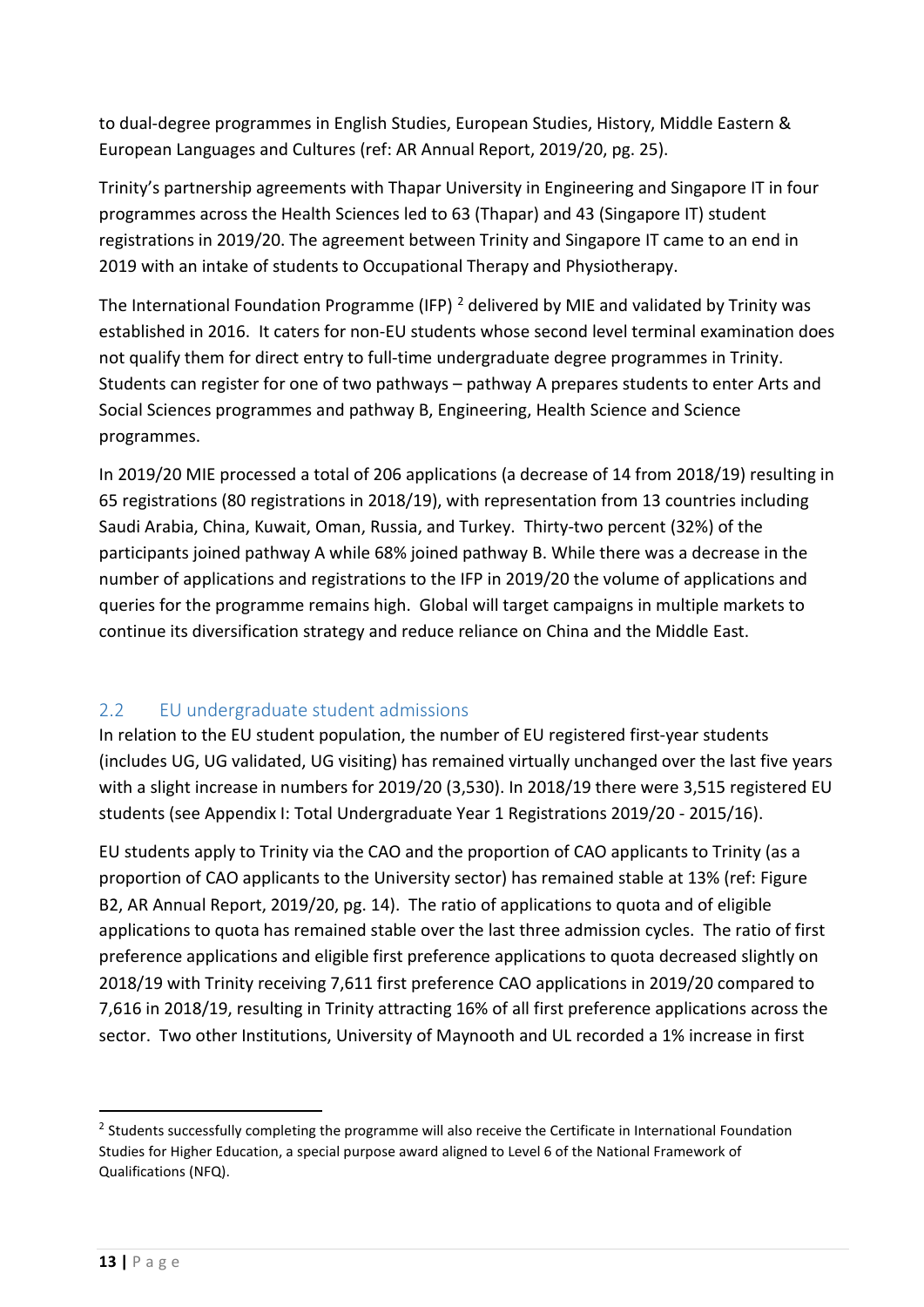preference applications while UCD recorded a decrease of 1% in 2019/20 (ref: AR Annual Report, 2019/20, pg. 14).

### <span id="page-13-0"></span>2.3 Demographic Breakdown of EU applicants and entrants

In 2019/20, 88% of all CAO applicants were from the island of Ireland (see Appendix II: Table A21 Full Breakdown of CAO applications to Trinity). Other EU applicants (including Britain) and non-EU students applying through the CAO constitute 12% of all CAO applicants. Previous Senior Lecturer's Annual Reports indicate stability in this profile.

In terms of the geographical spread of CAO applicants (including NI) from the island of Ireland, the overwhelming majority in 2019/20 were from Dublin and Leinster (76%). There has been very little variation in this profile year on year and this has been reported in previous Senior Lecturer's Annual Reports. In relation to new entrants from the island of Ireland, 74% were from Dublin and Leinster, which represents a decrease from 2018/19 (81%), slightly less than the applicant profile (ref: AR Annual Report, 2019/20, Appendices – Table C4 Distribution of Undergraduate New Entrants by County 2019/20 – 2016/17). Limited accommodation availability and costs associated with living in Dublin are likely to be factors in applicants' decision-making when choosing a Higher Education Institution (HEI) to attend.

### <span id="page-13-1"></span>2.4 Northern Ireland Admissions

The 2017/18 Senior Lecturer's Annual Report reported an overall increase of 60% in the number of applicants from Northern Ireland (NI) from 2014/15 to 2017/18. The growth was attributed in part to the Northern Ireland Engagement Programme (NIEP), launched in 201[3](#page-13-2)<sup>3</sup> with the aim of re-engaging with schools across NI to increase the number of NI students registered for undergraduate programmes in Trinity.

2019/20 (593) saw a decrease in the number of applicants from NI from 2018/19 (763). Of the 593 applicants, 168 applied via the NI Feasibility Study, an increase on 2018/19 (153) and 425 through the standard route. The decrease in the number of applications is likely to be attributed to the uncertainty arising from Brexit and the long-term EU fee status of NI students.

The number of offers made to NI Feasibility Study students decreased from 2018/19 (54) to 2019/20 (44); however, the conversion of offers to acceptances increased to 57% in 2019/20 from 54% in 2018/19. Overall, the conversion of offers to acceptances in respect of all NI applications to Trinity increased to 51% from 36% (in 2018/19) (see Table B7 below). This increase in acceptances may be attributed to assurances provided by the Department of Education and Skills that all UK entrants in 2019 will be entitled to 'free-fees' for the duration of their degree. The

<span id="page-13-2"></span> $3$  Students seeking entry via the Feasibility Study are required to apply through the CAO in the normal way but have to complete an additional application form and return this to the TCD Admissions Office by 1 May of the year in which they hope to matriculate. A maximum of 3 places (depending on the course quota) are set aside in all courses (excluding Medicine), which students from NI can access with 3 A-levels. Students have to present with the minimum profile of ABB and meet course-specific requirements. They are ranked on merit.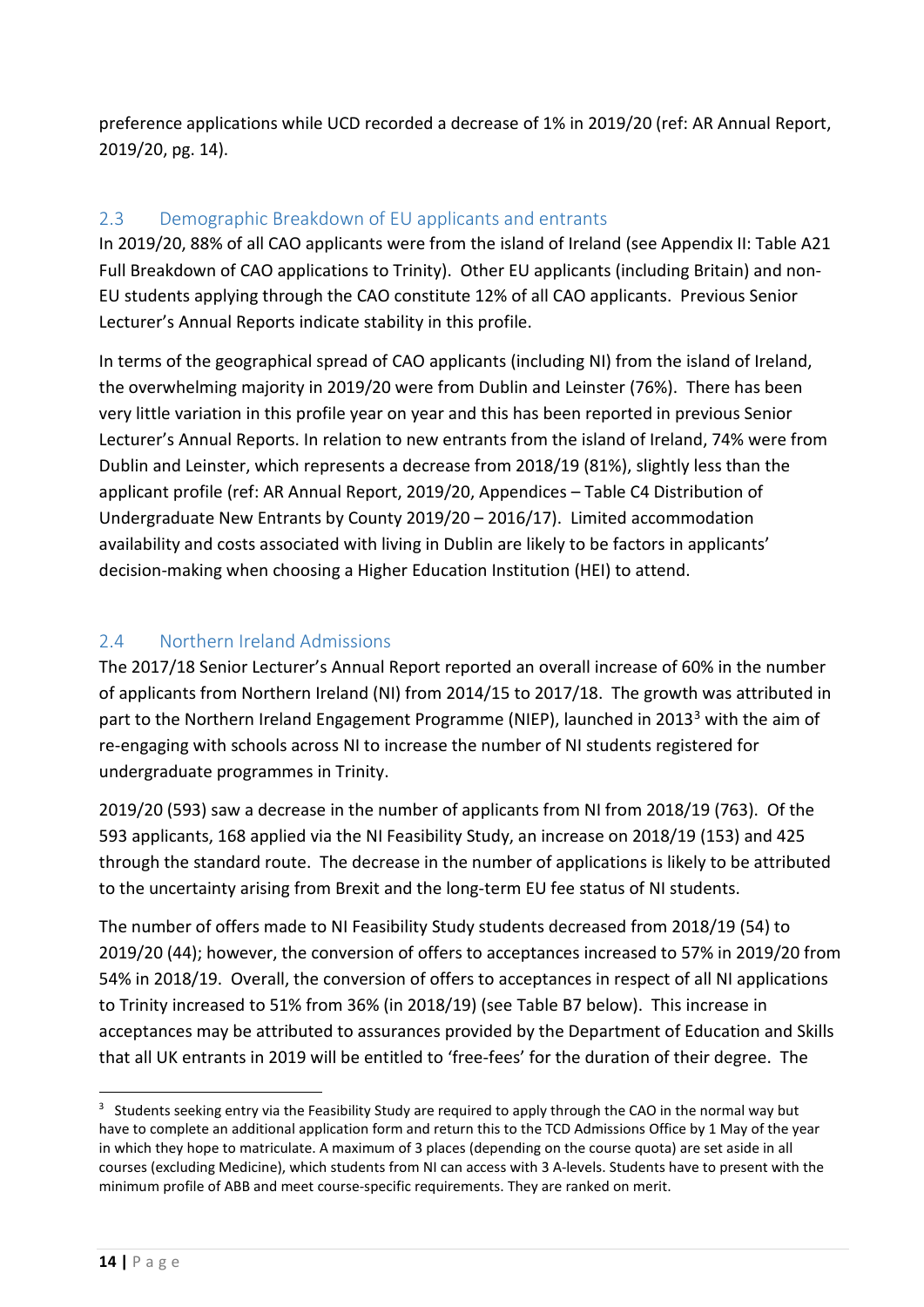timing of the announcement by the Department was quite late and may not have been widely known at the time of CAO application and thus may have had an impact on applications.

| Year | <b>NI Applications to Trinity</b> | <b>Trinity Offers made to NI</b><br><b>Students</b> | <b>Acceptances</b> |  |  |  |
|------|-----------------------------------|-----------------------------------------------------|--------------------|--|--|--|
|      |                                   | 163 (Standard)                                      | 81 (50%)           |  |  |  |
| 2019 | 593<br>(168 Feasibility Study)    | 44 (Feasibility Study)                              | 25 (57%)           |  |  |  |
|      |                                   | Total 207                                           | Total 106 (51%)    |  |  |  |
|      | 763                               | 181 (Standard)                                      | 56 (31%)           |  |  |  |
| 2018 | (153 Feasibility Study)           | 54 (Feasibility Study)                              | 29 (54%)           |  |  |  |
|      |                                   | Total 235                                           | Total 85 (36%)     |  |  |  |
| 2017 |                                   | 207 (Standard)                                      | 65 (31%)           |  |  |  |
|      | 964<br>(263 Feasibility Study)    | 81 (Feasibility Study)                              | 40 (49%)           |  |  |  |
|      |                                   | Total 288                                           | Total 105 (36%)    |  |  |  |
|      |                                   | 197 (Standard)                                      | 79 (40%)           |  |  |  |
| 2016 | 928<br>(192 Feasibility Study)    | 48 (Feasibility Study)                              | 23 (48%)           |  |  |  |
|      |                                   | Total 245                                           | Total 102 (42%)    |  |  |  |
|      |                                   | 176 (Standard)                                      | 74 (42%)           |  |  |  |
| 2015 | 754                               | 68 (Feasibility Study)                              | 33 (48%)           |  |  |  |
|      | (211 Feasibility Study)           | Total 244                                           | Total 107 (44%)    |  |  |  |

**Table B7: Northern Ireland Feasibility Study applicants, offers and acceptances 2019 – 2015 (source: AR Annual Report 2019/20, pg. 23).**

Source: Combination of Central Admissions Office (CAO) & SITS

Improving the conversion of offers to acceptances and registrations is clearly one of the key challenges for NIFS. Unlike UK universities, Trinity is not in a position to make conditional offers to applicants; however, the College can explore ways in which it can engage with applicants post-CAO submission through the use of social media and other forms of digital marketing. The Global Office is currently exploring ways of enhancing its digital marketing activity in NI, as NI student recruitment is part of the Global Relations Strategy 3 (GRS 3).

2019/20 was the fifth year of the NI Feasibility Study and while it cannot continue indefinitely, it sends out a clear message of Trinity's commitment to the objective of attracting a significantly higher number of students from NI to Trinity and supports the reengagement with NI schools.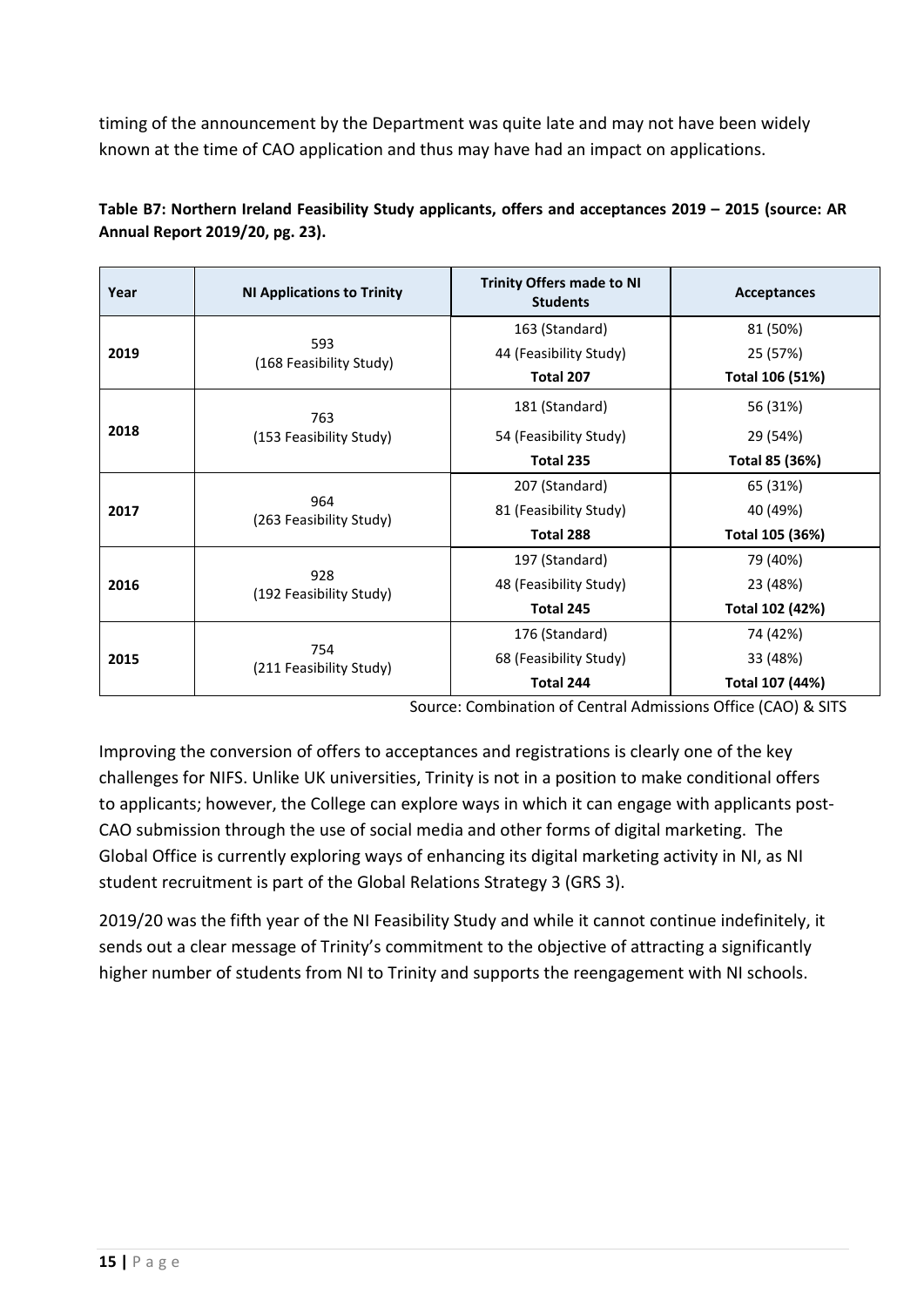#### <span id="page-15-0"></span>2.5 Alternative access routes and widening participation

There are a number of successful alternative access routes for widening participation groups such as HEAR, DARE<sup>4</sup>, CDETB FET<sup>[5](#page-15-2)</sup> links, TAP Foundation programmes for young adults and mature students, mature nursing and the mature student dispensation scheme. Within the HEAR and DARE scheme, students may enter on full or reduced points.

The Trinity Strategic Plan, 2014-19 aimed to increase "the percentage of under-represented groups enrolled on undergraduate courses to 25% in 2019" (Strategic Plan 2014-19, pg. 20). The data presented in Table 2.5 below indicates that 23.5% of students admitted to undergraduate programmes entered Trinity via Alternative Admission Routes. While this represented an increase on 2018/19 (22%) it fell short of the Trinity Strategic Plan 2014-2019 target of 25% and remains a target of the Trinity Strategic Plan 2020-25.

Table 2.5 reports a total of 270 students entering Trinity through DARE in 2019/20, an increase on 2018/19 (247), however, it is important to note that this does not reflect the number of students with a disability in Trinity due to a significant number of students registering with the Disability Service during the academic year (see Disability Service Annual Report, 2019/20<sup>6</sup>). 2019/20 is the first year that data is available by Faculty (Table B3 below), and the Faculty of Health Sciences accounts for the largest total as a percentage of Faculty (34%), followed by the Faculty of Arts, Humanities and Social Sciences (18%).

**Table 2.5: Undergraduate student admissions by Alternative Entry Routes (source: data provided by AR and TAP on 30 April 2021).**

| <b>Entry Route</b>                                 | No. of<br>students |
|----------------------------------------------------|--------------------|
| DARE (Merit offer) ^                               | 78                 |
| DARE (Reduced points offer) ^                      | 192                |
| ex Foundation into full degree (Mature)            | 22                 |
| ex Foundation into full degree (Young Adult)       | 32                 |
| FETAC/QQI                                          | 41                 |
| HEAR (Merit offer)                                 | 36                 |
| HEAR (Reduced points offer)                        | 120                |
| Mature                                             | 133                |
| <b>Grand Total (alternative entry routes)</b>      | 654                |
| <b>No. of CAO entrants</b>                         | 2781               |
| Total % of new entrants (alternative entry routes) | 23.5%              |

^ Represents entry routes only (excludes students who subsequently register with the Disability Service post entry).

<span id="page-15-1"></span><sup>4</sup> The Higher Education Access Route (HEAR) and the Disability Access Route to Education (DARE) are national admissions schemes aimed at students from low income groups and students with a disability, where qualifying applicants can compete for a quota of reduced Leaving Certificate points places across a range of higher education institutions.

<span id="page-15-2"></span><sup>5</sup> Further Education via the City of Dublin Education and Training Board.

<span id="page-15-3"></span><sup>6</sup> <https://www.tcd.ie/disability/policies/annual-report-stats.php#1920>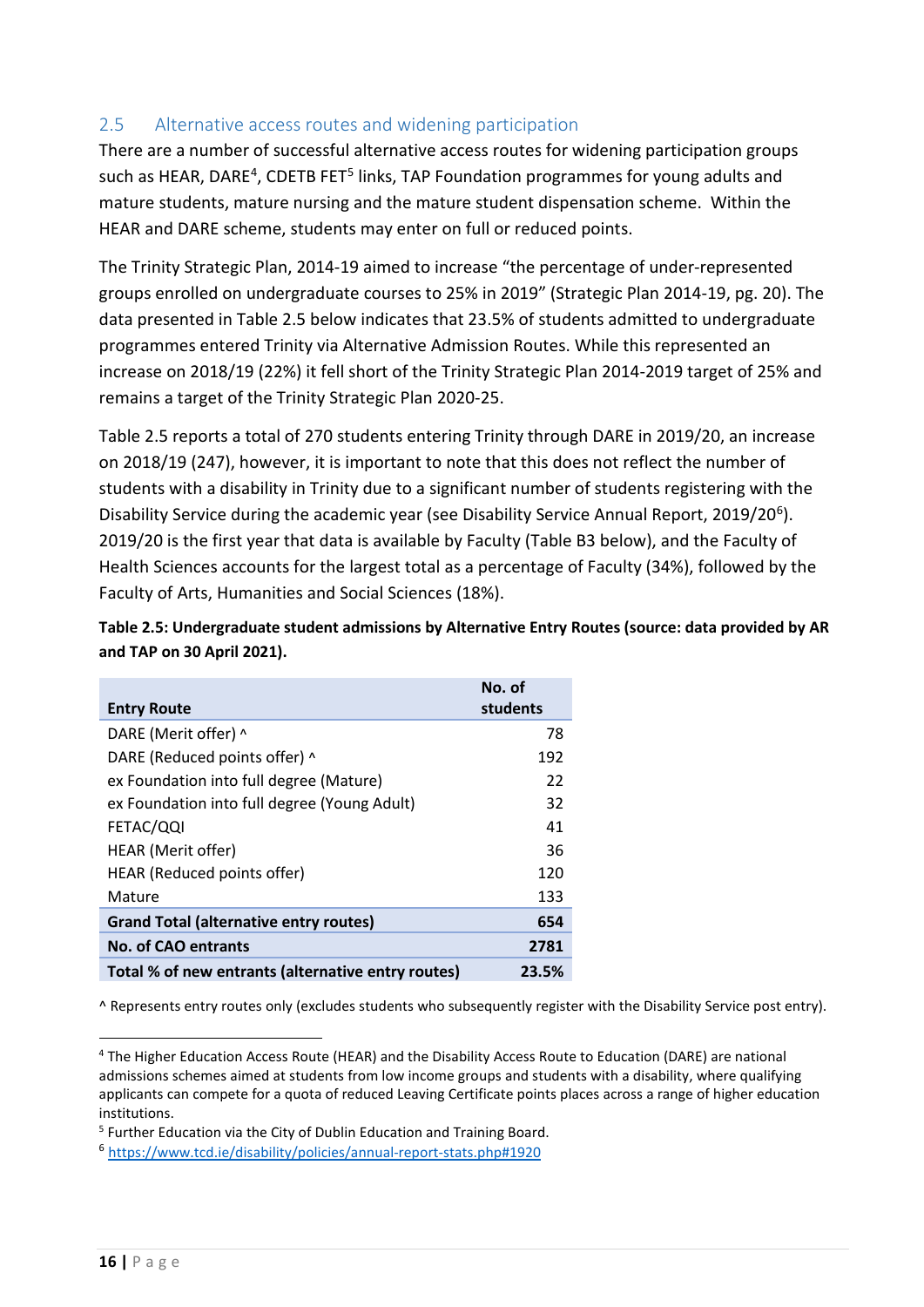|                                                      | <b>Arts, Humanities</b><br>& Social Sciences |        |                              | Engineering,<br><b>Mathematics &amp;</b><br><b>Science</b> |             | <b>Health Sciences</b> | <b>Multi-Faculty</b> | <b>Totals</b> |       |
|------------------------------------------------------|----------------------------------------------|--------|------------------------------|------------------------------------------------------------|-------------|------------------------|----------------------|---------------|-------|
|                                                      | <b>Male</b>                                  | Female | <b>Male</b><br><b>Female</b> |                                                            | <b>Male</b> | Female                 | <b>Male</b>          | Female        |       |
| <b>HEAR (Socio-economically</b><br>disadvantaged)*   | 10                                           | 35     | 24                           | 19                                                         | 14          | 40                     | 3                    | 6             | 151   |
| Mature students                                      | 11                                           | 21     | 3                            | 6                                                          | 16          | 71                     | $\mathbf{1}$         | 4             | 133   |
| DARE (students with a<br>disability)*^               | 46                                           | 47     | 49                           | 17                                                         | 15          | 61                     | 18                   | 17            | 270   |
| <b>Totals for Alternative</b><br><b>Entry Routes</b> | 67                                           | 103    | 76                           | 42                                                         | 45          | 172                    | 22                   | 27            | 554   |
| <b>Total CAO Entrants</b><br>2019/20                 | 963                                          |        | 832                          |                                                            | 629         |                        | 357                  |               | 2,781 |
| Total as a % of Faculty<br>new entrants - CAO        |                                              | 18%    | 14%                          |                                                            | 34%         |                        | 14%                  |               | 20%   |

**Table B3: Undergraduate New Entrants by Alternative Admission Routes by Faculty, by Gender 2019/20 (Source: AR Annual Report 2019/20).**

\*Includes merit and reduced points.

^ Represents entry routes only (excludes students who subsequently register with the Disability Service post entry).

Table B5(a) from the AR Annual Report, 2019/20 presents data relating to the number of students applying for admissions via the Mature Students Dispensation Scheme. The number of students applying continued to decrease in 2019/20 and was down 10% from 2018/19. Seventy-one students registered, which is a decrease from the previous year (112). The decrease, which has occurred across the sector is attributed to a stronger economy and high employment rates.

| Table B5(a): Analysis of students admitted via Mature Students Dispensation Scheme, |
|-------------------------------------------------------------------------------------|
| by Faculty 2019 - 2015 (Source: AR Annual Report 2019/20)                           |

| <b>Details of applications</b>                  | 2019 | 2018 | 2017 | 2016 | 2015 |  |  |  |
|-------------------------------------------------|------|------|------|------|------|--|--|--|
| Number of applicants                            | 583  | 652  | 744  | 717  | 764  |  |  |  |
| Number of places offered                        | 100  | 135  | 122  | 136  | 100  |  |  |  |
| <b>Number of Students Registered by Faculty</b> |      |      |      |      |      |  |  |  |
| Faculty                                         | 2019 | 2018 | 2017 | 2016 | 2015 |  |  |  |
| Arts, Humanities & Social Sciences              | 32   | 48   | 57   | 57   | 49   |  |  |  |
| Engineering, Mathematics & Science              | 9    | 13   | 17   | 23   | 15   |  |  |  |
| <b>Health Sciences</b>                          | 25   | 27   | 18   | 25   | 25   |  |  |  |
| Multi-faculty                                   | 5    | 24   | 22   | 22   | 20   |  |  |  |
| <b>Total students registered</b>                | 71   | 112  | 114  | 127  | 109  |  |  |  |

The decrease in MSDS students is in line with the Seasonally Adjusted Unemployment Rate which was 4.8% in December 2019 and barriers, including financial, faced by prospective students.

It is important to note that while the above tables represent students admitted through alternative entry routes, they do not represent all Socio-Economically Disadvantaged (SED) students admitted to first year. For instance, Equal Access Data from the Higher Education Authority (HEA) demonstrate that approximately 447 students from SED categories registered in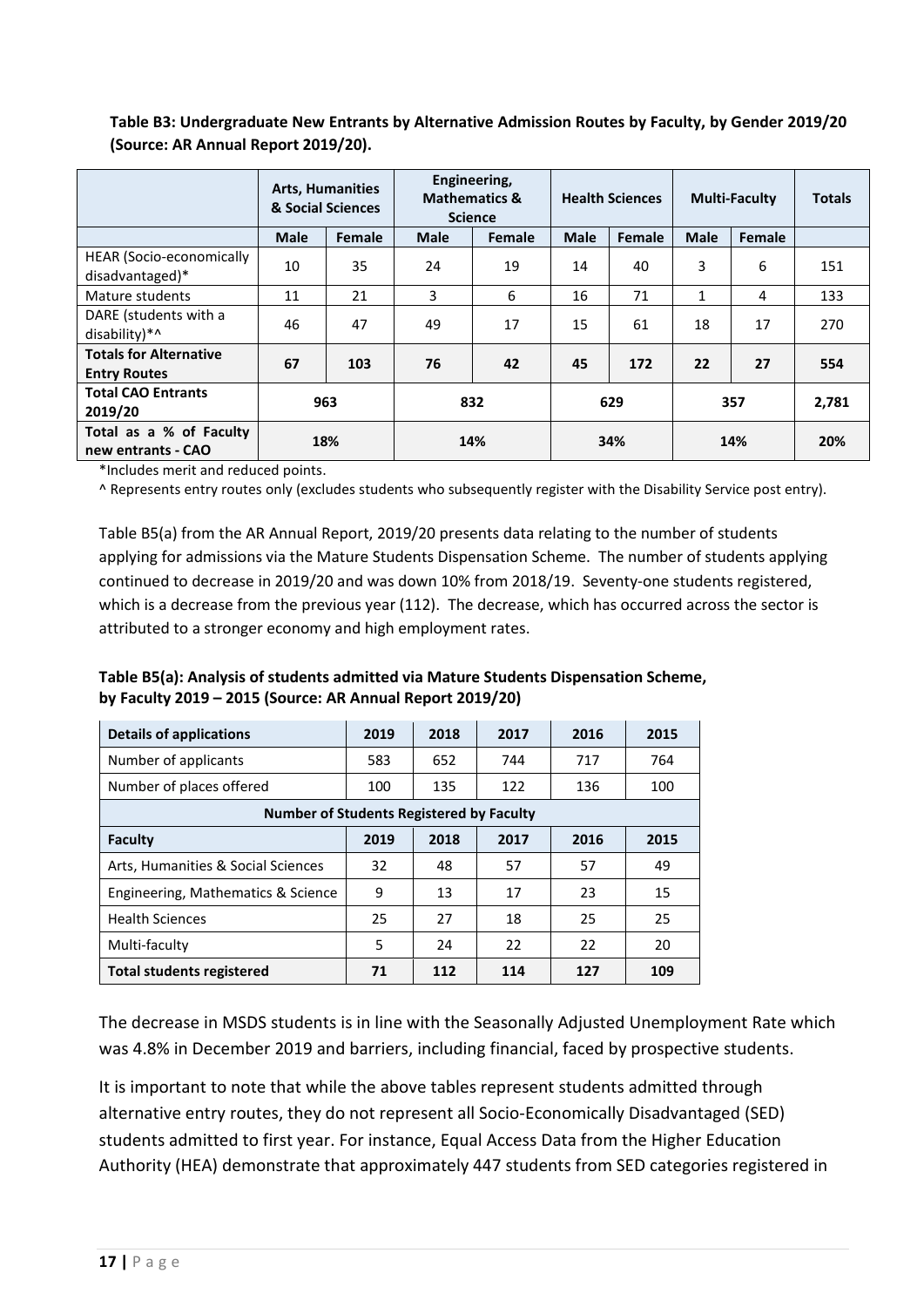first year of undergraduate study 2014-18, many of whom did not enter via these routes. In addition, a further 199 Mature Students were captured during Equal Access Data survey and 1,928 for the Fund for Students with a Disability (FSD).

The College's Strategic Plan 2014-19 set a 25% target, the National Access Plan 2015-19 and the Higher Education Authority's (HEA) System Performance Framework 2018-2020 have set specific targets for students progressing from the FET sector. Trinity has made available approximately 100 places through the approval of FET entry routes into a number of undergraduate programmes. FET entry routes to Law, Global Business and BESS were approved by Council in January 2019 and additional places for entry into eight programmes in 2020/21 were approved in November 2019.

In 2018, Trinity embarked on the first cycle of the Programme for Access to Higher Education (PATH) in collaboration with partner HEIs in Leinster Pillar  $1<sup>1</sup>$ . The collaboration aims to increase the number of non-traditional students from six target groups (entrants progressing from FET, first time mature students, low SES students in DEIS schools, lone parents, Irish Traveller students, and students with a disability) entering and successfully completing third-level. To this end, Leinster Pillar 1 is delivering the 1916 Bursary scheme, a cross-community mentoring programme, a summer programme to introduce students to Creative Arts course and career options, open-learning modules across four HEIs, and, finally it aims to position Dublin as a UNESCO City of Learning.

The WPG, a sub-committee of USC held its first two meetings in 2018/19 with three meetings held in 2019/20 and a fourth meeting cancelled due to the onset of Covid-19. The focus of the Group has been to progress work on developing a single source of reliable data for students entering Trinity through alternative entry routes and in tracking their progression and retention. The WPG has concentrated its efforts on identifying ways of promoting awareness of FET entry routes into Trinity programmes with a presentation delivered to ETBI FET Directors in May 2020 and with FET Entry routes featuring more prominently in the College undergraduate prospectus. In addition, work began on a designated FET progression pathways prospectus for the 2020/21 intake of students.

## <span id="page-17-0"></span>2.6 Trinity Admissions Feasibility Study

The Trinity Admissions Feasibility Study (TAFS) admits students to three courses: Law (10 places), History (10 places) and Ancient and Medieval History and Culture (5 places). In 2019/20, 22 students were admitted: Law (10), History (10), Ancient and Medieval History and Culture (2). In 2019, a total of 232 students applied to participate in the Study compared to 244 in 2018/19 and 244 in 2017/18.

TAFS was set up to assist in the development of national policy by seeing if there is a fairer and better mechanism for admitting students to higher education using a range of assessments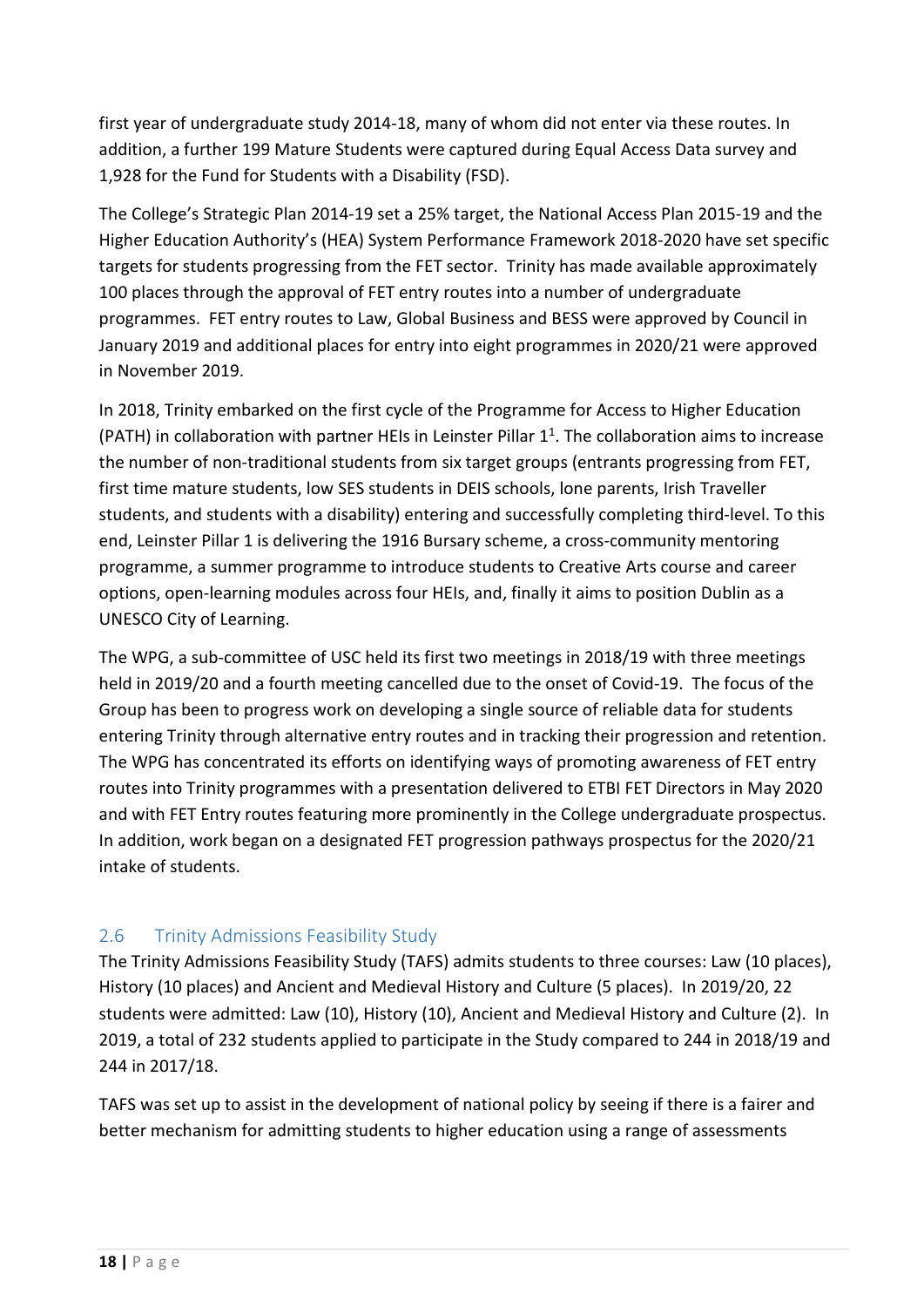(including the Leaving Certificate, RPR<sup>[7](#page-18-2)</sup> and a personal statement/essay). It was not designed as an access route for students from socio-economically disadvantaged backgrounds; rather it was explicitly intended to benefit students whose ability and potential might not be captured under the current CAO system, regardless of background (Interim Report 2015). It has been accepted that TAFS as a feasibility study cannot continue indefinitely. In April 2019, Council approved the extension of TAFS for a further two-year period to gather additional data and establish if the Study should be expanded or extended (CL/18-19/158.1). Alternative mechanisms for widening access to Trinity will continue to be explored through the WPG and the Irish University Association (IUA) Task Group on Reform of University Selection and Entry.

## <span id="page-18-0"></span>2.7 Asylum Seekers Access Provision (ASAP) Scholarships

In April 2019, Council approved a proposal to support the entry of students who are asylum seekers and who meet the criteria set out for entry to Trinity under a Scholarship initiative ASAP (CL/18-19/159). ASAP applies to students in Direct Provision who have taken the Irish Leaving Certificate and who are unable to take up CAO offers of places in Trinity due to their classification as non-EU students. The ASAP Scholarship approved by Council supports the entry of four students from Direct Provision Centres within commutable distance to Trinity by covering their course fees, providing an annual stipend of €1,500 and access to a laptop, and providing free meals and public transportation costs.

The application process and selection criteria approved by Council included the completion of a scholarship application form and the provision of supporting documentation to Trinity with offers of support made to students in mid-August after the first round of CAO offers. Nineteen (19) applications were received under the initiative for 2019/20 entry and two Scholarships were awarded<sup>[8](#page-18-3)</sup>.

## <span id="page-18-1"></span>2.8 Entrance Exhibition Awards

The implementation of the new eligibility criteria for the award of Entrance Exhibitions, approved by Council in October 2017 was introduced in 2018/19. The new eligibility criteria determined that students who achieved the highest points among Trinity entrants from their secondary school and a minimum of 500 points, including bonus points for mathematics in the Leaving Certificate examination, or EU/EEA equivalent, would receive an Entrance Exhibition Award.

In 2019/20, 452 new entrants were awarded an Entrance Exhibition, having achieved a minimum points score of 500 in the Leaving Certificate or equivalent (ref: AR Report, 2019/20, pg. 26). This compares with 439 awards in 2018/19. The 2019/20 cohort came from 379 different schools

<span id="page-18-2"></span><sup>&</sup>lt;sup>7</sup> Relative Performance Rank (RPR) – the performance of the applicant relative to other applicants from their school. This scale looks at the rank of the applicant compared to every other applicant from their school who has applied to any course, in any college, through the CAO.

<span id="page-18-3"></span><sup>8</sup> In addition, two places were offered on the TAP Foundation Course for 2020/21 with deferred ASAP Scholarships for 2021/22 based on the ASAP Scholarship allocations.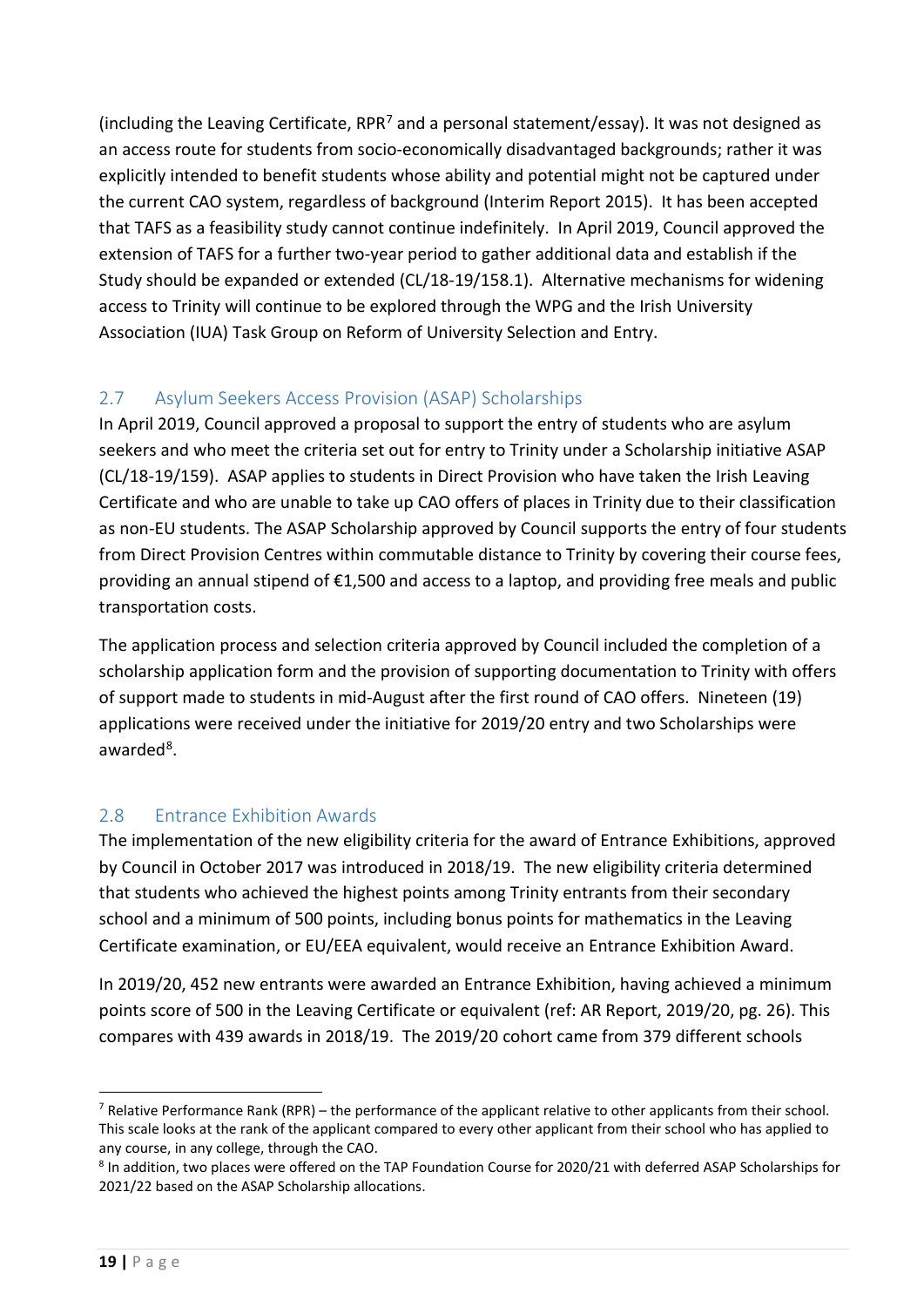(379 in 2018/19) from 31 countries in Ireland. Students from 23 EU and 1 non-EU country (Singapore) were also awarded an Entrance Exhibition.

Table B11 below presents data relating to Entrance Exhibition Awards by Faculty and Gender. The Faculty of EMS presented the highest number of Entrance Exhibition Awards (182) followed by Health Sciences (114) in 2019/20.

| Table B11: Entrance Exhibition Awards by Faculty, by Faculty and Gender, 2019/20 - 2016/17 (source: AR |
|--------------------------------------------------------------------------------------------------------|
| Annual Report 2019/20, pg. 26).                                                                        |

|            |             | 2019          |              |             | 2017<br>2018 |              |             | 2016   |              |             |               |              |
|------------|-------------|---------------|--------------|-------------|--------------|--------------|-------------|--------|--------------|-------------|---------------|--------------|
| Faculty    | <b>Male</b> | <b>Female</b> | <b>Total</b> | <b>Male</b> | Female       | <b>Total</b> | <b>Male</b> | Female | <b>Total</b> | <b>Male</b> | <b>Female</b> | <b>Total</b> |
| AHSS       | 38          | 73            | 111          | 48          | 83           | 131          | 64          | 107    | 171          | 36          | 77            | 113          |
| <b>EMS</b> | 121         | 61            | 182          | 96          | 51           | 147          | 118         | 74     | 192          | 84          | 53            | 137          |
| <b>HS</b>  | 44          | 70            | 114          | 44          | 63           | 107          | 52          | 90     | 142          | 58          | 108           | 166          |
| MF         | 22          | 23            | 45           | 21          | 33           | 54           | 36          | 39     | 75           | 10          | 21            | 31           |

Source: SITS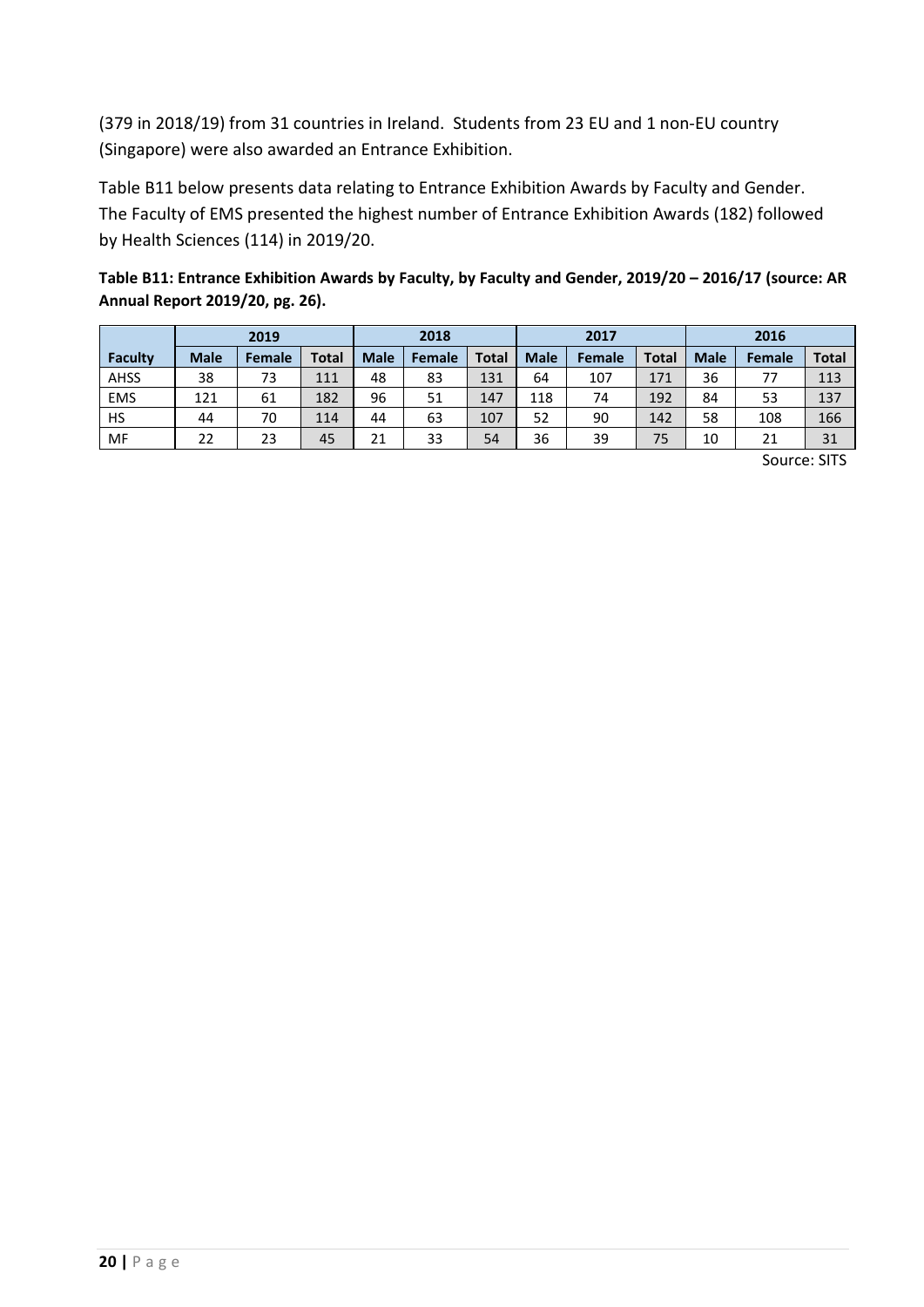# Part III: Student Lifecycle Post-Admission

#### <span id="page-20-1"></span><span id="page-20-0"></span>3 Retention, progression and performance of students in final degree award

The Strategic Plan 2014-19 set the target of improving rates of undergraduate transition from first to second year courses from 84% in 2012 to 90% in 2019. Following the recommendation from the Senior Lecturer's Annual Report of 2016/17, the production and analysis of the progression and retention data has been conducted by AR. This section of the Senior Lecturer's Annual Report presents data relating to students' progression and retention for programme years 1-5 for the academic year 2019/20. The data presented for first-year students includes the category 'new entrant', defined by the HEA as 'undergraduate students entering third-level for the first time'. Data on progression and retention is also included for the categories, EU and non-EU students, gender, and students who entered Trinity through alternative entry routes.

#### <span id="page-20-2"></span>3.1 Undergraduate Student Retention Analysis

#### *3.1.1 General Overview*

Table 3.1 presents the total number of registered students on Trinity undergraduate programmes in 2019/20 following data cleansing. For the purposes of the progression and retention data presented in this section, 406 students were removed from the analysis, leaving a total of 11,890 registered students on undergraduate programmes.

#### **Table 3.1: Retention Analysis Profile of Students excluded from analysis (source: data provided by AR on 10 March 2021).**

| <b>Student Status</b>                          | <b>Number of students</b> |
|------------------------------------------------|---------------------------|
| Undergraduate (including validated programmes) | 12,296                    |
| Diploma and Professional Diploma               | $-102$                    |
| <b>Students off books</b>                      | $-147$                    |
| Students off books assessment                  | $-75$                     |
| Medical Internship                             | $-76$                     |
| <b>Student Union Officer</b>                   | -6                        |
| <b>Total number of students</b>                | 11,890                    |

#### *3.1.2 Undergraduate new entrants: Progression and Retention Profile*

Table 3.2 presents data relating to new entrants for 2019/20. A 94% progression rate was achieved from year 1 to year 2, which is greater than the 90% target presented in the Trinity Strategic Plan 2014-2019. It also represents an increase on the 2018/19 retention rate (91.5%).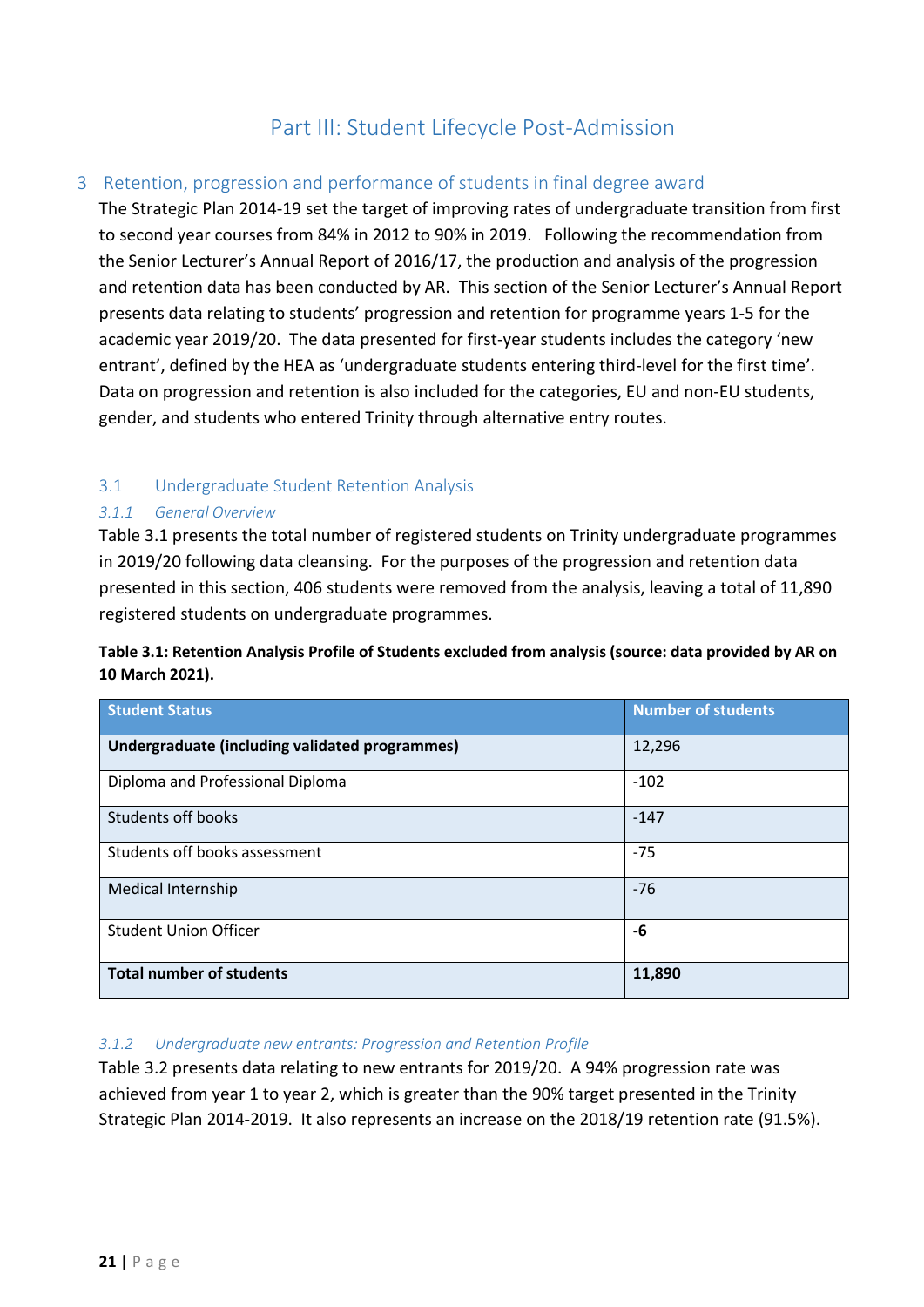Retention is defined as students who progressed, repeated year 1 and who transferred to another course within Trinity. The data presented in Table 3.2 reveal an overall retention rate of 96%, which is the same as achieved in 2018/19. However, in comparing the data with 2018/19, a smaller percentage of students transferred to another course in 2019/20 (1.8%) compared to 2018/19 (2.7%), and in 2019/20, 0.4% of students repeated the same course compared to 1.9% in 2018/19.

| <b>Standing &amp; Retention</b> | <b>Student No.</b> | %      |
|---------------------------------|--------------------|--------|
| Year 1                          | 3189               | 100.0% |
| <b>Progressed Same Course</b>   | 3001               | 94.1%  |
| Repeat same course              | 13                 | 0.4%   |
| Transferred to another course   | 56                 | 1.8%   |
| Not Retained                    | 119                | 3.7%   |
| <b>Grand Total</b>              | 3189               | 100.0% |

**Table 3.2: New Entrant Data Year 1, 2019/20 (source: data provided by AR on 10 March 2021)**

Table 3.3 presents new entrant data by Faculty. There is some variance across Faculty for student progression to year 2 with the Faculty of Health Sciences (FHS) achieving a same course progression rate of 97% (94% in 2018/19), the Faculty of Arts, Humanities and Social Sciences (FAHSS) achieving a progression rate of 95% (93% in 2018/19), the Faculty of Engineering, Mathematics and Science (FEMS) achieving a 93% progression rate (91% in 2018/19), and Multi-Faculty achieving an 90% progression rate (85% in 2018/19), which means that all Faculties achieved the Trinity Strategic Plan target of 90%. Improved progression rates for FHS, FAHSS and FEMS may be attributed to the introduction of the semesterisation and supplemental examinations.

| <b>Standing &amp; Retention</b> | <b>FAHSS</b> |       | <b>FEMS</b> |               | <b>FHS</b> |       | <b>MF</b> |       | <b>Total</b> |       |
|---------------------------------|--------------|-------|-------------|---------------|------------|-------|-----------|-------|--------------|-------|
|                                 | N            | %     | N           | $\frac{9}{6}$ | Ñ          | %     | N         | %     | N            | %     |
| Year 1                          | 1093         | 100%  | 904         | 100%          | 772        | 100%  | 420       | 100%  | 3189         | 100%  |
| <b>Progressed Same Course</b>   | 1037         | 94.9% | 841         | 93%           | 746        | 96.6% | 377       | 89.8% | 3001         | 94.1% |
| Repeat same course              | 4            | 0.4%  | 5           | 0.6%          | 0          | 0%    | 4         | 1.0%  | 13           | 0.4%  |
| Transferred to another course   | 10           | 0.9%  | 21          | 2.3%          | 6          | 0.8%  | 19        | 4.5%  | 56           | 1.8%  |
| Not Retained                    | 42           | 3.8%  | 37          | 4.1%          | 20         | 2.6%  | 20        | 4.8%  | 119          | 3.7%  |
| <b>Grand Total</b>              | 1093         | 100%  | 904         | 100%          | 772        | 100%  | 420       | 100%  | 3189         | 100%  |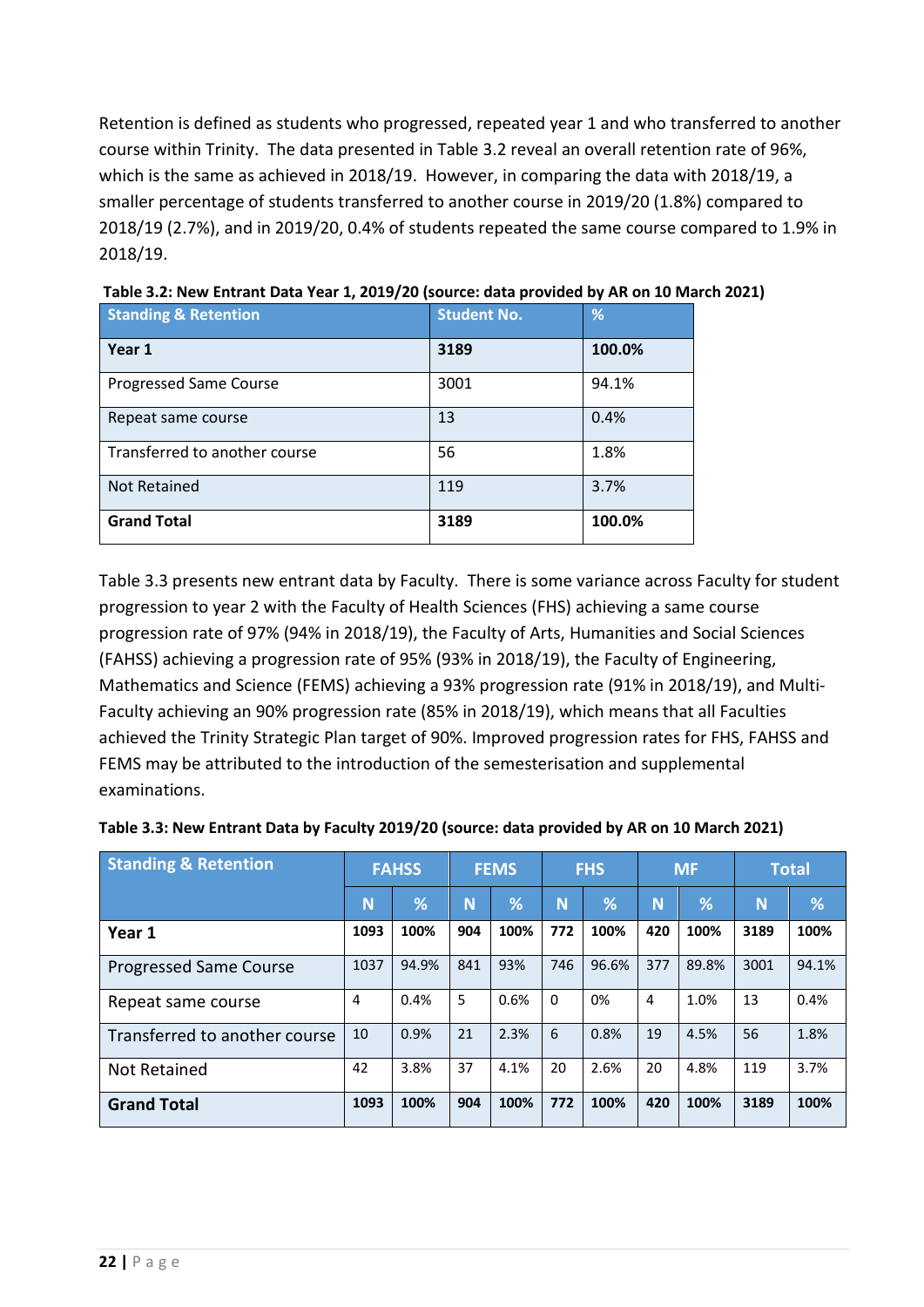Table 5 (data provided by Academic Registry on 10 March 2021) (see Appendix III: Table 5 Retention and Progression Exit Award update 2019/20) presents data relating to student progression and retention by gender and Faculty. While there was some variability in student enrolments across the three Faculties according to gender, e.g. FHS [2300 female (76%) and 739 male (24%)], there is little difference in the progression and retention rate for males and females in FEMS and Multi-Faculty programmes. In both FAHS and FHS there is a 4% difference between males and females progressing on the same course from year 1, in both cases more females than males progress (FAHSS 96% females vs 92% males; FHS 98% of females vs 94% of males). In comparison with the previous year, which saw 11% of males on Multi-Faculty programmes transferred to another course compared to 4% of females, in year 1 of 2019-20 5% of females and 4% of males transferred to another course from Multi-Faculty programmes. This compares with an overall average of 2% of all year 1 students transferring to another course.

Examining the progression and retention of EU and non-EU students (new entrants), it can be seen from data presented in Tables 6 and 7 (see Appendices IV and V - data provided by Academic Registry) that there are some differences in the progression and retention rates of students from EU and non-EU countries across the Faculties. Non-EU student attrition is greater across all years, particularly in year 1 (NEU 5% vs EU 3.6%) and year 2 (NEU 3% vs EU 1.1). Caution is urged when interpreting this data due to the small number of non-EU students (10% of the undergraduate student population). However, there continues to be a need for greater student supports targeted at non-EU students as they transition to Trinity and to living in a new country that may have different cultural traditions than their countries of origin.

#### *3.1.3 Undergraduate registered students: progression and retention*

This 2019/20 Senior Lecturer's Annual Report presents data on undergraduate student progression and retention across programme years. This data was presented for the first time in the previous Senior Lecturer's Annual Report (2018/19) and provides us with a snapshot of student progression and retention across five years of the student lifecycle for 2019/20, (see Appendix V, Table 7: Retention and Progression Exit Award update, provided by AR on 10 March 2021). From Table 7 the number of students 'not retained' decreases for each programme year, which is to be expected due to student attrition being at its highest in first year.

Delving deeper and examining data for both EU and non-EU student progression and retention by faculty across years 1 to 5 (see Appendix V, Table 7) highlights some differences across Faculty and years. Taking first-year, MF had the highest student attrition at 5%, while FHS had the lowest at 3% (in line with last year). Overall student attrition for 2019/20 across years was 2%. Of note is that of the total 203 students not retained across years 1-5 31(15%) are non-EU students, again suggesting that this group of students may benefit from additional supports. In addition, research into the reasons for attrition is required in order to address the issue.

Table 5 (Appendix III) provided by AR on 10 March 2021, presents data on student progression and retention by Faculty and gender across years 1 to 5. Examining student registration across the three faculties over the five years by gender, FEMS was the only faculty with significantly more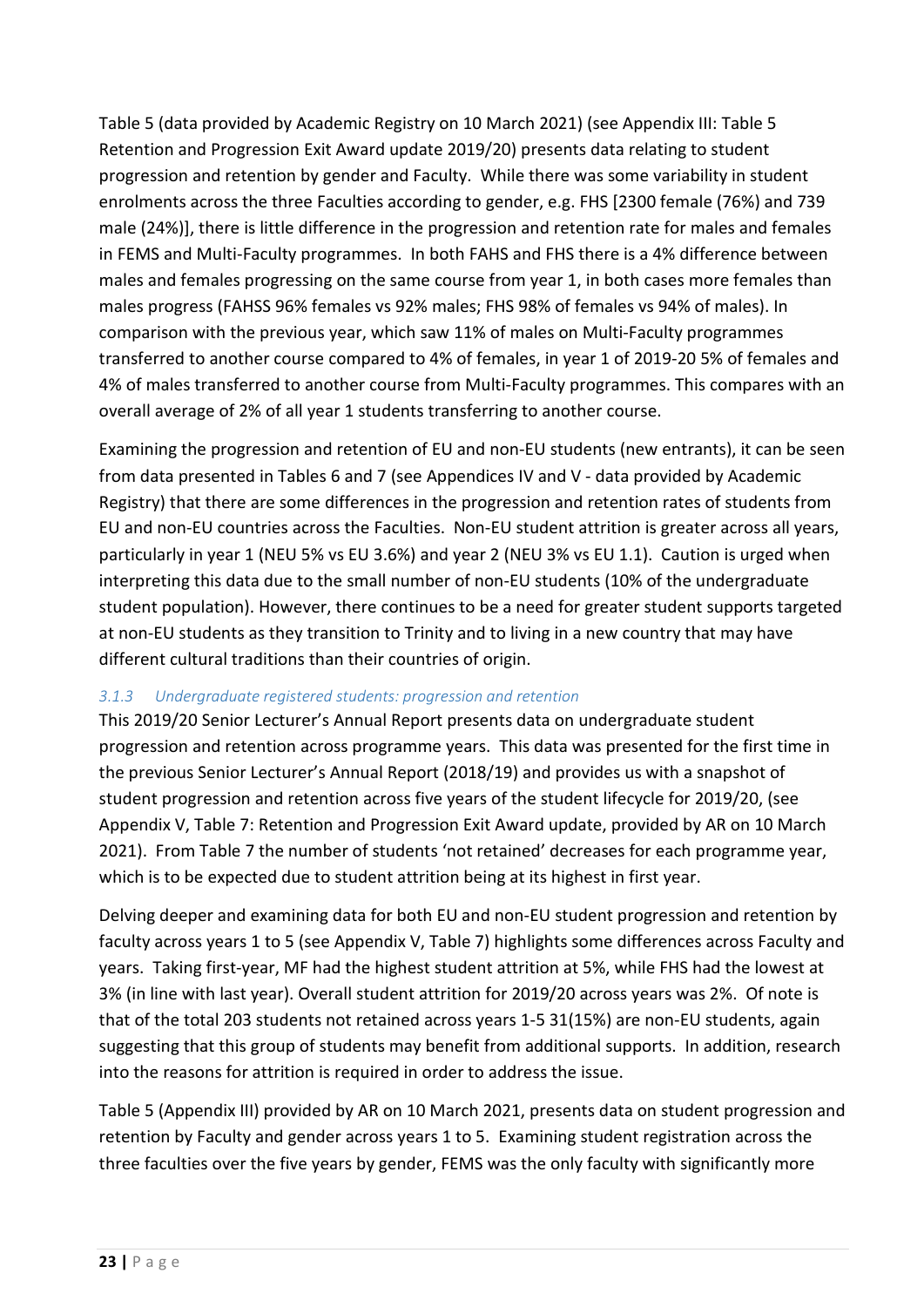males (60%) than females (40%), but FHS had the largest difference between female (75%) and male (25%) representation. Similar patterns to last year are observed with slightly more females having progressed to the subsequent year of a programme than males. For Multi-Faculty, there was a far less pronounced difference than last year between the percentage of males (90%) vs females (89%) progressing to year 2, compared to 76% and 90% respectively in 2018/19.

Overall, a very small number of students repeated the same course across all years (under 1% in all years) while a small number transferred to another course, this route highest in Year 1, with 2% switching. Multi-Faculty programmes saw the highest number of students transferring to another course (female 5% vs male 4%) which year on year represents a slight increase from 3% for females, but a significant decrease from 11% for males. Table 3.4 below presents data on the profile of registered students for years 1 to 5 who were not retained.

| Table 3.4: Not-retained UG registered student profile across years 1-5, 2019/20 (summarised from Table |  |  |
|--------------------------------------------------------------------------------------------------------|--|--|
| 5, Appendix III)                                                                                       |  |  |
|                                                                                                        |  |  |

| <b>Faculty</b>                           | <b>Not Retained</b> | <b>Gender</b>                 |             | <b>Fee Status</b>                                                 |                |  |
|------------------------------------------|---------------------|-------------------------------|-------------|-------------------------------------------------------------------|----------------|--|
|                                          |                     | <b>Female</b>                 | <b>Male</b> | <b>EU</b>                                                         | <b>NEU</b>     |  |
| <b>FAHSS</b>                             | 74                  | 35                            | 39          | 102                                                               | 17             |  |
| <b>FEMS</b>                              | 67                  | 25                            | 42          | 30                                                                | $\overline{7}$ |  |
| <b>FHS</b>                               | 28                  | 16                            | 12          | 25                                                                | 4              |  |
| <b>MF</b>                                | 34                  | 23                            | 11          | 12                                                                | 3              |  |
| <b>Grand Total</b>                       | 203                 | 99                            | 104         | 172                                                               | 31             |  |
| % of UG registered students not retained | 2%                  | Female 49%<br><b>Male 51%</b> |             | <b>EU 85% of</b><br>not-retained<br><b>NEU 15% of</b><br>not-ret. |                |  |

It will be some time before a comprehensive analysis can be undertaken to establish trends in student progression and retention across all years of a programme. Such an analysis will be able to provide us with some insights on the profile of students requiring support and the point in time when students will benefit most from tailored interventions during their time in Trinity.

#### *3.1.4 Undergraduate registered students: progression and retention of students entering through alternative entry routes*

Data on the progression and retention of students who entered Trinity through alternative entry routes is presented in the report of the Widening Participation Group 2020/21 due to significant work been undertaken on capturing and ensuring the integrity of this data by the WPG in 2019/20 and 2020/21.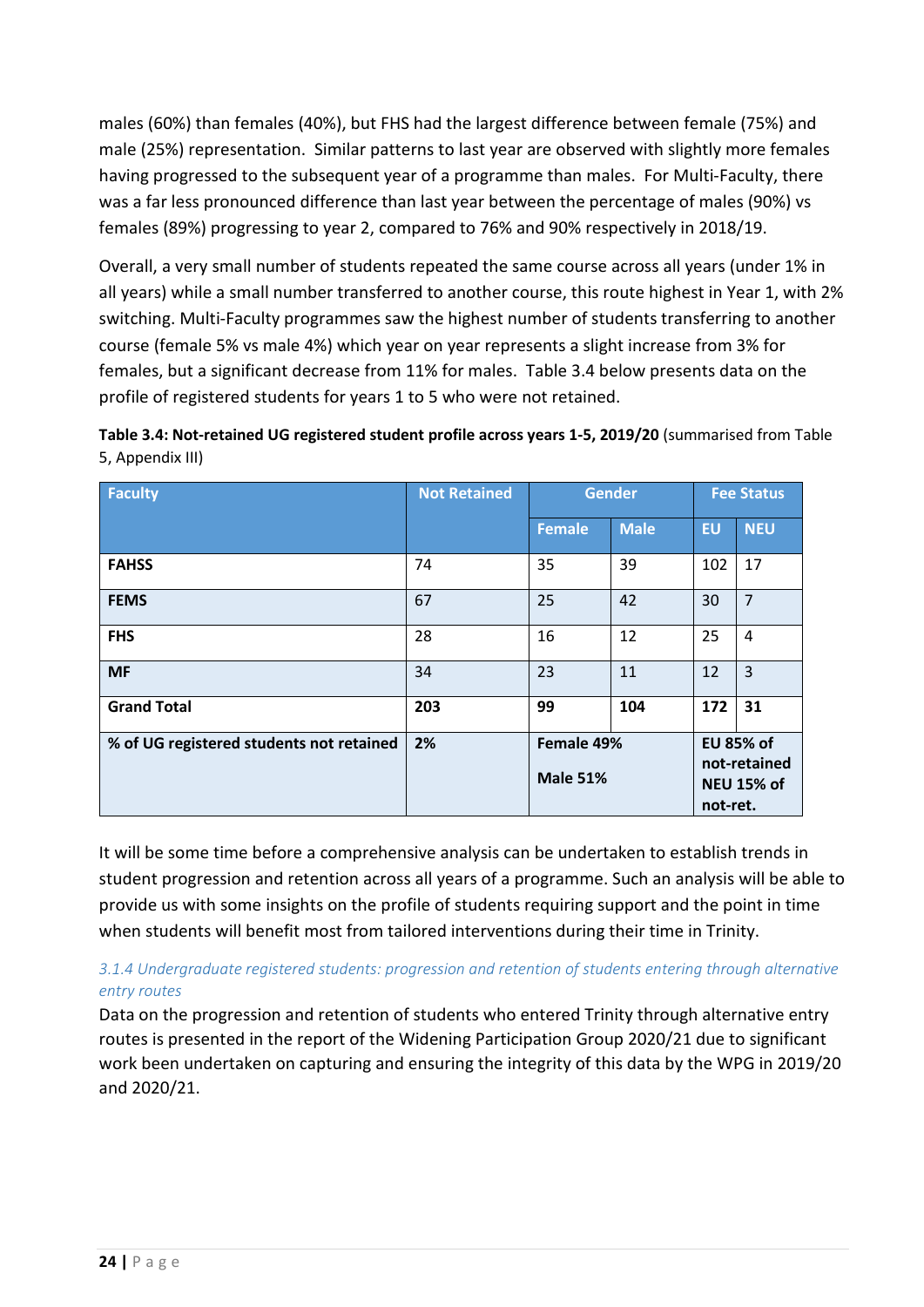## <span id="page-24-0"></span>3.2 Award Classifications

The AR Annual Report, 2019/20 provides comparative data on the percentage of students achieving different award classifications (degree award) in 2019/20 (ref: AR Annual Report, 2019/20, pg. 65-69 Table E14).

There was a significant increase in the proportion of students awarded a First-Class Degree, from 25.5% in 2018/19 to 32% in 2019/20. As shown in Table 3.5, across the Faculties the highest percentage of First-Class Degrees was in FHS with 42%, more than double the percentage of the previous year (20.5%) and there was also a 12.5% increase in MF to 37.5%. In FEMS there was a 5.5% increase to 33.5% while FAHSS remained broadly similar to the previous year with 29% compared with 28.5% in 2018/19.

| Table 3.5: First-Class Degrees by Faculty 2019/20 and 2018/19 (summarised from AR Annual Report, |  |
|--------------------------------------------------------------------------------------------------|--|
| Table E14, p65-69)                                                                               |  |

| <b>Faculty</b> |       | % First Class Degrees 2019/20 % First Class Degrees 2018/19 |
|----------------|-------|-------------------------------------------------------------|
| <b>FAHSS</b>   | 29%   | 28.5%                                                       |
| <b>FEMS</b>    | 33.5% | 28 %                                                        |
| <b>FHS</b>     | 42%   | 20.5%                                                       |
| <b>MF</b>      | 37.5% | 25%                                                         |

It is possible that this grade inflation is somewhat explained by the measures introduced for assessment to mitigate the impact of Covid-19, such as changes made to assessment modalities, namely conversion of examinations to take-home examinations, assignments, course work; prorating continuous assessment to award student results, and the facility for students to re-sit modules (semester two only) they had passed where the grade contributed to their overall Degree result.

It is important that Trinity tracks trends in this space, not just with an internal focus, but also in relation to comparator institutions.

#### <span id="page-24-1"></span>3.3 Gold Medals

In April 2018, Council approved that Gold Medals be awarded on the basis of the final overall degree award, calculated on a 30/70 basis over the final two years in line with TEP progression and award regulations. The change came into effect for the new entrant cohort in 2018/19 for TEP Phase 1 programmes and will come into effect in 2019/20 for the new entrant cohort in TEP Phase 2 programmes. Two Models for the award of Gold Medals were approved: Model 1, the overall degree mark only (with the overall degree mark set at 75% or above), and Model 2, an overall degree award mark (with the overall degree mark set at 75% or above), and a minimum of 70% in each named component of the degree award. It will be some time before the impact of the changes is known.

The percentage of students achieving a Gold Medal as a proportion of the overall number of First-Class awards in 2019/20 decreased by 3.5% from 2018/19, from 22% to 18% (see Table E19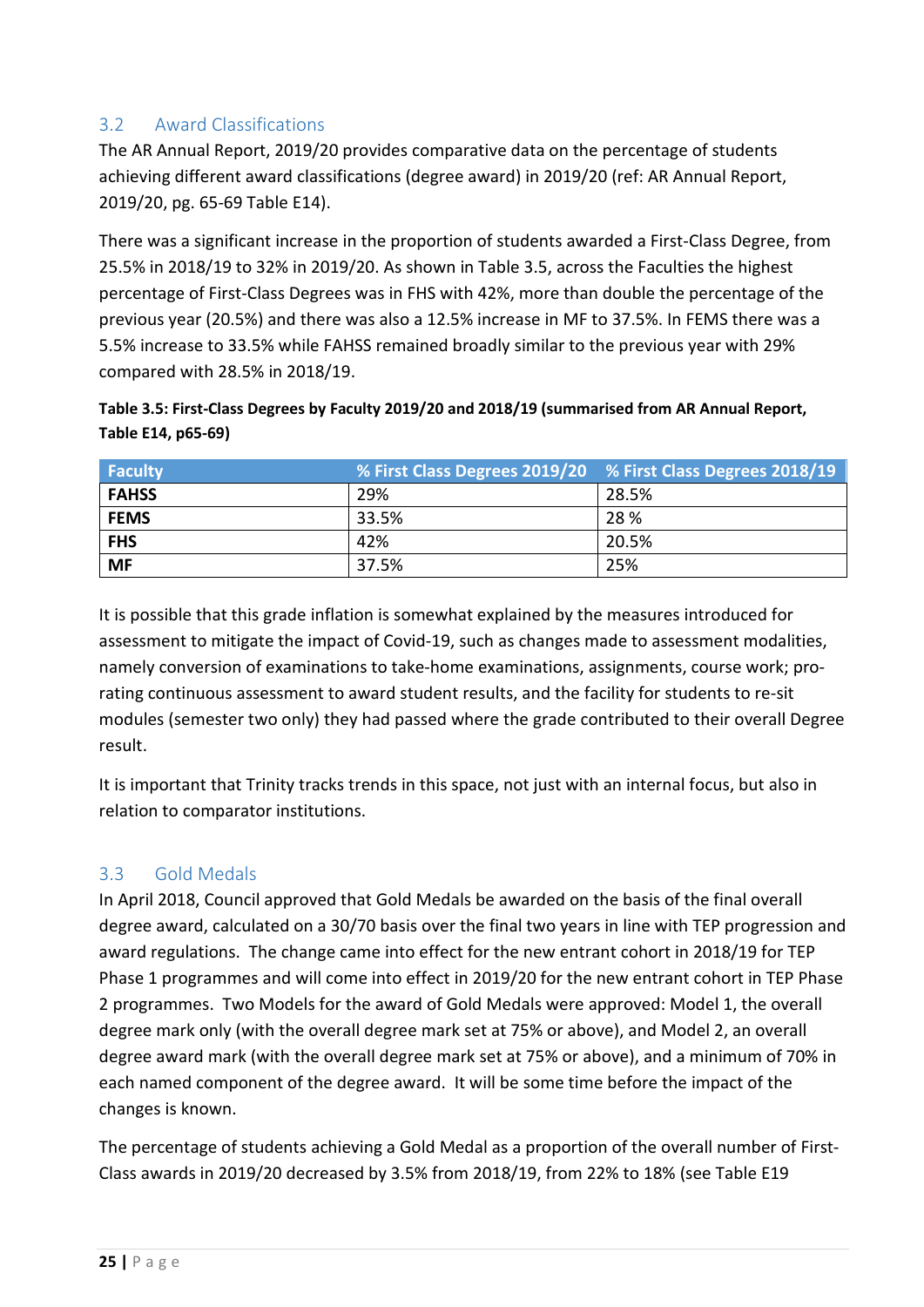below). This represents a decrease compared with the percentage of students achieving a Gold Medal as a proportion of the overall number of First Class awards over the last five years: 23% for the year 2016/17, 20% for the year 2017/18, and 22% for the year 2018/19. Of note, is that across all Faculties, the percentage of students awarded Gold Medals in 2019/20 decreased compared with 2018/19, despite an increase in the number of overall First-Class awards. As noted previously, there was an increase in the number of First-Class Degrees awarded, but the Gold Medal figures suggest that fewer of these awards achieved an overall degree mark of 75% or above.

**Table E19: Number of First-Class Degree and Gold Medals awarded by Faculty, 2019/20– 2015/16 (source: AR Report 2019/20, pg. 72)**

|                | 2019/20                              |                              | 2018/19                                        |                       | 2017/18                                        |                       | 2016/17                                        |                       | 2015/16                                        |                       |
|----------------|--------------------------------------|------------------------------|------------------------------------------------|-----------------------|------------------------------------------------|-----------------------|------------------------------------------------|-----------------------|------------------------------------------------|-----------------------|
| <b>Faculty</b> | <b>First Class</b><br><b>Degrees</b> | <b>Gold</b><br><b>Medals</b> | <b>First</b><br><b>Class</b><br><b>Degrees</b> | Gold<br><b>Medals</b> | <b>First</b><br><b>Class</b><br><b>Degrees</b> | Gold<br><b>Medals</b> | <b>First</b><br><b>Class</b><br><b>Degrees</b> | Gold<br><b>Medals</b> | <b>First</b><br><b>Class</b><br><b>Degrees</b> | Gold<br><b>Medals</b> |
| <b>AHSS</b>    | 315                                  | 34                           | 287                                            | 37                    | 242                                            | 33                    | 190                                            | 30                    | 190                                            | 13                    |
| <b>EMS</b>     | 316                                  | 81                           | 240                                            | 69                    | 204                                            | 63                    | 235                                            | 70                    | 171                                            | 41                    |
| <b>HS</b>      | 219                                  | 60                           | 159                                            | 53                    | 106                                            | 22                    | 101                                            | 23                    | 132                                            | 32                    |
| <b>MF</b>      | 127                                  | 10                           | 90                                             | 12                    | 60                                             | 7                     | 81                                             | 16                    | 78                                             | 14                    |
| <b>Total</b>   | 1,003                                | 185                          | 776                                            | 171                   | 612                                            | 125                   | 607                                            | 139                   | 571                                            | 100                   |

Source: SITS

Table E20 below presents the number of Gold Medals awarded by gender. In 2019/20, Gold Medals were awarded to 93 males and 92 to females.

| Gender | 2019/20<br>÷B. |     | 2018/19 2017/18 2016/17 | ÷   | 2015/16 |
|--------|----------------|-----|-------------------------|-----|---------|
| Male   | 93             | 80  | 65                      | 80  | 48      |
| Female | 92             | 91  | 60                      | 59  | 52      |
| Total  | 185            | 171 | 125                     | 139 | 100     |

**Table E20: Gold Medals awarded by Gender 2019/20 – 2015/16 (source: AR Report 2019/20, pg. 72)**

Source: SITS

#### <span id="page-25-0"></span>3.4 Student Cases

In January 2016, responsibility for managing Student Cases moved from TT&L to the Academic Registry, where there is a dedicated and integrated team which handles various stages of the student life cycle.

Table E2(a) below shows another sharp decrease (53%) in the number of cases submitted to the Courts of First Appeal following the reassessment period. This follows a drop of 68% last year. This may be attributed to a number of factors as follows, the introduction of semesterised assessment and new progression and award regulations introduced in 2018/19 (Special Examinations were no longer available from the academic year 2018/19), and the measures on assessment to mitigate the risk of Covid-19.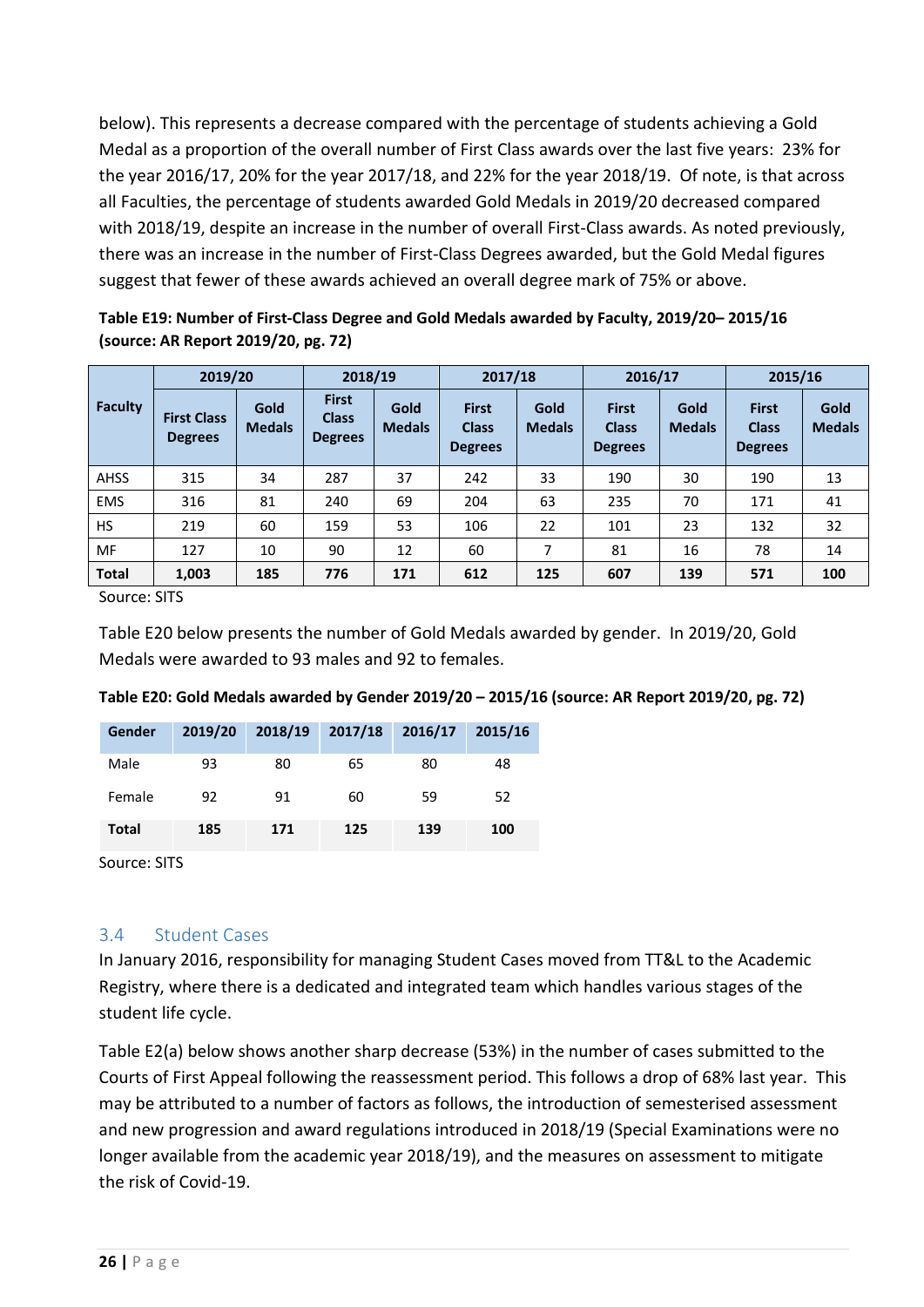|                                               | 2019/20        |                 | 2018/19  |                 | 2017/18      |              | 2016/17        |              |
|-----------------------------------------------|----------------|-----------------|----------|-----------------|--------------|--------------|----------------|--------------|
| <b>Courts of First Appeal</b>                 | Annual         | <b>Reassess</b> | Annual   | <b>Reassess</b> | Annual       | <b>Suppl</b> | Annual         | <b>Suppl</b> |
| Engineering, Science,<br><b>SCSS</b>          | 0              | 8               | 0        | 11              | 2            | 45           | 9              | 30           |
| Arts, Humanities &<br>Social Sciences (FAHSS) | 0              | $\overline{2}$  | 4        | 4               | 4            | 22           | 3              | 53           |
| Law                                           | $\overline{2}$ | $\overline{2}$  | 10       | 3               | 5            | 11           | 6              | 64           |
| Medicine, Nursing,<br>Pharmacy, Therapy       | 0              | 8               | 2        | 18              | 6            | 64           | $\overline{2}$ | 11           |
| Multi-Faculty (TSM)                           | $\mathbf 0$    | 3               | $\Omega$ | $\mathbf{1}$    | $\mathbf{1}$ | 6            | $\mathfrak{p}$ | 11           |
| <b>Total</b>                                  | $\overline{2}$ | 23              | 16       | 37              | 18           | 148          | 20             | 158          |
| Total for the year                            |                | 25              |          | 53              | 166          |              |                | 178          |

**Table E2(a): Undergraduate Student Cases: Courts of First Appeal 2019/20 - 2016/17 (source: AR Annual Report 2019/20, pg. 51).** 

Source: Extracted from AR Student Cases UG Daily Log

As noted in the Academic Registry Annual Report 2019-20, only two were cases were brought to the Courts of First Appeal in the annual session. The sharp decrease is related to the Covid-19 measures that were introduced in 2019/20 as referenced above. The measures included acceptance of requests for deferrals to the reassessment session on grounds of difficult personal circumstances with no supporting documentation required and use of an aggregation mechanism for modules failed in the second semester to facilitate a students' progression once the student achieved an overall pass mark for the year. This was also the first session where all exams were carried out fully online.

As a result of the many accommodations given to students this year because of Covid-19 Student Cases reported just one Academic Appeals case in 2019/20.

Table E4 below reveals that the statistics for 2019/20 and the previous year appear broadly similar, with fewer students requesting to go off-books in 2019/20 than in any of the previous four years, perhaps suggesting that the accommodations made in response to Covid-19 acted to support the retention of students.

#### **Table E4: Reasons for Undergraduate Students going off-books: 2019/20-2015-16 (source: AR Annual Report 2019/20, p53).**

| <b>Reasons for Off-books</b>      | 2019/20 | 2018/19 | 2017/18 | 2016/17 | 2015/16 |  |  |  |  |
|-----------------------------------|---------|---------|---------|---------|---------|--|--|--|--|
| <b>Reason for Off-books (OBN)</b> |         |         |         |         |         |  |  |  |  |
| Personal                          |         | 69      | 80      | 93      | 83      |  |  |  |  |
| Medical                           | 115     | 130     | 131     | 94      |         |  |  |  |  |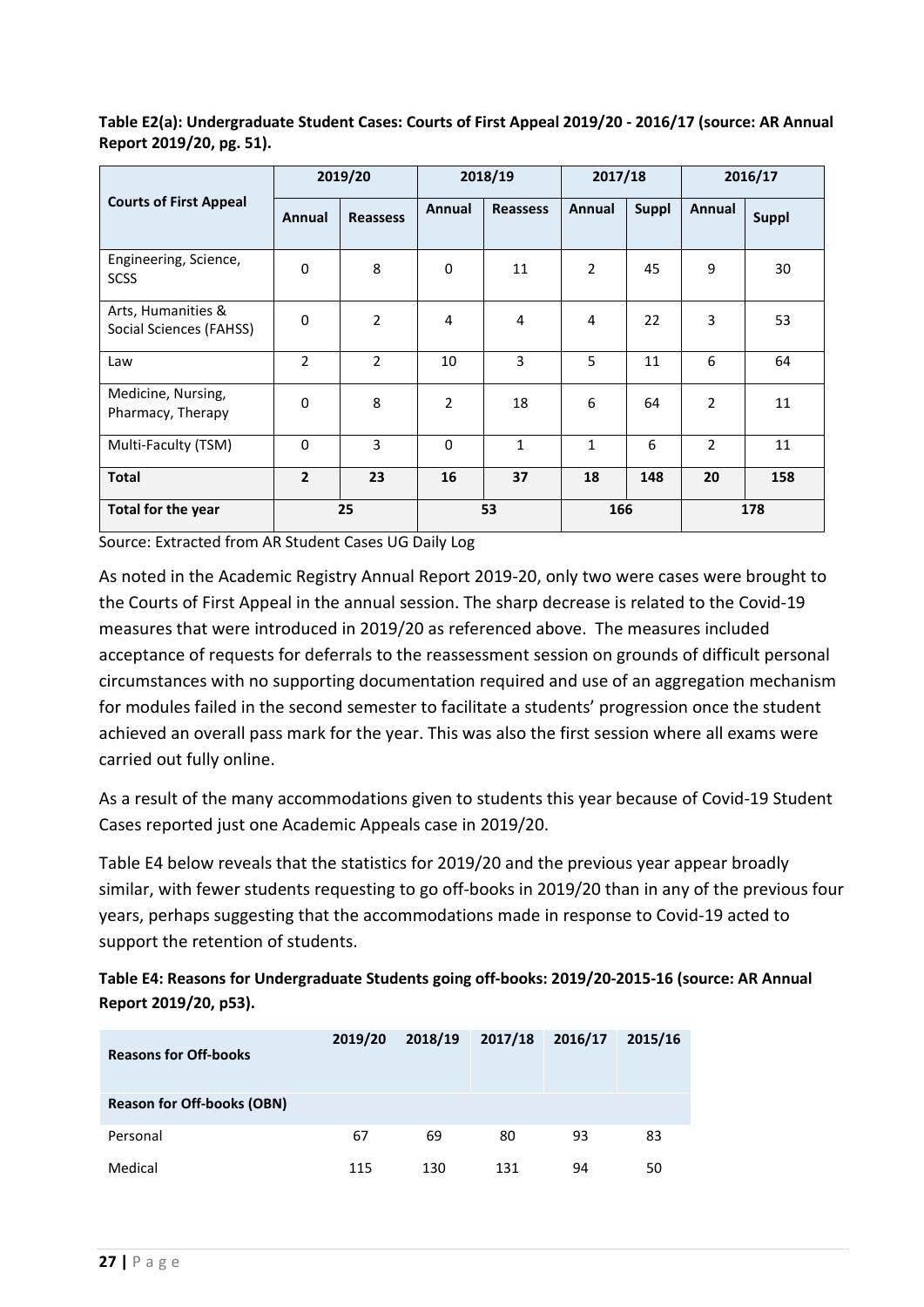| Financial                          | 13  | 17           | 19  | 19  | 19  |
|------------------------------------|-----|--------------|-----|-----|-----|
| Ad mis                             | 6   | 8            | 13  | 13  |     |
| Other                              | 6   | 11           | 11  | 18  | 29  |
| <b>Health Reasons</b>              | 2   | 3            | 5   | 7   | 41  |
| Intercalation                      | 8   |              | 16  | 5   | 22  |
| Academic                           | 15  | $\prime$     | 5   | 4   | 10  |
| Collaborative Programme            | 0   | $\mathbf{U}$ | 0   |     | 0   |
| <b>Total OBN Cases</b>             | 231 | 252          | 280 | 255 | 261 |
| OBA (Off-books with<br>assessment) | 184 | 167          | 206 | 182 | 214 |
| <b>Total Cases (OBN+OBA)</b>       | 415 | 419          | 486 | 437 | 475 |

Source: AR Annual Report 2019/20.

#### <span id="page-27-0"></span>3.5 Plagiarism

A Plagiarism Policy based on a set of shared undergraduate and postgraduate regulations on plagiarism was approved by Council in June 2015 and updated in 2019/20. The policy identifies four levels of plagiarism presenting the penalties associated with each; and the requirement that all students complete an online tutorial with a declaration that they have done so when handing in written work for assessment. Information on plagiarism is consolidated on a website hosted by the library and programme handbooks provide links to the website.

The recording of plagiarism cases at the module level in SITS became available in 2015. The number of recorded cases in 2015/16 was low (12), increasing to 45 in 2016/17 with a similar number of cases reported in 2017/18 (42) and 2018/19 (47). Plagiarism cases again increased by 28% to 65 in 2019/20 (ref. AR Annual Report, 2019/20 Appendices: Table E22). However, it is of note that 19 cases of level 3 plagiarism were related to one course and if this course is omitted from the analysis the number of cases in 2019/20 (46) is similar to 2018/19 (47).

The increase in 2019/20 may have been due to recording and reporting practices becoming more embedded. As more years of data become available, it will be important to track the distribution of the levels of plagiarism across all years of a programme as a means of informing possible future revisions to the policy and/or to educate students in relation to academic integrity. The establishment of a National Academic Integrity Advisory Network by Quality and Qualifications Ireland (QQI) will inform the development of national policy, regulations and practice guidelines in this area. Trinity is also establishing a working group on Academic Integrity to examine and revise its regulations and policy relating to plagiarism and examination infringement (data on examination infringement and plagiarism is located in Appendix VI: Examination Infringement and Plagiarism).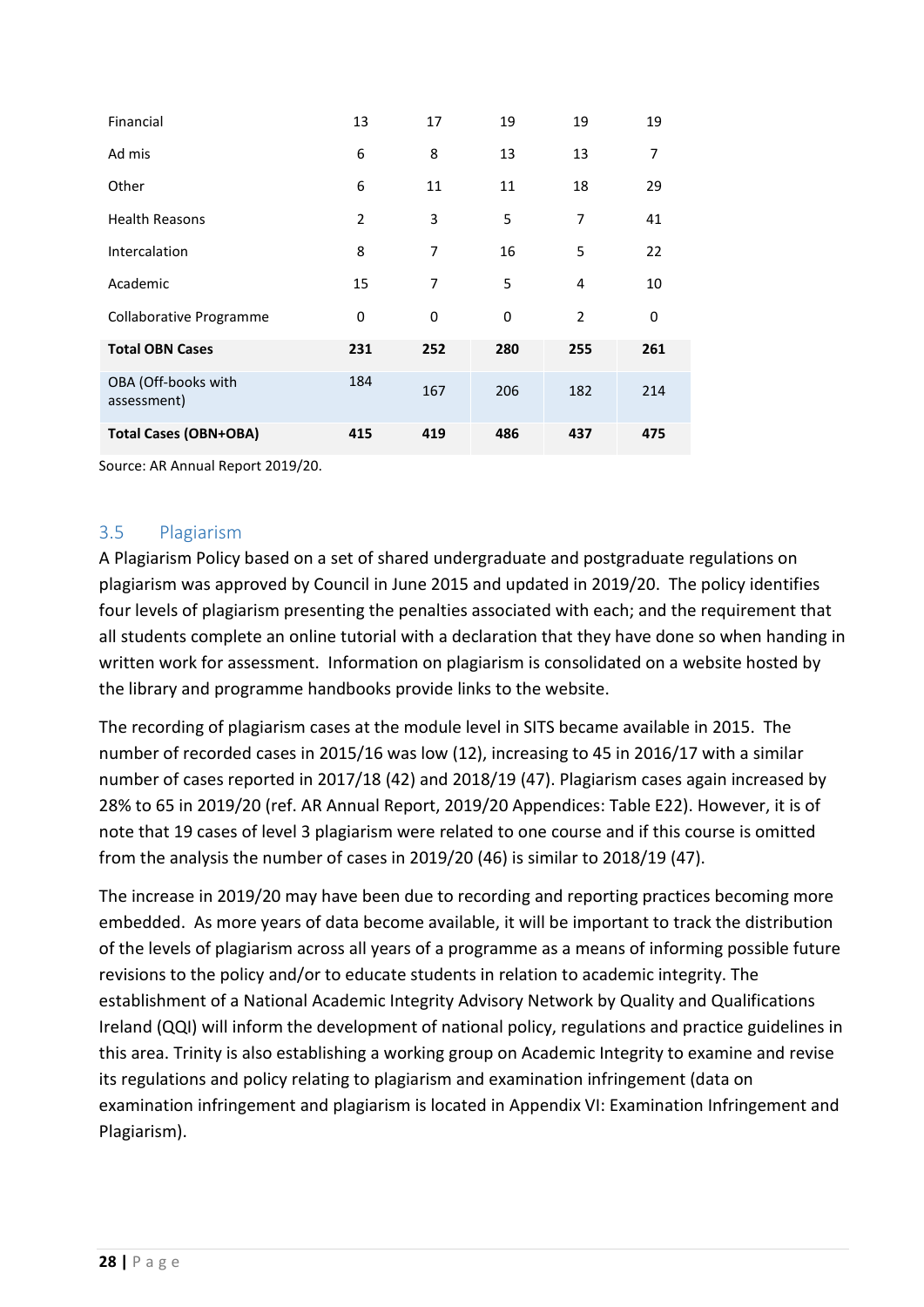### <span id="page-28-0"></span>3.6 Examinations

Table E10(b) from the AR Annual Report below presents the breakdown of examination sittings from 2019/20 to 2015/16. The 2019/20 and 2018/19 data provide a breakdown of sittings for semester 1 and semester 2.

| <b>Examination Sittings</b>       | 2019/20    |        |            | 2018/19 |        | 2016/17 | 2015/16 |
|-----------------------------------|------------|--------|------------|---------|--------|---------|---------|
|                                   | Semester 1 | 34,280 | Semester 1 | 32,139  |        |         |         |
| End of Year / Semester            | Semester 2 | 30,235 | Semester 2 | 36,246  | 62,430 | 61,046  | 75,778  |
| Reassessments /<br>Supplementals  |            | 2,874  |            | 3,644   |        | 3,926   | 4,260   |
| <b>Specials</b>                   | 24         |        |            |         |        | 109     | 147     |
| Council Approved Annual           | 4,121      |        | 6,649      |         | 15,161 | 15,269  | 12,562  |
| Council<br>Approved Supplemental^ |            |        | 477        |         | -      |         |         |
| <b>Term Tests</b>                 | 2,361      |        |            | 2,754   |        | 5,509   | 5,533   |
| Foundation Scholarship            | 2,870      |        | 2,560      |         | 2,470  | 2,307   | 2,653   |
| Other <sup>*</sup>                |            |        |            | 536     |        | 480     | 531     |
| <b>Totals</b>                     | 76,765     |        | 85,023     |         | 91,207 | 88,646  | 101,464 |

**Table E10(b): Breakdown of Examination Sittings, 2019/20 – 2015/16 (source: AR Annual Report 2019/20, pg. 59)**

For the second year, the AR Annual Report 2019/20 reported a decrease in the number of examination sittings from 2017/18 (91,207) and 2018/19 (85,005), though there was an increase in the number of examination sittings scheduled in the formal assessment periods by 9.5% from 2017/18 to 2018/19. However, the report also notes that the COVID-19 pandemic makes it difficult to undertake meaningful comparisons. For example, although the number of Term Tests scheduled "was lower than 2018/19, it is likely that the number of these exams taken is even lower than was scheduled, as many of these exams were scheduled, and then cancelled in March" (p59) due to COVID-19.

## <span id="page-28-1"></span>3.7 Examination Accommodations

In 2019/20, the number of students that registered for examination accommodations with the Disability Service at the annual examination session remained relatively stable with 1,187 students compared with 1,199 students in 2018/19. The number of students who requested an examination accommodation via their Tutor who were not registered with the Disability Service also appeared comparable to 2018/19 (ref: AR Annual Report 2019/20 pg. 59). The AR Annual Report also states: "the data hide that there was an increase in the number of examination accommodation requests for the Semester 1 exam session, followed by a significant reduction in Semester 2. The Semester 2 decrease is caused by the mitigation factors approved to cater for the COVID-19 situation" (p59).

In response to the impact of COVID-19 on Examination and Assessments in Semester 2 of 2019/20, the Disability Service acted to ensure that students with disabilities continued to have reasonable accommodations applied, as indicated in their LENS (Learning Educational Needs Summary)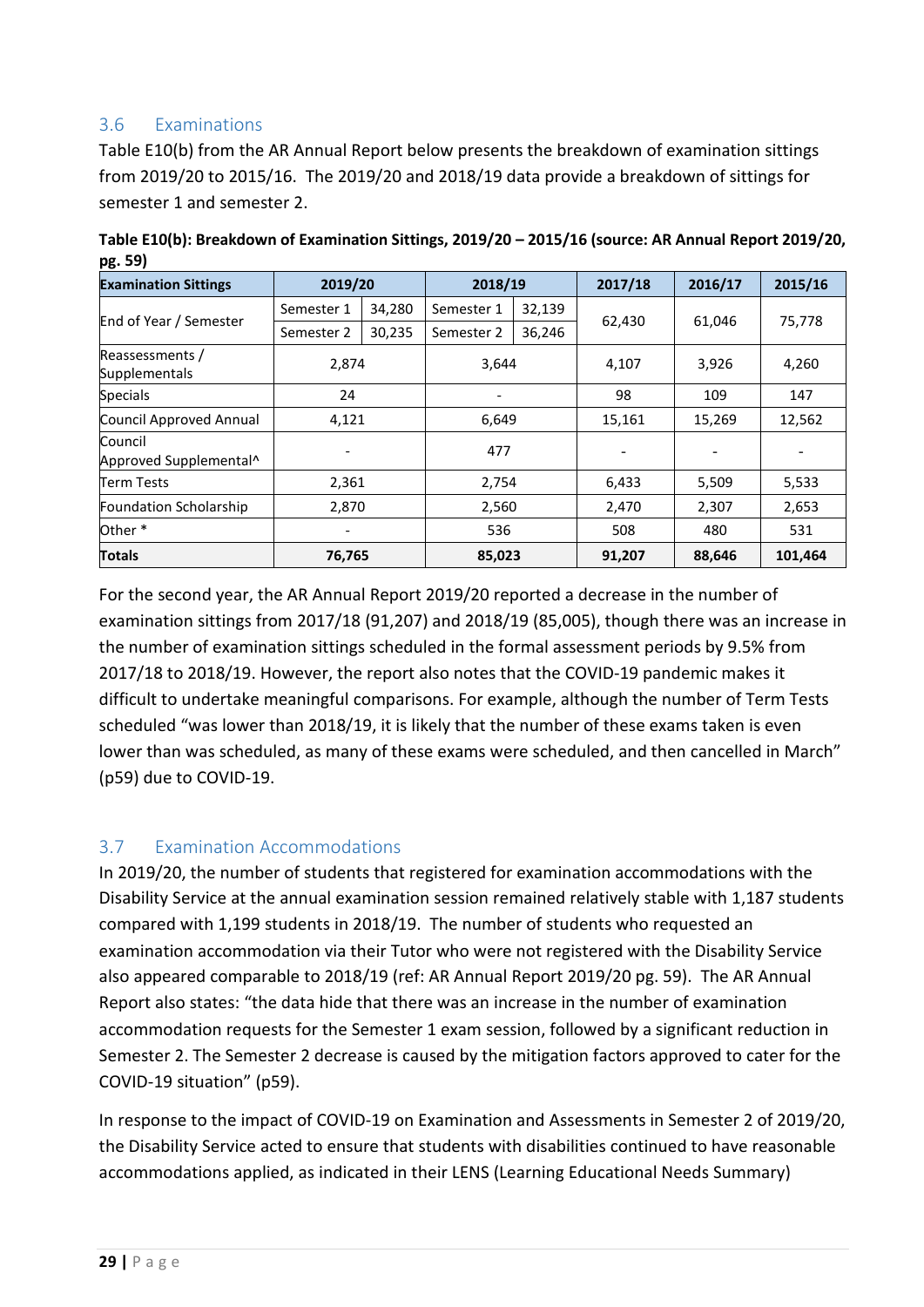reports. For take-home offline exams and real-time online exams, staff were asked to ensure that if a student has been granted extra time for exams on their LENS, their exam must be extended to allow for these exam accommodations. Additional time of 10 (15, 20 or 30) minutes per hour were applied to all timed exams and assessments of different durations.

The effectiveness of the policy in supporting students will have to be monitored over 2020/21 as COVID-19 continues to impact assessment.

## <span id="page-29-0"></span>3.8 Foundation Scholarship

In 2019/20, 57 new Foundation and Non-Foundation Scholars were elected, compared with 58 in 2018/19 and 73 in 2017/2018 (Table E13 below). Of the Foundation and Non-Foundation Scholarships awarded, 28 were to females and 29 to males compared to 27 to females and 31 to males in 2018/19.

2019/20 was the fifth year in which all programmes were required to have a minimum of 25% of the overall Scholarship mark that is 'general', i.e., discipline-related, but going beyond the set curriculum. Furthermore, to be eligible for Scholarships, candidates, alongside the requirement of an overall first, were required to obtain a majority of first-class marks with remaining paper(s) achieving a mark of 65% or above.

The introduction of the new academic year structure, which designated a week for Foundation Scholarship examinations at the beginning of January, reflects the status of 'Schol' as a distinctive examination. However, there may be a need to consider changes to the format of 'Schol' taking account of changes brought about by the renewal of the Trinity Education (under TEP) and the impact of Covid-19 on assessments such as the introduction of online proctored examinations.

| <b>Faculty</b>       | 2020          |      | 2019                   |  | 2018   |             | 2017   |      |  |
|----------------------|---------------|------|------------------------|--|--------|-------------|--------|------|--|
|                      | <b>Female</b> | Male | <b>Female   Male  </b> |  | Female | <b>Male</b> | Female | Male |  |
| AHSS                 |               |      |                        |  |        |             |        |      |  |
| EMS                  |               |      |                        |  |        |             |        | O    |  |
|                      |               |      |                        |  |        |             |        |      |  |
|                      |               |      |                        |  |        |             |        |      |  |
| Total                |               |      |                        |  |        |             |        |      |  |
| <b>Overall Total</b> |               |      |                        |  |        |             |        |      |  |
|                      |               |      |                        |  |        |             |        |      |  |

| Table E13: Number of Foundation and Non-Foundation Scholarships Awarded 2019/20 - 2016/17 |  |
|-------------------------------------------------------------------------------------------|--|
| (source: AR Annual Report 2019/20, pg. 63).                                               |  |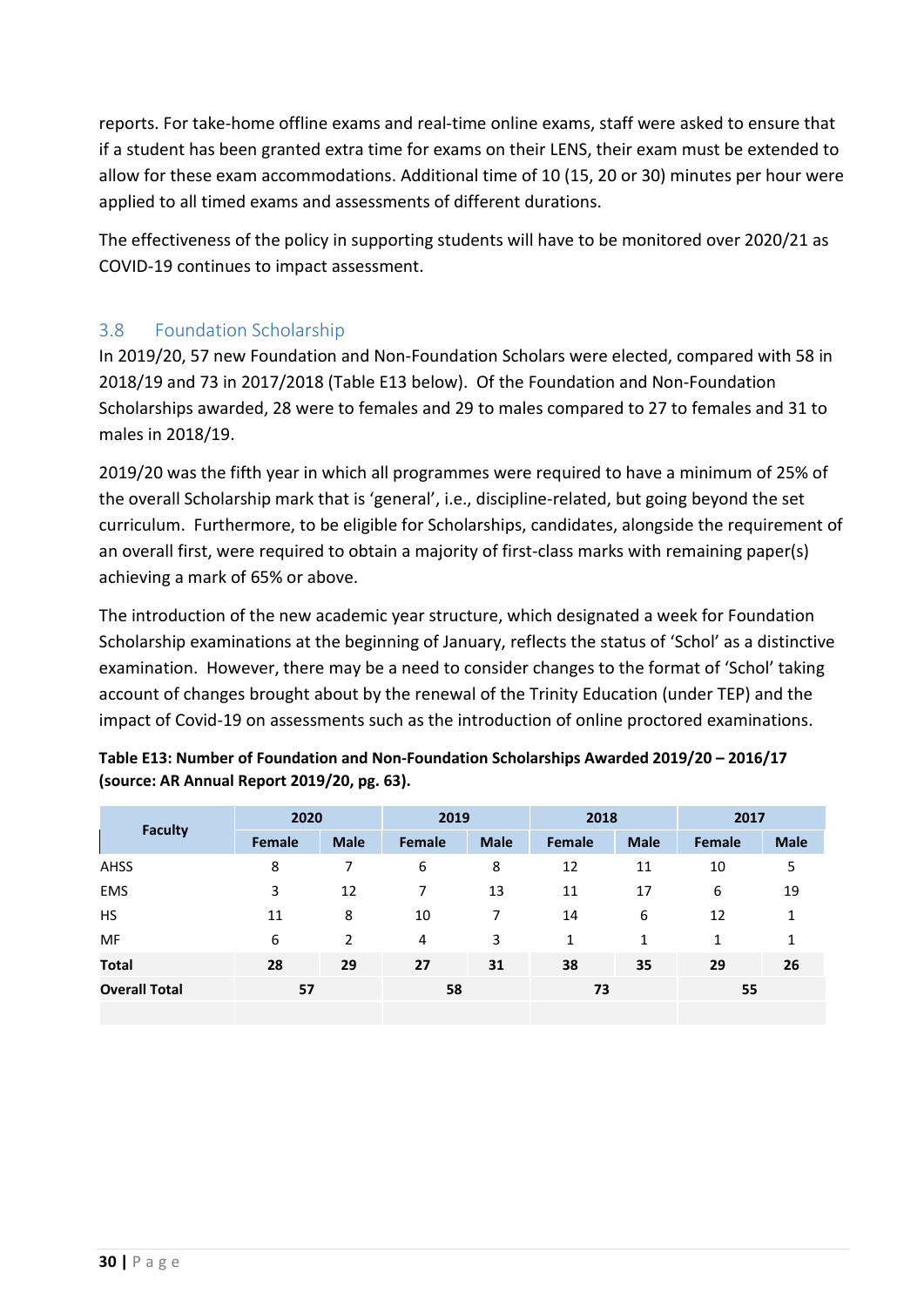# Appendices

<span id="page-30-0"></span>Tables / Figures provided by Academic Registry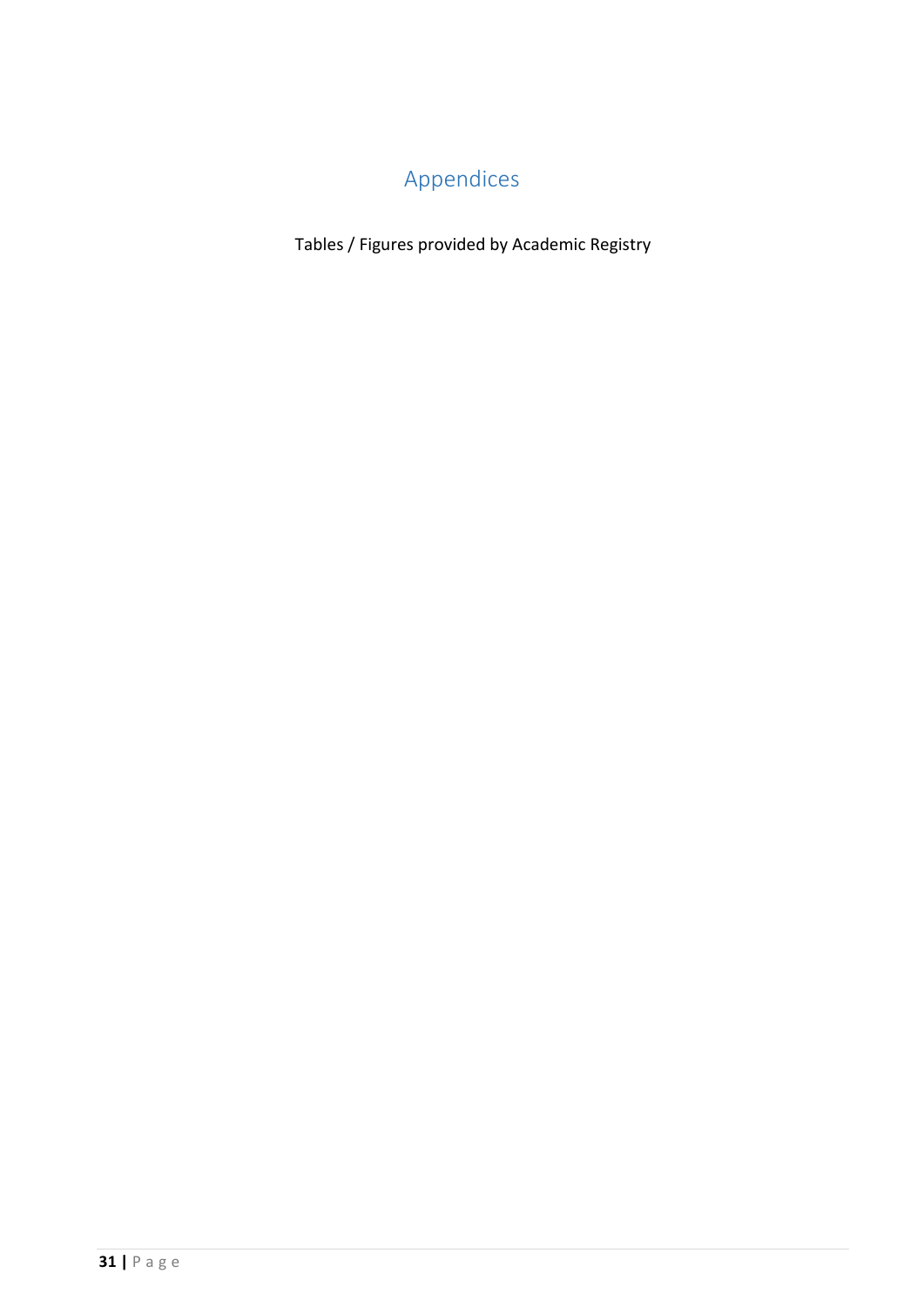# Appendix I

### **Undergraduate registrations for Year 1**

#### **Total Undergraduate Year 1 Registrations 2019/20 to 2015/16**

<span id="page-31-0"></span>

| <b>Faculty</b>       |                     |           | 2019-20      |              |           | 2018-19      |              |                | 2017-18        |              |                | 2016-17      |              | 2015-16   |              |              |  |
|----------------------|---------------------|-----------|--------------|--------------|-----------|--------------|--------------|----------------|----------------|--------------|----------------|--------------|--------------|-----------|--------------|--------------|--|
|                      | <b>Course Group</b> | <b>EU</b> | <b>NonEU</b> | <b>Total</b> | <b>EU</b> | <b>NonEU</b> | <b>Total</b> | <b>EU</b>      | <b>NonEU</b>   | <b>Total</b> | <b>EU</b>      | <b>NonEU</b> | <b>Total</b> | <b>EU</b> | <b>NonEU</b> | <b>Total</b> |  |
| <b>AHSS</b>          | <b>UG</b>           | 988       | 141          | 1,129        | 985       | 96           | 1,081        | 1,016          | 83             | 1,099        | 973            | 66           | 1,039        | 968       | 47           | 1,015        |  |
|                      | <b>UG Validated</b> | 18        | $\mathbf{1}$ | 19           | 24        |              | 24           | 18             | $\overline{2}$ | 20           | 20             | $\mathbf{1}$ | 21           | 8         |              | 8            |  |
|                      | <b>UG Visiting</b>  | 406       | 421          | 827          | 380       | 432          | 812          | 431            | 430            | 861          | 360            | 379          | 739          | 330       | 337          | 667          |  |
|                      | <b>Total</b>        | 1,412     | 563          | 1,975        | 1,389     | 528          | 1,917        | 1,465          | 515            | 1,980        | 1,353          | 446          | 1,799        | 1,306     | 384          | 1,690        |  |
|                      |                     |           |              |              |           |              |              |                |                |              |                |              |              |           |              |              |  |
| <b>EMS</b>           | UG                  | 844       | 69           | 913          | 877       | 45           | 922          | 846            | 43             | 889          | 827            | 25           | 852          | 840       | 31           | 871          |  |
|                      | <b>UG Visiting</b>  | 83        | 27           | 110          | 97        | 18           | 115          | 96             | 13             | 109          | 89             | 6            | 95           | 96        | 113          | 209          |  |
|                      | <b>Total</b>        | 927       | 96           | 1,023        | 974       | 63           | 1,037        | 942            | 56             | 998          | 916            | 31           | 947          | 936       | 144          | 1,080        |  |
|                      |                     |           |              |              |           |              |              |                |                |              |                |              |              |           |              |              |  |
| <b>HS</b>            | UG                  | 716       | 102          | 818          | 717       | 99           | 816          | 706            | 77             | 783          | 703            | 79           | 782          | 724       | 79           | 803          |  |
|                      | <b>Total</b>        | 716       | 102          | 818          | 717       | 99           | 816          | 706            | 77             | 783          | 703            | 79           | 782          | 724       | 79           | 803          |  |
|                      |                     |           |              |              |           |              |              |                |                |              |                |              |              |           |              |              |  |
| <b>Multi Faculty</b> | UG                  | 441       | 45           | 486          | 420       | 35           | 455          | 407            | 25             | 432          | 414            | 25           | 439          | 409       | 18           | 427          |  |
|                      | <b>UG Visiting</b>  | 34        | 123          | 157          | 15        | 143          | 158          | $\overline{2}$ | 118            | 120          | $\overline{2}$ | 90           | 92           | 35        | 74           | 109          |  |
|                      | <b>Total</b>        | 475       | 168          | 643          | 435       | 178          | 613          | 409            | 143            | 552          | 416            | 115          | 531          | 444       | 92           | 536          |  |
|                      |                     |           |              |              |           |              |              |                |                |              |                |              |              |           |              |              |  |
|                      | <b>Grand Total</b>  | 3,530     | 929          | 4,459        | 3,515     | 868          | 4,383        | 3,522          | 791            | 4,313        | 3,388          | 671          | 4,059        | 3,410     | 699          | 4,109        |  |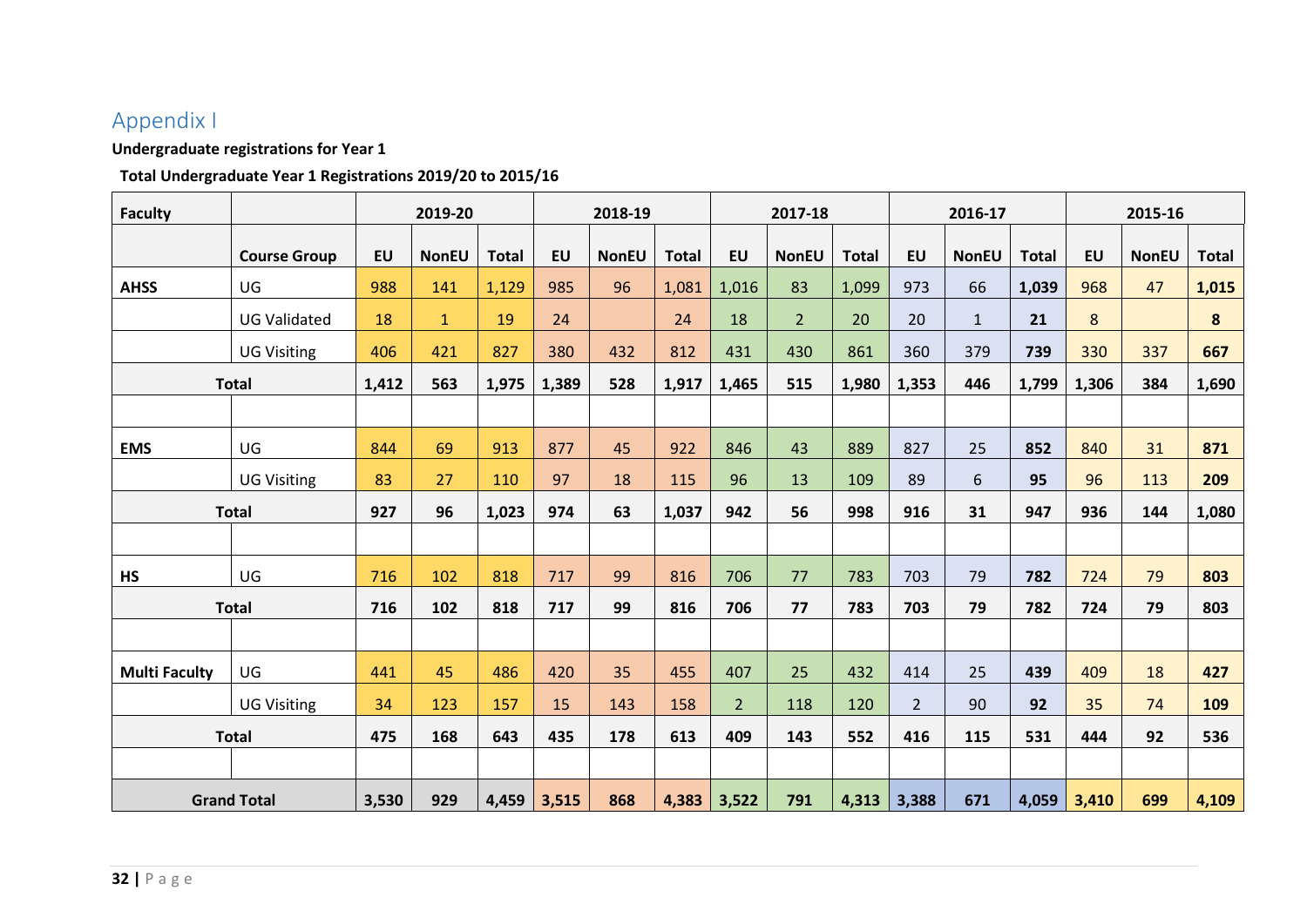# Appendix II

### **Table A21 Full Breakdown of CAO Applications to Trinity**

<span id="page-32-0"></span>

|          |                         |                 |             | 2019   |                     |             | 2018   |                 |             | 2017          |                 | 2016        |        |                 |
|----------|-------------------------|-----------------|-------------|--------|---------------------|-------------|--------|-----------------|-------------|---------------|-----------------|-------------|--------|-----------------|
|          | <b>Province</b>         | County          | <b>Male</b> | Female | <b>No. students</b> | <b>Male</b> | Female | No.<br>students | <b>Male</b> | <b>Female</b> | No.<br>students | <b>Male</b> | Female | No.<br>students |
|          |                         | GALWAY          | 119         | 299    | 418                 | 124         | 291    | 415             | 149         | 285           | 434             | 150         | 302    | 452             |
|          |                         | LEITRIM         | 33          | 54     | 87                  | 21          | 45     | 66              | 29          | 49            | 78              | 24          | 54     | 78              |
|          | Connaught               | <b>MAYO</b>     | 83          | 158    | 241                 | 84          | 172    | 256             | 84          | 183           | 267             | 107         | 210    | 317             |
|          |                         | ROSCOMMON       | 42          | 79     | 121                 | 58          | 97     | 155             | 63          | 96            | 159             | 48          | 95     | 143             |
|          |                         | <b>SLIGO</b>    | 53          | 96     | 149                 | 43          | 88     | 131             | 52          | 95            | 147             | 70          | 107    | 177             |
|          | <b>Dublin</b>           | <b>DUBLIN</b>   | 2970        | 4298   | 7268                | 2837        | 4185   | 7022            | 2888        | 4311          | 7199            | 2936        | 4195   | 7131            |
|          |                         | CARLOW          | 49          | 84     | 133                 | 36          | 82     | 118             | 52          | 87            | 139             | 42          | 83     | 125             |
|          | <b>Rest of Leinster</b> | KILDARE         | 404         | 654    | 1058                | 394         | 661    | 1055            | 390         | 687           | 1077            | 361         | 660    | 1021            |
|          |                         | KILKENNY        | 76          | 133    | 209                 | 74          | 139    | 213             | 66          | 148           | 214             | 85          | 173    | 258             |
| Leinster |                         | LAOIS           | 72          | 156    | 228                 | 64          | 166    | 230             | 78          | 150           | 228             | 69          | 143    | 212             |
|          |                         | LONGFORD        | 42          | 87     | 129                 | 49          | 79     | 128             | 33          | 87            | 120             | 46          | 68     | 114             |
|          |                         | <b>LOUTH</b>    | 208         | 323    | 531                 | 156         | 319    | 475             | 151         | 308           | 459             | 141         | 301    | 442             |
|          |                         | <b>MEATH</b>    | 329         | 636    | 965                 | 302         | 589    | 891             | 349         | 565           | 914             | 366         | 548    | 914             |
|          |                         | <b>OFFALY</b>   | 60          | 123    | 183                 | 61          | 104    | 165             | 52          | 124           | 176             | 67          | 155    | 222             |
|          |                         | WESTMEATH       | 83          | 171    | 254                 | 86          | 202    | 288             | 101         | 176           | 277             | 90          | 199    | 289             |
|          |                         | WEXFORD         | 130         | 225    | 355                 | 127         | 276    | 403             | 151         | 281           | 432             | 157         | 253    | 410             |
|          |                         | <b>WICKLOW</b>  | 301         | 455    | 756                 | 283         | 447    | 730             | 292         | 419           | 711             | 330         | 412    | 742             |
|          |                         | <b>CLARE</b>    | 55          | 112    | 167                 | 59          | 124    | 183             | 74          | 126           | 200             | 52          | 135    | 187             |
|          |                         | <b>CORK</b>     | 169         | 323    | 492                 | 184         | 348    | 532             | 211         | 411           | 622             | 257         | 424    | 681             |
|          | <b>Munster</b>          | <b>KERRY</b>    | 71          | 118    | 189                 | 79          | 131    | 210             | 95          | 157           | 252             | 99          | 187    | 286             |
|          |                         | <b>LIMERICK</b> | 85          | 141    | 226                 | 84          | 144    | 228             | 117         | 161           | 278             | 111         | 156    | 267             |
|          |                         | TIPPERARY       | 76          | 155    | 231                 | 81          | 151    | 232             | 107         | 178           | 285             | 84          | 190    | 274             |
|          |                         | WATERFORD       | 58          | 112    | 170                 | 70          | 114    | 184             | 80          | 106           | 186             | 73          | 110    | 183             |
|          |                         | <b>ANTRIM</b>   |             |        |                     |             |        |                 |             |               |                 |             |        |                 |
|          | Northern Ireland        | ARMAGH          | 208         | 385    | 593                 | 266         | 497    | 763             | 325         | 627           | 952             | 328         | 600    | 928             |
|          |                         | <b>DERRY</b>    |             |        |                     |             |        |                 |             |               |                 |             |        |                 |
|          |                         | <b>DOWN</b>     |             |        |                     |             |        |                 |             |               |                 |             |        |                 |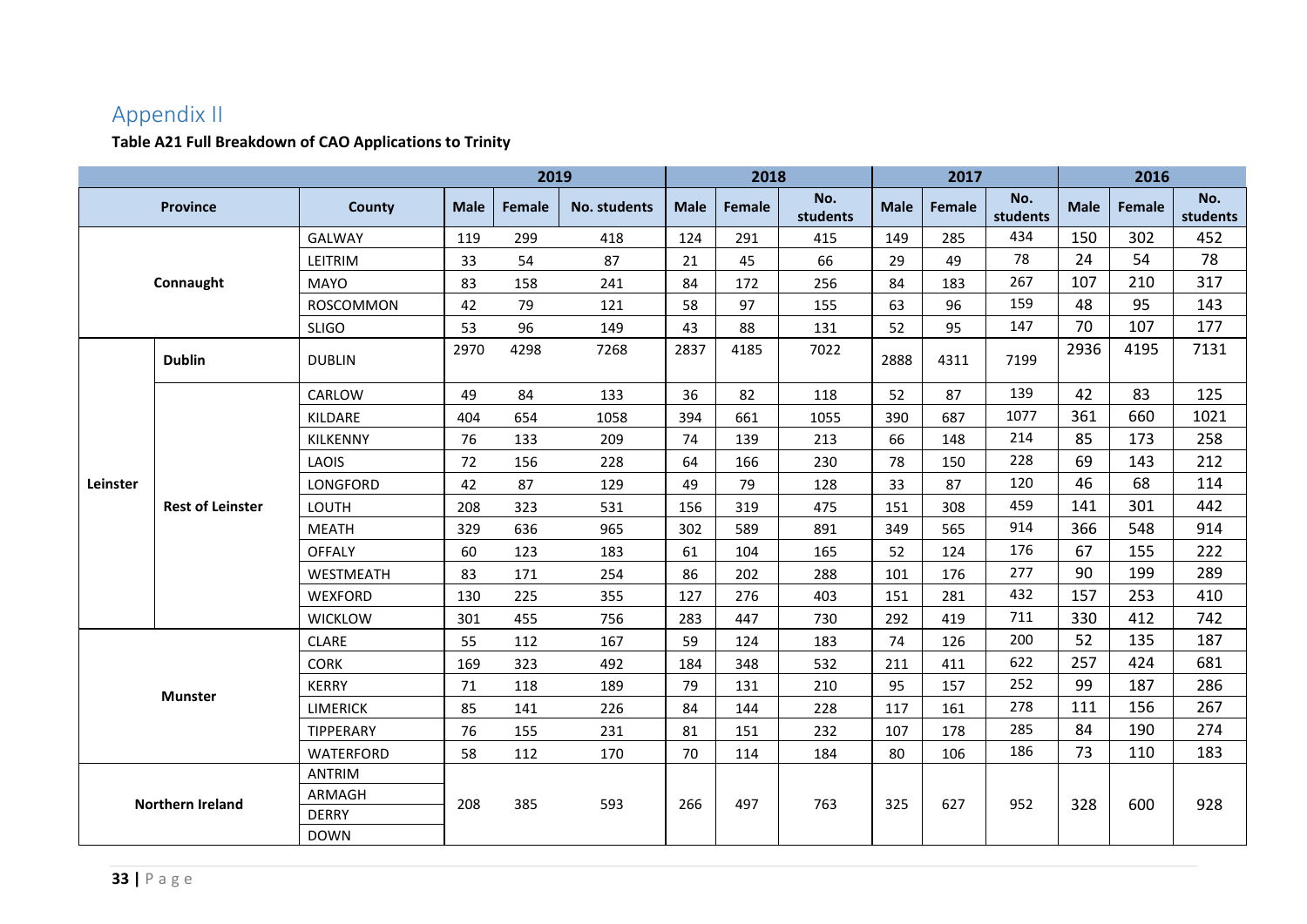|                                        | FERMANAGH       |             |        |              |             |        |                 |             |        |                 |             |        |                 |
|----------------------------------------|-----------------|-------------|--------|--------------|-------------|--------|-----------------|-------------|--------|-----------------|-------------|--------|-----------------|
|                                        | <b>TYRONE</b>   |             |        |              |             |        |                 |             |        |                 |             |        |                 |
|                                        | CAVAN           | 68          | 177    | 245          | 76          | 142    | 218             | 84          | 179    | 263             | 75          | 180    | 255             |
| Ulster (3 counties in the<br>Republic) | DONEGAL         | 96          | 192    | 288          | 95          | 159    | 254             | 118         | 237    | 355             | 114         | 234    | 348             |
|                                        | <b>MONAGHAN</b> | 58          | 112    | 170          | 53          | 108    | 161             | 64          | 116    | 180             | 54          | 132    | 186             |
|                                        | Sub-Total       | 5998        | 9858   | 15856        | 5846        | 9860   | 15706           | 6255        | 10349  | 16604           | 6336        | 10306  | 16642           |
|                                        | <b>Total</b>    |             | 15856  |              |             | 15706  |                 |             | 16604  |                 |             | 16642  |                 |
|                                        |                 |             |        |              |             |        |                 |             |        |                 |             |        |                 |
|                                        |                 |             |        |              |             |        |                 |             |        |                 |             |        |                 |
| <b>Country</b>                         |                 | <b>Male</b> | Female | No. students | <b>Male</b> | Female | No.<br>students | <b>Male</b> | Female | No.<br>students | <b>Male</b> | Female | No.<br>students |
| Ireland (excl. NI)                     |                 | 5790        | 9473   | 15263        | 5580        | 9363   | 14943           | 5930        | 9722   | 15652           | 6008        | 9706   | 15714           |
| Northern                               |                 |             |        |              |             |        |                 |             |        |                 |             |        |                 |
| Ireland                                |                 | 208         | 385    | 593          | 266         | 497    | 763             | 325         | 627    | 952             | 328         | 600    | 928             |
| <b>Britain</b>                         |                 | 211         | 268    | 479          | 210         | 342    | 552             | 247         | 367    | 614             | 240         | 337    | 577             |
| <b>Europe</b>                          |                 | 477         | 823    | 1300         | 431         | 794    | 1225            | 396         | 707    | 1103            | 337         | 653    | 990             |
| Non - EU                               |                 | 101         | 198    | 299          | 100         | 160    | 260             | 105         | 168    | 273             | 116         | 190    | 306             |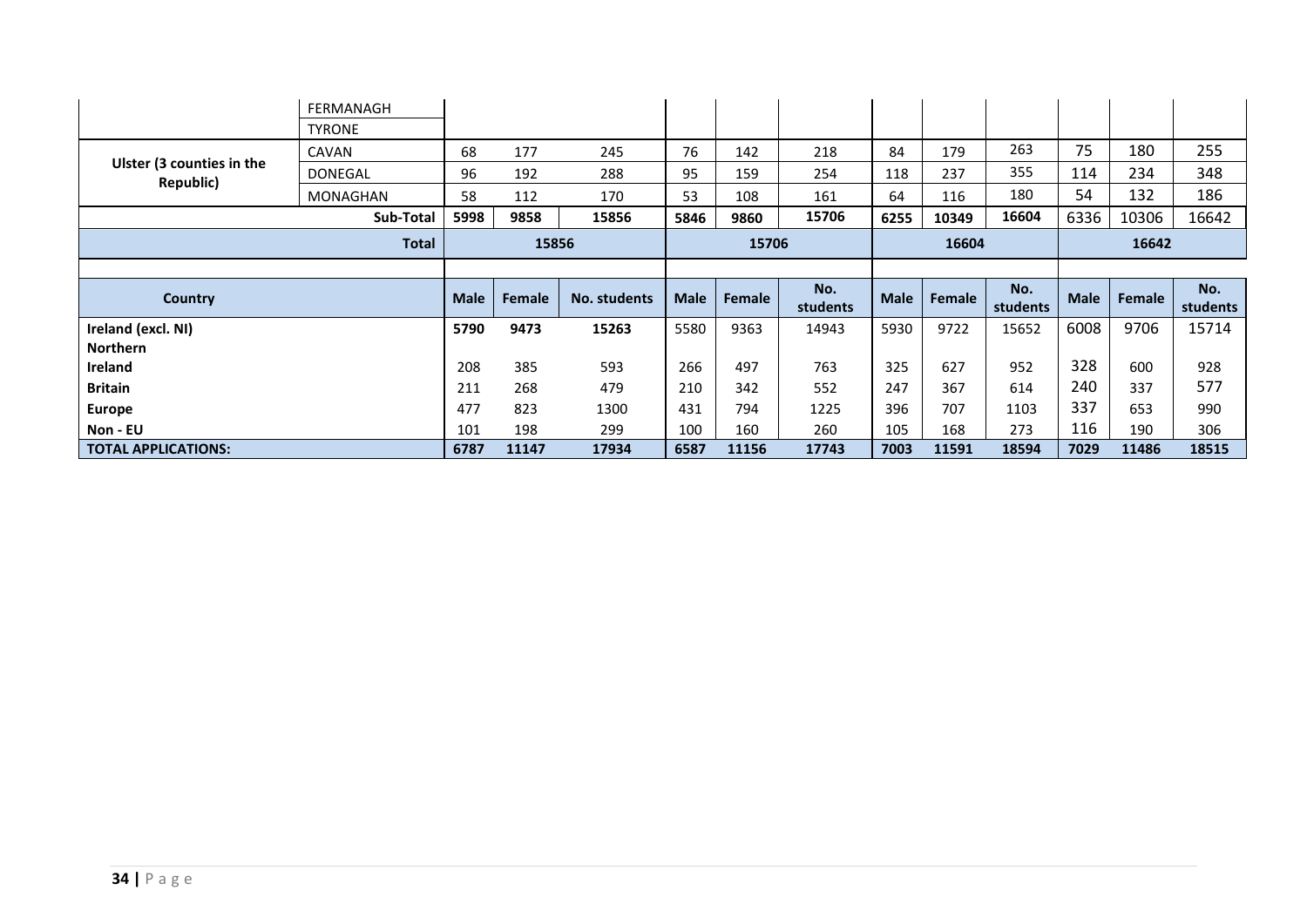# Appendix III

#### **Table 5: Retention and Progression Exit Award Update 2019/20 (provided by AR on 10 March 2021)**

<span id="page-34-0"></span>

| UG Student Body by Faculty &         |                |                | <b>AHSS</b>    |                |                | <b>EMS</b>   |              |                | <b>HSC</b>     |                |                | <b>MF</b>    | Grand        |
|--------------------------------------|----------------|----------------|----------------|----------------|----------------|--------------|--------------|----------------|----------------|----------------|----------------|--------------|--------------|
| Gender                               | <b>AHSS</b>    |                | <b>Total</b>   | <b>EMS</b>     |                | <b>Total</b> | <b>HS</b>    |                | <b>Total</b>   | <b>MF</b>      |                | <b>Total</b> | <b>Total</b> |
| <b>Standing &amp; Retention</b>      | Female         | <b>Male</b>    |                | Female         | <b>Male</b>    |              | Female       | <b>Male</b>    |                | Female         | <b>Male</b>    |              |              |
| Year 1                               | 695            | 398            | 1093           | 363            | 541            | 904          | 578          | 194            | 772            | 253            | 167            | 420          | 3189         |
| <b>Progressed Same Course</b>        | 669            | 368            | 1037           | 337            | 504            | 841          | 564          | 182            | 746            | 226            | 151            | 377          | 3001         |
| <b>Repeat Same Course</b>            |                | 4              | 4              |                | 5              | 5            |              |                |                | 3              | $\mathbf{1}$   | 4            | 13           |
| <b>Transferred to Another Course</b> | 6              | 4              | 10             | 12             | 9              | 21           | $\mathbf{1}$ | 5              | 6              | 12             | $\overline{7}$ | 19           | 56           |
| <b>Not Retained</b>                  | 20             | 22             | 42             | 14             | 23             | 37           | 13           | $\overline{7}$ | 20             | 12             | 8              | 20           | 119          |
| Year <sub>2</sub>                    | 593            | 393            | 986            | 336            | 496            | 832          | 540          | 176            | 716            | 241            | 121            | 362          | 2896         |
| <b>Progressed Same Course</b>        | 576            | 379            | 955            | 324            | 478            | 802          | 534          | 172            | 706            | 230            | 110            | 340          | 2803         |
| <b>Repeat Same Course</b>            | $\overline{2}$ | 5              | $\overline{7}$ | 4              | 4              | 8            | 3            |                | 3              | $\mathbf{1}$   | 3              | 4            | 22           |
| <b>Transferred to Another Course</b> | $\overline{7}$ | 5              | 12             | $\overline{4}$ | 6              | 10           |              |                |                | 5              | $\overline{7}$ | 12           | 34           |
| <b>Not Retained</b>                  | 8              | 4              | 12             | 4              | 8              | 12           | 3            | 4              | $\overline{7}$ | 5              | $\mathbf{1}$   | 6            | 37           |
| Year <sub>3</sub>                    | 581            | 388            | 969            | 313            | 459            | 772          | 541          | 135            | 676            | 226            | 151            | 377          | 2794         |
| <b>Course Completed</b>              | 17             | 16             | 33             |                |                |              | 3            | $\mathbf{1}$   | 4              |                |                |              | 37           |
| <b>Course Completed-Exit Award</b>   |                |                |                |                |                |              | $\mathbf{1}$ |                | $\mathbf{1}$   |                |                |              | $\mathbf{1}$ |
| <b>Progressed Same Course</b>        | 558            | 356            | 914            | 307            | 446            | 753          | 535          | 132            | 667            | 223            | 147            | 370          | 2704         |
| <b>Repeat Same Course</b>            |                | 4              | 4              |                | 4              | 4            | $\mathbf{1}$ | 1              | $\overline{2}$ | $\mathbf{1}$   | $\overline{2}$ | 3            | 13           |
| <b>Transferred to Another Course</b> |                | $\overline{2}$ | $\overline{2}$ | 3              | 3              | 6            | $\mathbf{1}$ | $\mathbf{1}$   | $\overline{2}$ |                |                |              | 10           |
| <b>Not Retained</b>                  | 6              | 10             | 16             | $\overline{3}$ | 6              | 9            |              |                |                | $\overline{2}$ | $\overline{2}$ | 4            | 29           |
| Year 4                               | 519            | 375            | 894            | 304            | 463            | 767          | 538          | 172            | 710            | 207            | 115            | 322          | 2693         |
| Course Completed                     | 514            | 370            | 884            | 228            | 240            | 468          | 397          | 79             | 476            | 203            | 115            | 318          | 2146         |
| Course Completed-Exit Award          |                |                |                | 30             | 88             | 118          |              |                |                |                |                |              | 118          |
| <b>Progressed Same Course</b>        |                |                |                | 39             | 132            | 171          | 141          | 92             | 233            |                |                |              | 404          |
| <b>Repeat Same Course</b>            | 4              | $\overline{2}$ | 6              | 3              | 1              | 4            |              |                |                |                |                |              | 10           |
| <b>Not Retained</b>                  | $\mathbf{1}$   | 3              | 4              | 4              | $\overline{2}$ | 6            |              | $\mathbf{1}$   | $\mathbf{1}$   | 4              |                | 4            | 15           |
| Year <sub>5</sub>                    |                |                |                | 43             | 110            | 153          | 103          | 62             | 165            |                |                |              | 318          |
| <b>Course Completed</b>              |                |                |                | 42             | 107            | 149          | 103          | 62             | 165            |                |                |              | 314          |
| Course Completed-Exit Award          |                |                |                | $\mathbf{1}$   |                | $\mathbf{1}$ |              |                |                |                |                |              | $\mathbf{1}$ |
| <b>Not Retained</b>                  |                |                |                |                | 3              | 3            |              |                |                |                |                |              | 3            |
| <b>Grand Total</b>                   | 2388           | 1554           | 3942           | 1359           | 2069           | 3428         | 2300         | 739            | 3039           | 927            | 554            | 1481         | 11890        |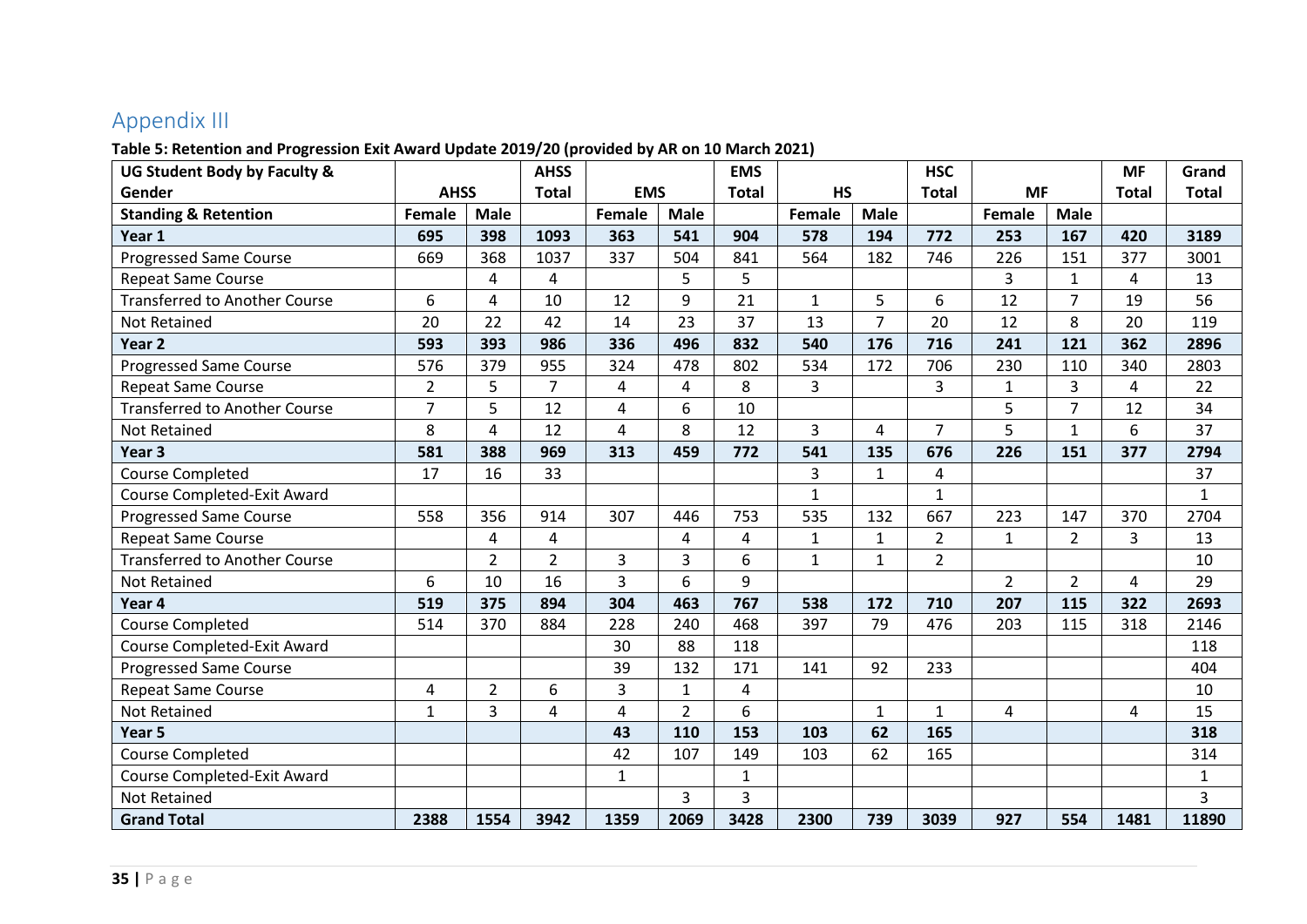# <span id="page-35-0"></span>Appendix IV

## **Table 6: Retention and Progression Exit Award Update 2019/20**

|                                                         | <b>EU</b>    | $\%$  | <b>NEU</b>     | $\%$  | Grand<br><b>Total</b> | $\%$  |
|---------------------------------------------------------|--------------|-------|----------------|-------|-----------------------|-------|
| <b>Retention by Standing &amp; Fee Status</b><br>Year 1 | 2854         | 26.4% | 335            | 31.0% | 3189                  | 26.8% |
| <b>Progressed Same Course</b>                           | 2689         | 94.2% | 312            | 93.1% | 3001                  | 94.1% |
| Repeat Same Course                                      | 11           | 0.4%  | $\overline{2}$ | 0.6%  | 13                    | 0.4%  |
| <b>Transferred to Another Course</b>                    | 52           | 1.8%  | $\overline{4}$ | 1.2%  | 56                    | 1.8%  |
| <b>Not Retained</b>                                     | 102          | 3.6%  | 17             | 5.1%  | 119                   | 3.7%  |
| Year <sub>2</sub>                                       | 2662         | 24.6% | 234            | 21.6% | 2896                  | 24.4% |
|                                                         | 2578         |       |                |       |                       |       |
| <b>Progressed Same Course</b>                           |              | 96.8% | 225            | 96.2% | 2803                  | 96.8% |
| <b>Repeat Same Course</b>                               | 21           | 0.8%  | $\mathbf{1}$   | 0.4%  | 22                    | 0.8%  |
| <b>Transferred to Another Course</b>                    | 33           | 1.2%  | $\mathbf{1}$   | 0.4%  | 34                    | 1.2%  |
| <b>Not Retained</b>                                     | 30           | 1.1%  | $\overline{7}$ | 3.0%  | 37                    | 1.3%  |
| Year <sub>3</sub>                                       | 2580         | 23.9% | 214            | 19.8% | 2794                  | 23.5% |
| <b>Course Completed</b>                                 | 34           | 1.3%  | 3              | 1.4%  | 37                    | 1.3%  |
| Course Completed-Exit Award                             | $\mathbf{1}$ | 0.0%  |                | 0.0%  | $\mathbf{1}$          | 0.0%  |
| <b>Progressed Same Course</b>                           | 2498         | 96.8% | 206            | 96.3% | 2704                  | 96.8% |
| Repeat Same Course                                      | 12           | 0.5%  | $\mathbf{1}$   | 0.5%  | 13                    | 0.5%  |
| <b>Transferred to Another Course</b>                    | 10           | 0.4%  |                | 0.0%  | 10                    | 0.4%  |
| <b>Not Retained</b>                                     | 25           | 1.0%  | 4              | 1.9%  | 29                    | 1.0%  |
| Year 4                                                  | 2474         | 22.9% | 219            | 20.2% | 2693                  | 22.6% |
| <b>Course Completed</b>                                 | 2032         | 82.1% | 114            | 52.1% | 2146                  | 79.7% |
| Course Completed-Exit Award                             | 92           | 3.7%  | 26             | 11.9% | 118                   | 4.4%  |
| <b>Progressed Same Course</b>                           | 328          | 13.3% | 76             | 34.7% | 404                   | 15.0% |
| Repeat Same Course                                      | 10           | 0.4%  |                | 0.0%  | 10                    | 0.4%  |
| Not Retained                                            | 12           | 0.5%  | 3              | 1.4%  | 15                    | 0.6%  |
| Year 5                                                  | 238          | 2.2%  | 80             | 7.4%  | 318                   | 2.7%  |
|                                                         |              |       |                | 100.0 |                       |       |
| <b>Course Completed</b>                                 | 234          | 98.3% | 80             | $\%$  | 314                   | 98.7% |
| Course Completed-Exit Award                             | $\mathbf{1}$ | 0.4%  |                | 0.0%  | $\mathbf{1}$          | 0.3%  |
| <b>Not Retained</b>                                     | 3            | 1.3%  |                | 0.0%  | 3                     | 0.9%  |
|                                                         | 1080         | 100.0 | 108            | 100.0 |                       | 100.0 |
| <b>Grand Total</b>                                      | 8            | $\%$  | $\overline{2}$ | $\%$  | 11890                 | $\%$  |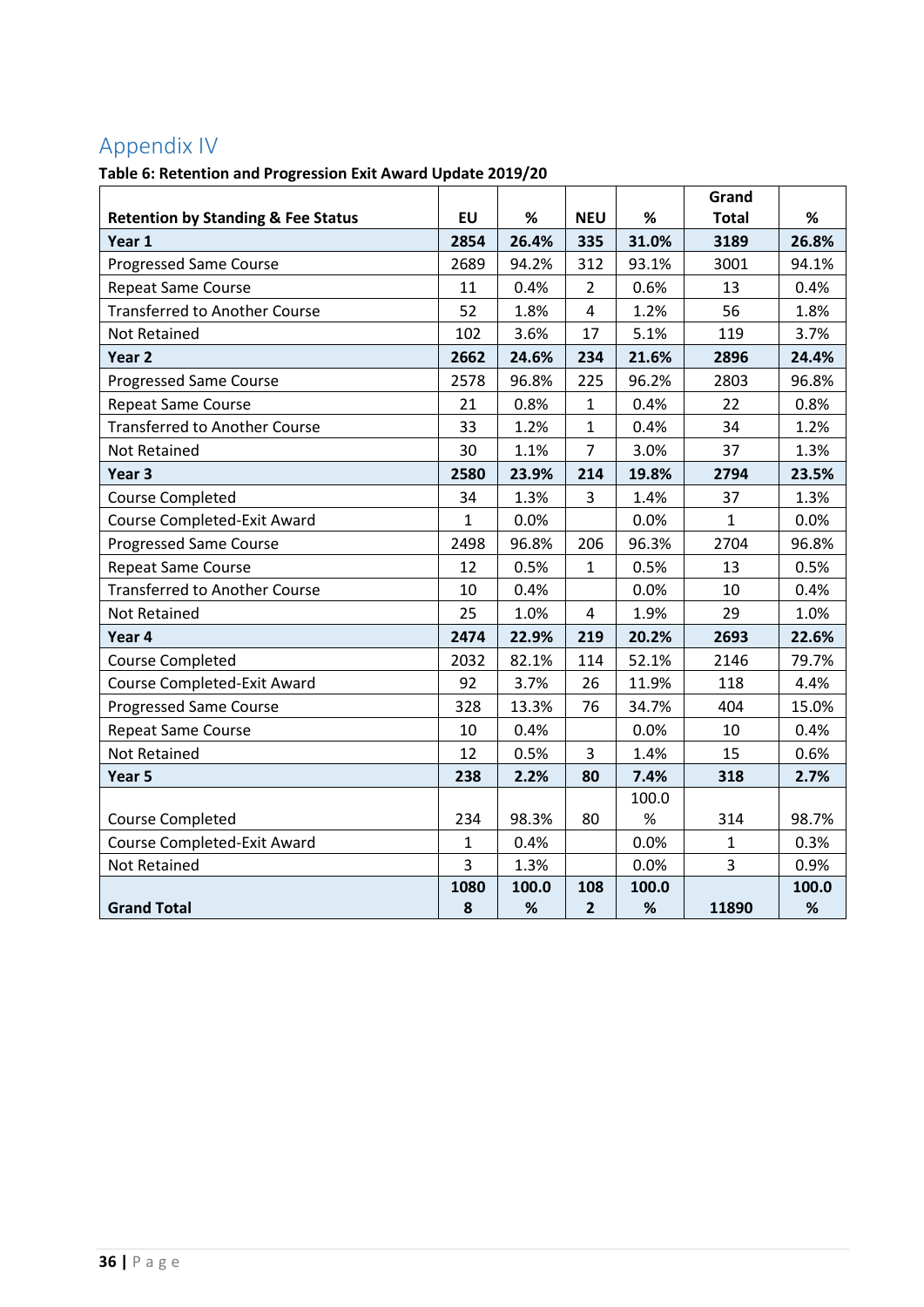# Appendix V

#### **Table 7: Retention and Progression Exit Award Update 2019/20 (provided by AR on 10 March 2021)**

<span id="page-36-0"></span>

|                                         |                |                | <b>AHS</b>              |                         |                | <b>EMS</b>   |                |            | <b>HSC</b>     |           |                | <b>MF</b>    | Grand        |
|-----------------------------------------|----------------|----------------|-------------------------|-------------------------|----------------|--------------|----------------|------------|----------------|-----------|----------------|--------------|--------------|
| UG Student Body by Faculty & Fee Status | <b>AHS</b>     |                | <b>Total</b>            | <b>EMS</b>              |                | <b>Total</b> | <b>HSC</b>     |            | <b>Total</b>   | <b>MF</b> |                | <b>Total</b> | <b>Total</b> |
| <b>Standing &amp; Retention</b>         | <b>EU</b>      | <b>NEU</b>     |                         | <b>EU</b>               | <b>NEU</b>     |              | <b>EU</b>      | <b>NEU</b> |                | <b>EU</b> | <b>NEU</b>     |              |              |
| Year 1                                  | 956            | 137            | 1093                    | 839                     | 65             | 904          | 673            | 99         | 772            | 386       | 34             | 420          | 3189         |
| <b>Progressed Same Course</b>           | 911            | 126            | 1037                    | 783                     | 58             | 841          | 647            | 99         | 746            | 348       | 29             | 377          | 3001         |
| <b>Repeat Same Course</b>               | 4              |                | 4                       | 3                       | $\overline{2}$ | 5            |                |            |                | 4         |                | 4            | 13           |
| <b>Transferred to Another Course</b>    | 10             |                | 10                      | 19                      | $\overline{2}$ | 21           | 6              |            | 6              | 17        | $\overline{2}$ | 19           | 56           |
| <b>Not Retained</b>                     | 31             | 11             | 42                      | 34                      | 3              | 37           | 20             |            | 20             | 17        | $\overline{3}$ | 20           | 119          |
| Year <sub>2</sub>                       | 907            | 79             | 986                     | 794                     | 38             | 832          | 623            | 93         | 716            | 338       | 24             | 362          | 2896         |
| <b>Progressed Same Course</b>           | 879            | 76             | 955                     | 764                     | 38             | 802          | 618            | 88         | 706            | 317       | 23             | 340          | 2803         |
| <b>Repeat Same Course</b>               | 6              | $\mathbf{1}$   | $\overline{7}$          | 8                       |                | 8            | 3              |            | 3              | 4         |                | 4            | 22           |
| <b>Transferred to Another Course</b>    | 11             | $\mathbf{1}$   | 12                      | 10                      |                | 10           |                |            |                | 12        |                | 12           | 34           |
| Not Retained                            | 11             | $\mathbf{1}$   | 12                      | 12                      |                | 12           | $\overline{2}$ | 5          | $\overline{7}$ | 5         | 1              | 6            | 37           |
| Year <sub>3</sub>                       | 898            | 71             | 969                     | 713                     | 59             | 772          | 609            | 67         | 676            | 360       | 17             | 377          | 2794         |
| <b>Course Completed</b>                 | 30             | $\overline{3}$ | 33                      |                         |                |              | 4              |            | $\overline{4}$ |           |                |              | 37           |
| Course Completed-Exit Award             |                |                |                         |                         |                |              | $\mathbf{1}$   |            | $\mathbf{1}$   |           |                |              | $\mathbf{1}$ |
| <b>Progressed Same Course</b>           | 849            | 65             | 914                     | 696                     | 57             | 753          | 600            | 67         | 667            | 353       | 17             | 370          | 2704         |
| Repeat Same Course                      | 3              | $\mathbf 1$    | $\overline{\mathbf{4}}$ | $\overline{\mathbf{4}}$ |                | $\pmb{4}$    | $\overline{2}$ |            | $\overline{2}$ | 3         |                | 3            | 13           |
| <b>Transferred to Another Course</b>    | $\overline{2}$ |                | $\overline{2}$          | 6                       |                | 6            | $\overline{2}$ |            | $\overline{2}$ |           |                |              | 10           |
| Not Retained                            | 14             | $\overline{2}$ | 16                      | $\overline{7}$          | $\overline{2}$ | 9            |                |            |                | 4         |                | 4            | 29           |
| Year 4                                  | 855            | 39             | 894                     | 722                     | 45             | 767          | 593            | 117        | 710            | 304       | 18             | 322          | 2693         |
| <b>Course Completed</b>                 | 845            | 39             | 884                     | 457                     | 11             | 468          | 429            | 47         | 476            | 301       | 17             | 318          | 2146         |
| Course Completed-Exit Award             |                |                |                         | 92                      | 26             | 118          |                |            |                |           |                |              | 118          |
| <b>Progressed Same Course</b>           |                |                |                         | 165                     | 6              | 171          | 163            | 70         | 233            |           |                |              | 404          |
| <b>Repeat Same Course</b>               | 6              |                | 6                       | $\overline{4}$          |                | 4            |                |            |                |           |                |              | 10           |
| <b>Not Retained</b>                     | 4              |                | 4                       | 4                       | $\overline{2}$ | 6            | $\mathbf{1}$   |            | $\mathbf{1}$   | 3         | $\mathbf{1}$   | 4            | 15           |
| Year <sub>5</sub>                       |                |                |                         | 139                     | 14             | 153          | 99             | 66         | 165            |           |                |              | 318          |
| <b>Course Completed</b>                 |                |                |                         | 135                     | 14             | 149          | 99             | 66         | 165            |           |                |              | 314          |
| <b>Course Completed-Exit Award</b>      |                |                |                         | $\mathbf{1}$            |                | $\mathbf{1}$ |                |            |                |           |                |              | $\mathbf{1}$ |
| Not Retained                            |                |                |                         | 3                       |                | 3            |                |            |                |           |                |              | 3            |
| <b>Grand Total</b>                      | 3616           | 326            | 3942                    | 3207                    | 221            | 3428         | 2597           | 442        | 3039           | 1388      | 93             | 1481         | 11890        |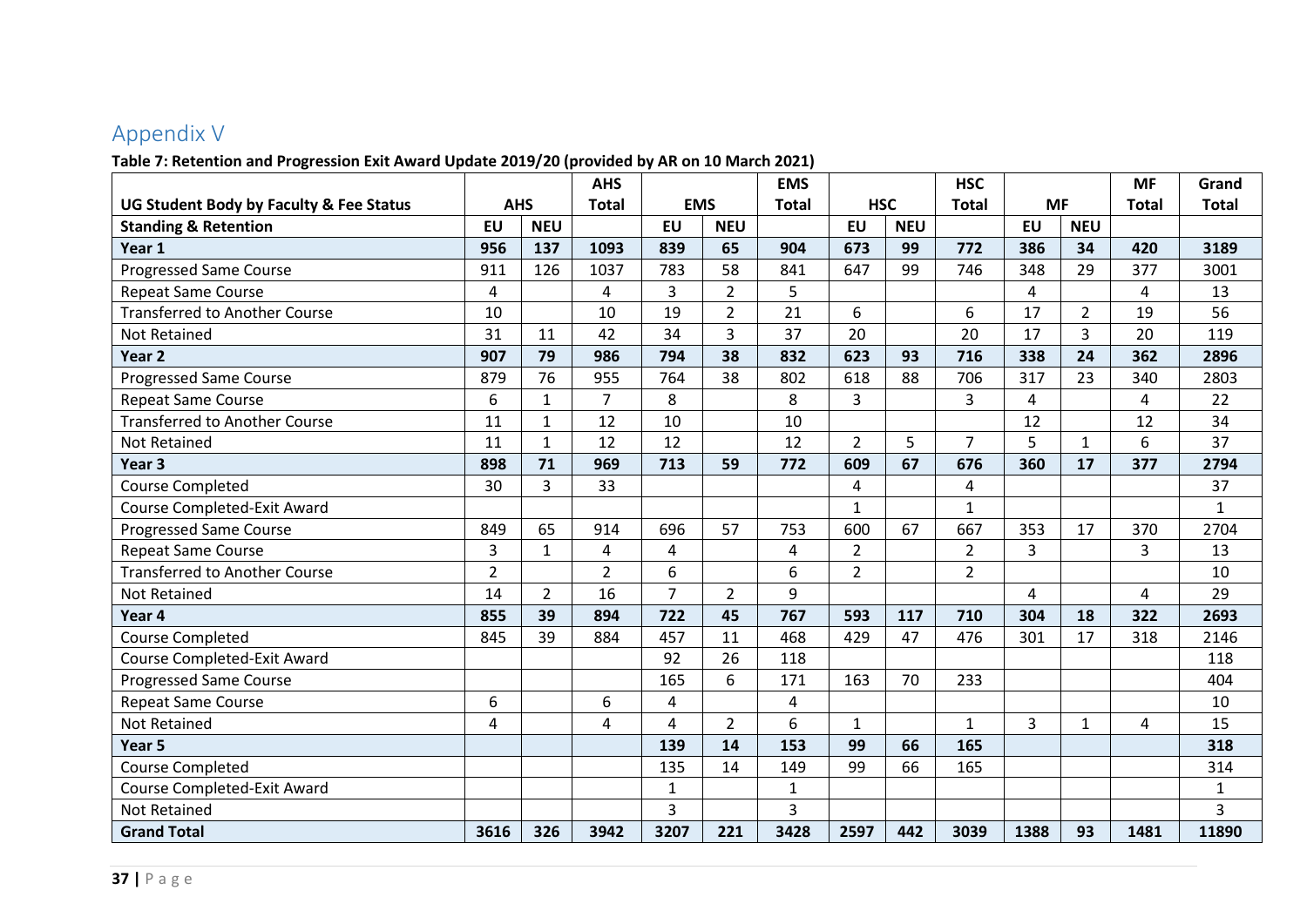| UG Student Body by Faculty & Fee     |           |            | <b>AHS</b>   |        |            | <b>EMS</b>   |           |            | <b>HSC</b>   |           |            | <b>MF</b>    | Grand  |
|--------------------------------------|-----------|------------|--------------|--------|------------|--------------|-----------|------------|--------------|-----------|------------|--------------|--------|
| <b>Status</b>                        |           | <b>AHS</b> | <b>Total</b> |        | <b>EMS</b> | <b>Total</b> |           | <b>HSC</b> | <b>Total</b> |           | <b>MF</b>  | <b>Total</b> | Total  |
| <b>Standing &amp; Retention</b>      | <b>EU</b> | <b>NEU</b> |              | EU     | <b>NEU</b> |              | <b>EU</b> | <b>NEU</b> |              | <b>EU</b> | <b>NEU</b> |              |        |
| Year 1                               | 26.4%     | 42.0%      | 27.7%        | 26.2%  | 29.4%      | 26.4%        | 25.9%     | 22.4%      | 25.4%        | 27.8%     | 36.6%      | 28.4%        | 26.8%  |
| <b>Progressed Same Course</b>        | 95.3%     | 92.0%      | 94.9%        | 93.3%  | 89.2%      | 93.0%        | 96.1%     | 100.0%     | 96.6%        | 90.2%     | 85.3%      | 89.8%        | 94.1%  |
| <b>Repeat Same Course</b>            | 0.4%      | 0.0%       | 0.4%         | 0.4%   | 3.1%       | 0.6%         | 0.0%      | 0.0%       | 0.0%         | 1.0%      | 0.0%       | 1.0%         | 0.4%   |
| <b>Transferred to Another Course</b> | 1.0%      | 0.0%       | 0.9%         | 2.3%   | 3.1%       | 2.3%         | 0.9%      | 0.0%       | 0.8%         | 4.4%      | 5.9%       | 4.5%         | 1.8%   |
| Not Retained                         | 3.2%      | 8.0%       | 3.8%         | 4.1%   | 4.6%       | 4.1%         | 3.0%      | 0.0%       | 2.6%         | 4.4%      | 8.8%       | 4.8%         | 3.7%   |
| Year <sub>2</sub>                    | 25.1%     | 24.2%      | 25.0%        | 24.8%  | 17.2%      | 24.3%        | 24.0%     | 21.0%      | 23.6%        | 24.4%     | 25.8%      | 24.4%        | 24.4%  |
| <b>Progressed Same Course</b>        | 96.9%     | 96.2%      | 96.9%        | 96.2%  | 100.0%     | 96.4%        | 99.2%     | 94.6%      | 98.6%        | 93.8%     | 95.8%      | 93.9%        | 96.8%  |
| <b>Repeat Same Course</b>            | 0.7%      | 1.3%       | 0.7%         | 1.0%   | 0.0%       | 1.0%         | 0.5%      | 0.0%       | 0.4%         | 1.2%      | 0.0%       | 1.1%         | 0.8%   |
| <b>Transferred to Another Course</b> | 1.2%      | 1.3%       | 1.2%         | 1.3%   | 0.0%       | 1.2%         | 0.0%      | 0.0%       | 0.0%         | 3.6%      | 0.0%       | 3.3%         | 1.2%   |
| Not Retained                         | 1.2%      | 1.3%       | 1.2%         | 1.5%   | 0.0%       | 1.4%         | 0.3%      | 5.4%       | 1.0%         | 1.5%      | 4.2%       | 1.7%         | 1.3%   |
| Year 3                               | 24.8%     | 21.8%      | 24.6%        | 22.2%  | 26.7%      | 22.5%        | 23.5%     | 15.2%      | 22.2%        | 25.9%     | 18.3%      | 25.5%        | 23.5%  |
| <b>Course Completed</b>              | 3.3%      | 4.2%       | 3.4%         | 0.0%   | 0.0%       | 0.0%         | 0.7%      | 0.0%       | 0.6%         | 0.0%      | 0.0%       | 0.0%         | 1.3%   |
| Course Completed-Exit Award          | 0.0%      | 0.0%       | 0.0%         | 0.0%   | 0.0%       | 0.0%         | 0.2%      | 0.0%       | 0.1%         | 0.0%      | 0.0%       | 0.0%         | 0.0%   |
| Progressed Same Course               | 94.5%     | 91.5%      | 94.3%        | 97.6%  | 96.6%      | 97.5%        | 98.5%     | 100.0%     | 98.7%        | 98.1%     | 100.0%     | 98.1%        | 96.8%  |
| <b>Repeat Same Course</b>            | 0.3%      | 1.4%       | 0.4%         | 0.6%   | 0.0%       | 0.5%         | 0.3%      | 0.0%       | 0.3%         | 0.8%      | 0.0%       | 0.8%         | 0.5%   |
| <b>Transferred to Another Course</b> | 0.2%      | 0.0%       | 0.2%         | 0.8%   | 0.0%       | 0.8%         | 0.3%      | 0.0%       | 0.3%         | 0.0%      | 0.0%       | 0.0%         | 0.4%   |
| <b>Not Retained</b>                  | 1.6%      | 2.8%       | 1.7%         | 1.0%   | 3.4%       | 1.2%         | 0.0%      | 0.0%       | 0.0%         | 1.1%      | 0.0%       | 1.1%         | 1.0%   |
| Year 4                               | 23.6%     | 12.0%      | 22.7%        | 22.5%  | 20.4%      | 22.4%        | 22.8%     | 26.5%      | 23.4%        | 21.9%     | 19.4%      | 21.7%        | 22.6%  |
| <b>Course Completed</b>              | 98.8%     | 100.0%     | 98.9%        | 63.3%  | 24.4%      | 61.0%        | 72.3%     | 40.2%      | 67.0%        | 99.0%     | 94.4%      | 98.8%        | 79.7%  |
| Course Completed-Exit Award          | 0.0%      | 0.0%       | 0.0%         | 12.7%  | 57.8%      | 15.4%        | 0.0%      | 0.0%       | 0.0%         | 0.0%      | 0.0%       | 0.0%         | 4.4%   |
| <b>Progressed Same Course</b>        | 0.0%      | 0.0%       | 0.0%         | 22.9%  | 13.3%      | 22.3%        | 27.5%     | 59.8%      | 32.8%        | 0.0%      | 0.0%       | 0.0%         | 15.0%  |
| <b>Repeat Same Course</b>            | 0.7%      | 0.0%       | 0.7%         | 0.6%   | 0.0%       | 0.5%         | 0.0%      | 0.0%       | 0.0%         | 0.0%      | 0.0%       | 0.0%         | 0.4%   |
| Not Retained                         | 0.5%      | 0.0%       | 0.4%         | 0.6%   | 4.4%       | 0.8%         | 0.2%      | 0.0%       | 0.1%         | 1.0%      | 5.6%       | 1.2%         | 0.6%   |
| Year 5                               | 0.0%      | 0.0%       | 0.0%         | 4.3%   | 6.3%       | 4.5%         | 3.8%      | 14.9%      | 5.4%         | 0.0%      | 0.0%       | 0.0%         | 2.7%   |
| <b>Course Completed</b>              |           |            |              | 97.1%  | 100.0%     | 97.4%        | 100.0%    | 100.0%     | 100.0%       |           |            |              | 98.7%  |
| Course Completed-Exit Award          |           |            |              | 0.7%   | 0.0%       | 0.7%         | 0.0%      | 0.0%       | 0.0%         |           |            |              | 0.3%   |
| Not Retained                         |           |            |              | 2.2%   | 0.0%       | 2.0%         | 0.0%      | 0.0%       | 0.0%         |           |            |              | 0.9%   |
| <b>Grand Total</b>                   | 100.0%    | 100.0%     | 100.0%       | 100.0% | 100.0%     | 100.0%       | 100.0%    | 100.0%     | 100.0%       | 100.0%    | 100.0%     | 100.0%       | 100.0% |

#### **Table 7: Retention and Progression Exit Award Update 2019/20**